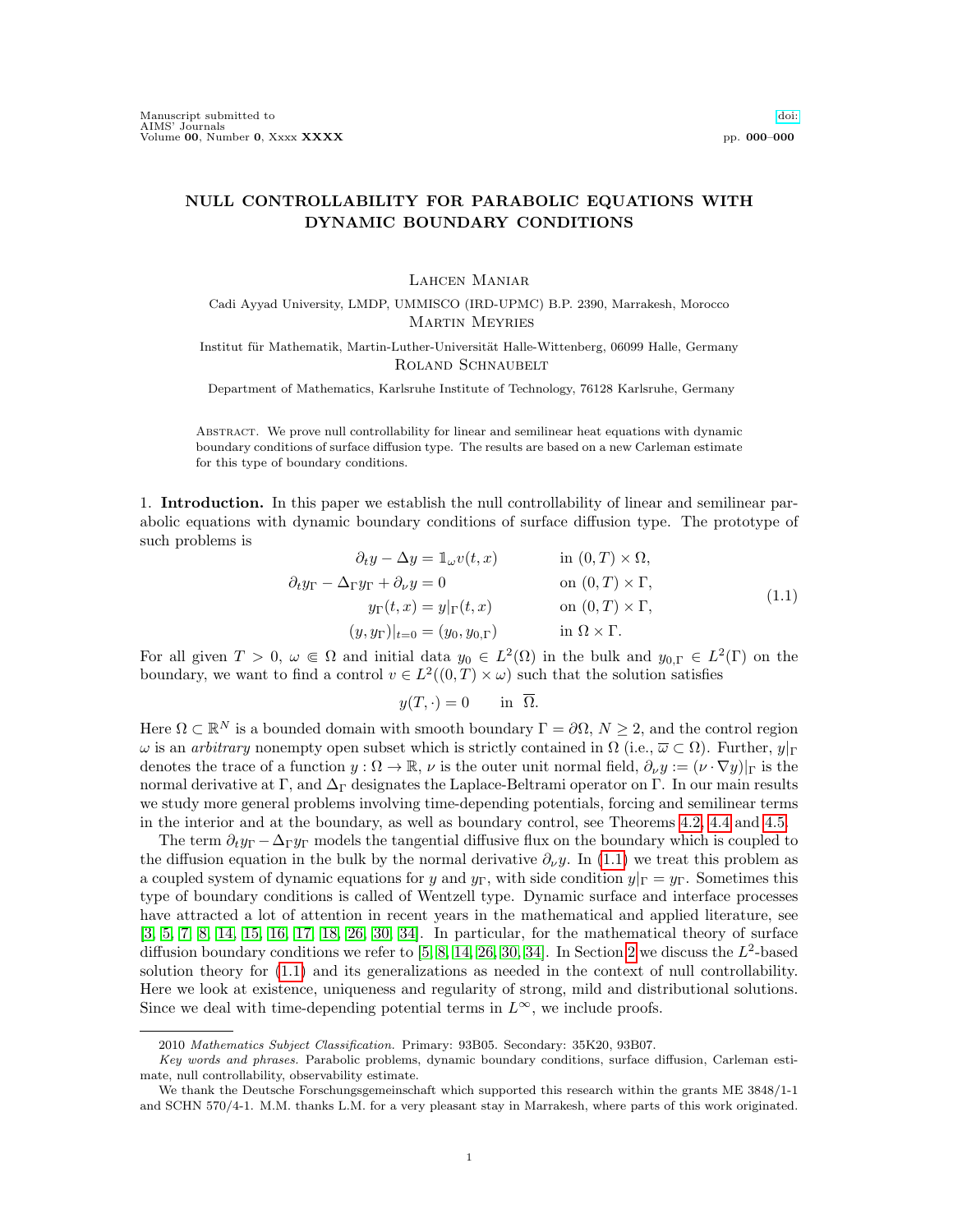We state our main result ensuring the null controllability of  $(1.1)$ , see Theorem [4.2.](#page-15-0) We emphasize that the initial data  $y_0$  and  $y_{0,\Gamma}$  on  $\Omega$  and  $\Gamma$  need not be related.

<span id="page-1-0"></span>**Theorem 1.1.** For each  $T > 0$ , each nonempty open set  $\omega \in \Omega$  and all initial data  $y_0 \in L^2(\Omega)$ and  $y_{0,\Gamma} \in L^2(\Gamma)$  there is a control  $v \in L^2((0,T) \times \omega)$  such that the unique mild solution y of  $(1.1)$ satisfies  $y(T, \cdot) = 0$  on  $\overline{\Omega}$ .

Null controllability results of this type are known for Dirichlet and for inhomogeneous or nonlinear Neumann boundary conditions (also called Robin or Fourier boundary conditions), see e.g. [\[4,](#page-20-4) [6,](#page-20-5) [9,](#page-20-6) [10,](#page-20-7) [13,](#page-21-8) [19,](#page-21-9) [24\]](#page-21-10) and the survey article [\[11\]](#page-20-8). Our Theorem [4.2](#page-15-0) actually treats a more general version of the control problem [\(1.1\)](#page-0-0) with nonautonomous potential terms and inhomogeneities in the bulk and on the boundary. We also show null controllability for a semilinear variant of [\(1.1\)](#page-0-0) including globally Lipschitz nonlinearities both in the bulk and on the boundary, see Theorem [4.4.](#page-18-0) Observe that one could drop the assumption that  $\overline{\omega} \subset \Omega$  by simply extending the control v by 0. We will not do this since one would lose information in this way. As in the case of Dirichlet or Neumann boundary conditions, in Theorem [4.5](#page-19-0) we obtain null controllability with controls acting on a part  $\Gamma_0$  of the boundary by means of an auxiliary domain control problem on an enlarged spatial domain, see [\[4,](#page-20-4) [6,](#page-20-5) [13,](#page-21-8) [19\]](#page-21-9). However, in our case one needs more regularity for the solution of the problem to implement this strategy. We partly solve this problem by means of local  $L^p$ -regularity, but we do not obtain the anticipated regularity of the solution and the boundary control v near the boundary of the support of v. In view of the results in [\[6,](#page-20-5) [9,](#page-20-6) [10,](#page-20-7) [11\]](#page-20-8), we expect that one can extend the results to nonlinearities with slightly superlinear growth and containing gradient terms, as in [\[12\]](#page-21-11), using more involved regularity theory for [\(1.1\)](#page-0-0). In this work, we have considered the heat equation with constant diffusion coefficients, but as in the case of static boundary conditions presumably our results also hold for general elliptic second order operators, with diffusion coefficients even depending on time. Recently, many results are obtained even in the case where diffusion coefficients degenerate at the boundary, see [\[1\]](#page-20-9) and the references therein.

We are not aware of results on null controllability for parabolic problems with dynamical boundary conditions. Optimal control problem and approximate controllability for such equations were treated in [\[2\]](#page-20-10) and [\[18\]](#page-21-4) in the case of global controls; i.e.,  $\omega = \Omega$ . In [\[22\]](#page-21-12), approximate boundary controllability of a one-dimensional heat equation with dynamical boundary conditions was studied by completely different methods.

Theorem [1.1](#page-1-0) relies on a Carleman estimate for the inhomogeneous dual problem corresponding to [\(1.1\)](#page-0-0), which is proved in Lemma [3.2.](#page-7-0) Roughly speaking, this estimate bounds a weighted  $L^2$ -norm of the solution  $\varphi$  to the dual problem by a weighted  $L^2$ -norm of the inhomogeneities and of the restriction  $\varphi|_{\omega}$ . These weights tend to zero exponentially as  $t \to 0$  and  $t \to T$ . The proof of our Carleman estimate follows the known strategy of the Dirichlet case, see [\[11\]](#page-20-8), but the dynamic boundary condition leads to various new boundary terms. Some of these enter in the final estimate, a few cancel, and others can be controlled using the smoothing effect of the surface diffusion in [\(1.1\)](#page-0-0). Since we have to use the smoothing effect, we cannot treat the corresponding equations without surface diffusion, see Remark [3.3](#page-14-0) for more details.

With the Carleman estimate at hand, standard arguments (see Proposition [4.1\)](#page-14-1) yield the observability estimate

$$
\|\varphi(0,\cdot)\|_{L^2(\Omega)}^2 + \|\varphi_{\Gamma}(0,\cdot)\|_{L^2(\Gamma)}^2 \le C \int_0^T \int_{\omega} |\varphi|^2 \, dx \, dt
$$

for the solution  $\varphi$  of the dual homogeneous backward problem

$$
-\partial_t \varphi - d\Delta \varphi + a(t, x)\varphi = 0 \qquad \text{in } \Omega_T,
$$
  

$$
-\partial_t \varphi_\Gamma - \delta \Delta_\Gamma \varphi_\Gamma + d\partial_\nu \varphi + b(t, x)\varphi_\Gamma = 0 \qquad \text{on } \Gamma_T,
$$
  

$$
\varphi_\Gamma(t, x) = \varphi(t, x) \qquad \text{on } (0, T) \times \Gamma,
$$
  

$$
(\varphi(T, \cdot), \varphi_\Gamma(T, \cdot)) = (\varphi_T, \varphi_{T, \Gamma}) \qquad \text{in } \Omega \times \Gamma.
$$

One calls this property the final state observability since the observation on  $\omega$  controls the state at the final time. By duality, the observability estimate for  $\varphi$  then yields the null controllability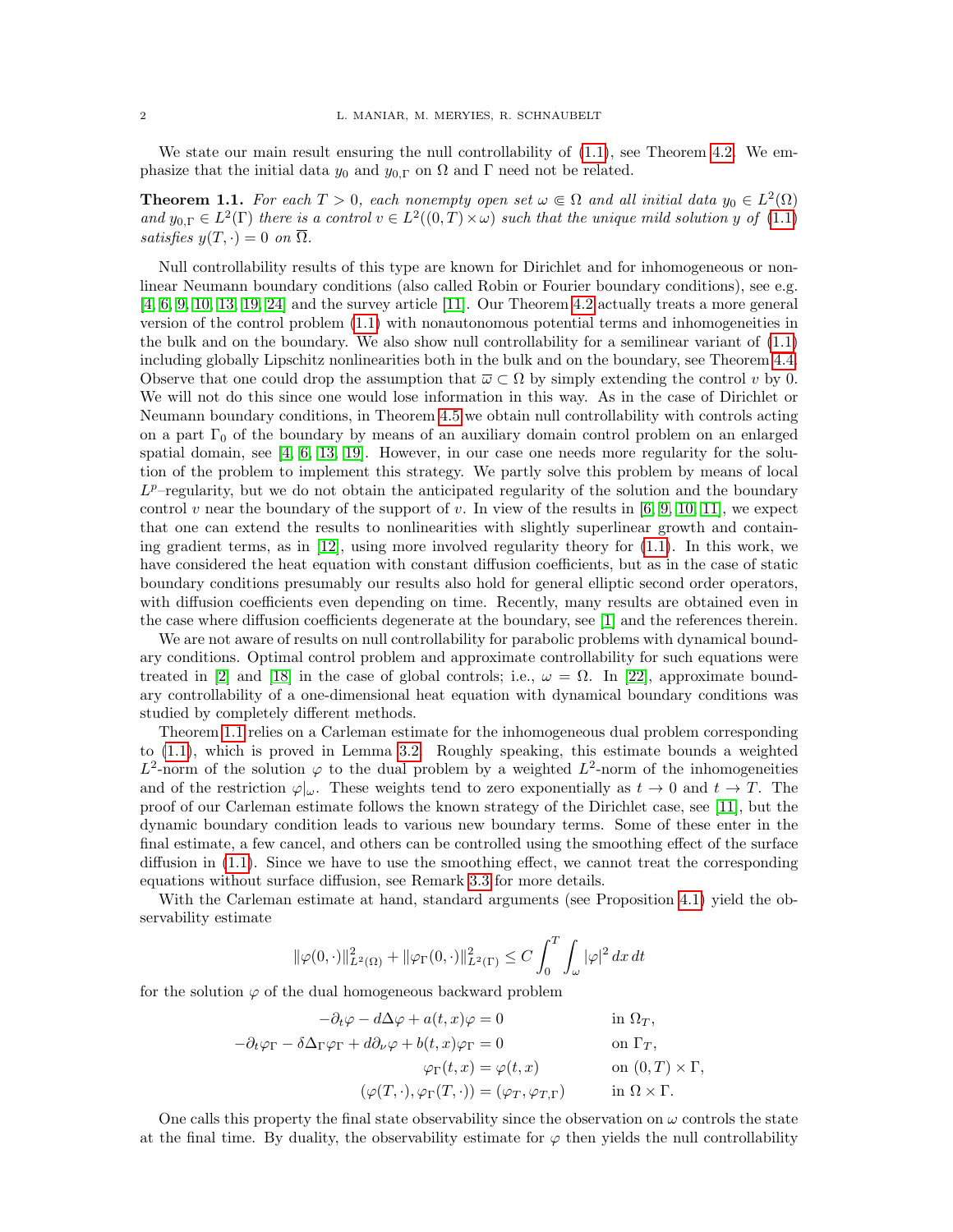of [\(1.1\)](#page-0-0) as stated in Theorem [1.1,](#page-1-0) see Theorem [4.2.](#page-15-0) We refer to [\[33\]](#page-21-13) for a discussion of various controllability and observability concepts.

The proof of the null controllability of the semilinear equation relies on Schauder's fixed point theorem. To set up this fixed point argument, we construct a control with minimal weighted  $L^2$ -norm for the inhomogenous linear system involving nonautonomous potential terms. This optimization problem is solved in Proposition [4.3.](#page-16-0) In its proof we adopt the methods of Imanuvilov's seminal paper [\[19\]](#page-21-9) to the case of dynamic boundary conditions.

This paper is organized as follows. In Section [2](#page-2-0) we introduce the functional analytic setting and state basic results for (versions of) [\(1.1\)](#page-0-0) concerning well-posedness in the framework of strong, mild and distributional solutions. The Carleman estimate is proved in Section [3](#page-7-1) and the null controllability results are obtained in Section [4.](#page-14-2)

Acknowledgment. We thank the referee for a valuable comments and for pointing out a mistake.

<span id="page-2-0"></span>2. The initial-boundary value problem. Let  $T > 0$  and a bounded domain  $\Omega \subset \mathbb{R}^N$ ,  $N \geq 2$ , with smooth boundary  $\Gamma = \partial \Omega$  and outer unit normal field  $\nu$  on  $\Gamma$  be given. We write

$$
\Omega_T = (0,T) \times \Omega, \qquad \omega_T = (0,T) \times \omega, \qquad \text{and} \qquad \Gamma_T = (0,T) \times \Gamma,
$$

where  $\omega \in \Omega$  is open. In this section we present wellposedness and regularity properties of solutions of the inhomogeneous linear system

$$
\partial_t y - d\Delta y + a(t, x)y = f(t, x) \qquad \text{in } \Omega_T,\tag{2.1}
$$

$$
\partial_t y_{\Gamma} - \delta \Delta_{\Gamma} y_{\Gamma} + d \partial_{\nu} y + b(t, x) y_{\Gamma} = g(t, x) \qquad \text{on } \Gamma_T,
$$
\n(2.2)

<span id="page-2-2"></span><span id="page-2-1"></span>
$$
y_{\Gamma}(t,x) = y|_{\Gamma}(t,x) \qquad \text{on } \Gamma_T, \tag{2.3}
$$

$$
(y, y_{\Gamma})|_{t=0} = (y_0, y_{0,\Gamma}) \quad \text{in } \Omega \times \Gamma,
$$
\n(2.4)

for given coefficients  $d, \delta > 0$ ,  $a \in L^{\infty}(\Omega_T)$  and  $b \in L^{\infty}(\Gamma_T)$ . We include proofs since the potentials depend on time and are just  $L^{\infty}$  and since we also deal with very weak solution concepts.

2.1. **Function spaces.** The Lebesgue measure on  $\Omega$  and the surface measure on  $\Gamma$  are denoted by  $dx$  and  $dS$ , respectively. We consider the real Hilbert spaces (and tacitly their complexifications if necessary)

$$
\mathbb{L}^{2} := L^{2}(\Omega) \times L^{2}(\Gamma), \qquad \mathbb{H}^{k} := \{ (y, y_{\Gamma}) \in H^{k}(\Omega) \times H^{k}(\Gamma) : y|_{\Gamma} = y_{\Gamma} \} \text{ for } k \in \mathbb{N},
$$
  

$$
\mathbb{E}_{1}(t_{0}, t_{1}) := H^{1}(t_{0}, t_{1}; \mathbb{L}^{2}) \cap L^{2}(t_{0}, t_{1}; \mathbb{H}^{2}) \text{ for } t_{1} > t_{0} \text{ in } \mathbb{R}, \qquad \mathbb{E}_{1} := \mathbb{E}_{1}(0, T).
$$

The scalar product on  $\mathbb{L}^2$  is given by

$$
\langle (y, y_{\Gamma}), (z, z_{\Gamma}) \rangle_{\mathbb{L}^2} = \langle y, z \rangle_{L^2(\Omega)} + \langle y_{\Gamma}, z_{\Gamma} \rangle_{L^2(\Gamma)}.
$$

Further,  $H^k(\Omega)$  are the usual  $L^2$ -based Sobolev spaces over  $\Omega$ . The spaces  $H^k(\Gamma)$  are defined via local coordinates, see e.g. Definition 3.6.1 in [\[32\]](#page-21-14). At a few points we will also need the fractional order spaces  $H^s(\Omega)$  and  $H^s(\Gamma)$  with noninteger  $s \geq 0$ . For our purposes it suffices to define them as interpolation spaces

$$
H^{s}(\Omega) = (L^{2}(\Omega), H^{2}(\Omega))_{s/2,2}, \qquad H^{s}(\Gamma) = (L^{2}(\Gamma), H^{2}(\Gamma))_{s/2,2}, \qquad s \in [0,2],
$$

where  $(\cdot, \cdot)_{s/2,2}$  denotes the real interpolation functor, see Chapter 1 and Theorem 4.3.1/2 of [\[32\]](#page-21-14) or Chapter 1 of [\[25\]](#page-21-15). As a consequence, we obtain the interpolation inequalities

$$
||y||_{H^{s}(\Omega)} \leq C||y||_{L^{2}(\Omega)}^{1-s/2} ||y||_{H^{2}(\Omega)}^{s/2}, \qquad ||y_{\Gamma}||_{H^{s}(\Gamma)} \leq C||y_{\Gamma}||_{L^{2}(\Gamma)}^{1-s/2} ||y_{\Gamma}||_{H^{2}(\Gamma)}^{s/2}, \qquad s \in [0,2], \quad (2.5)
$$

see Theorem 1.3.3 of [\[32\]](#page-21-14).

For every  $s > \frac{1}{2}$ , the trace operator on  $\Gamma$  is continuous and surjective from  $H^s(\Omega)$  to  $H^{s-1/2}(\Gamma)$ and has a continuous right-inverse  $\mathcal{E}_{\Gamma}: H^{s-1/2}(\Gamma) \to H^s(\Omega)$ , see e.g. Theorem 4.7.1 in [\[32\]](#page-21-14). Given  $s_0 > \frac{1}{2}$ , the right-inverse can be chosen to be independent of  $s < s_0$ . The normal derivative  $\partial_{\nu} y = (\nu \cdot \nabla y)|_{\Gamma}$  is thus continuous from  $H^s(\Omega)$  to  $H^{s-3/2}(\Gamma)$  for each  $s > \frac{3}{2}$ .

Finally, for open sets  $\omega \subset \Omega$ , we consider  $L^2(\omega)$  as a closed subspace of  $L^2(\Omega)$  by extending functions on  $\omega$  by zero to  $\Omega$ .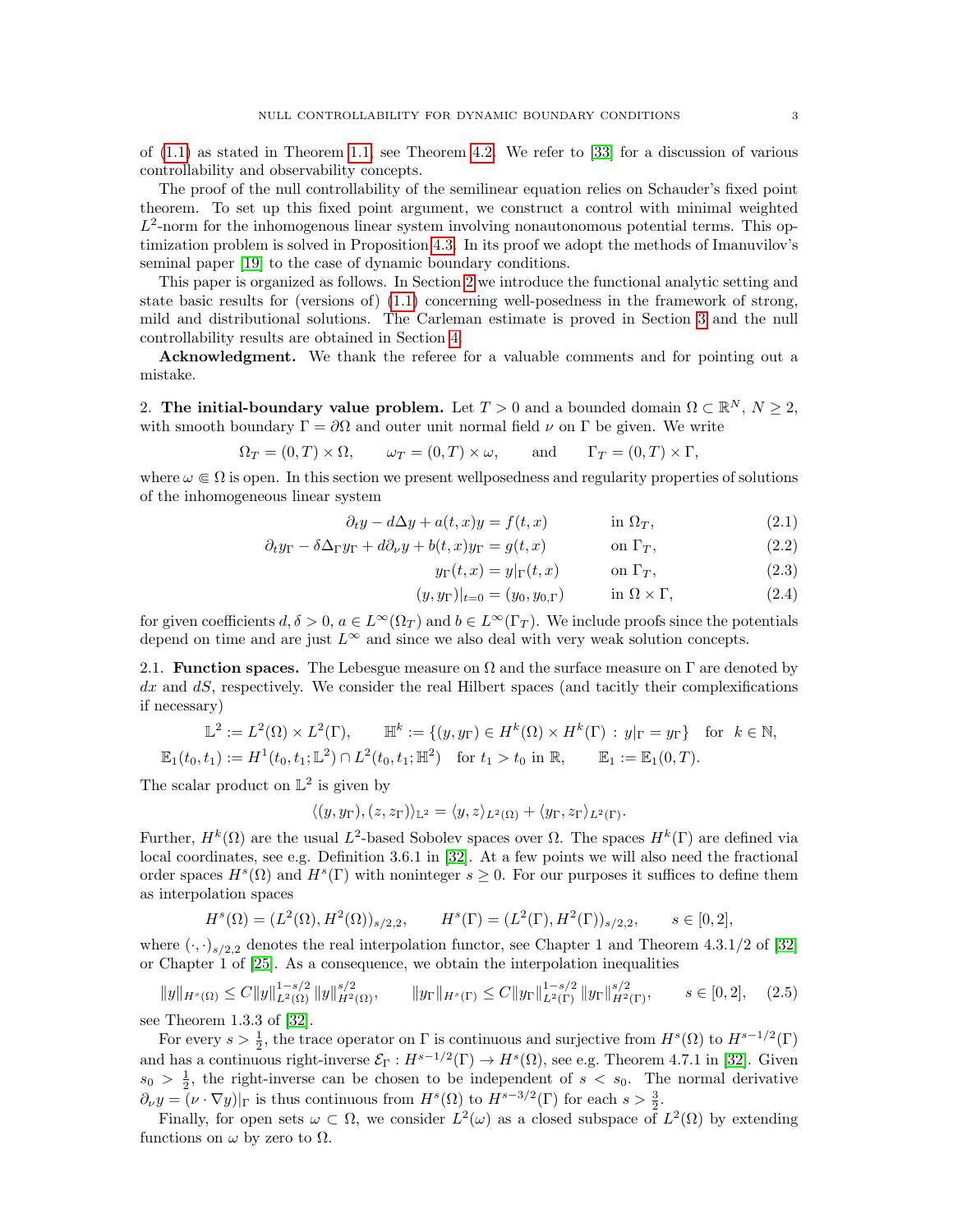2.2. The Laplace-Beltrami operator. We refer to Chapter 3 of [\[20\]](#page-21-16) or Sections 2.4 and 5.1 of [\[31\]](#page-21-17) for more details and proofs. The operator  $\Delta_{\Gamma}$  on  $\Gamma$  is given by

$$
(\Delta_{\Gamma} y) \circ g = \frac{1}{\sqrt{\det G}} \sum_{i,j=1}^{N-1} \partial_i (\sqrt{\det G} \, g^{ij} \partial_j (y \circ g))
$$

in local coordinates g, where  $G = (g_{ij})$  is the metric tensor corresponding to g and  $G^{-1} = (g^{ij})$ denotes its inverse. However, in this paper we will not use this local formula, but rather the surface divergence theorem

<span id="page-3-0"></span>
$$
\int_{\Gamma} \Delta_{\Gamma} y z dS = -\int_{\Gamma} \langle \nabla_{\Gamma} y, \nabla_{\Gamma} z \rangle_{\Gamma} dS, \qquad y \in H^{2}(\Gamma), \ z \in H^{1}(\Gamma), \tag{2.6}
$$

where  $\nabla_{\Gamma}$  is the surface gradient and  $\langle \cdot, \cdot \rangle_{\Gamma}$  is the Riemannian inner product of tangential vectors on Γ. The Laplace-Beltrami operator with domain  $H^2(Γ)$  is self-adjoint and negative on  $L^2(Γ)$ , cf. p. 309 of [\[31\]](#page-21-17), and it thus generates an analytic  $C_0$ -semigroup on  $L^2(\Gamma)$ . Hence,  $||y||_{L^2(\Gamma)} + ||\Delta_{\Gamma} y||_{L^2(\Gamma)}$ defines an equivalent norm on  $H^2(\Gamma)$ . Moreover,  $||y||_{L^2(\Gamma)} + ||\nabla_{\Gamma}y||_{L^2(\Gamma)}$  gives an equivalent norm on  $H^1(\Gamma)$ .

2.3. The Laplacian with surface diffusion boundary conditions. On  $\mathbb{L}^2$  we consider the linear operator

$$
A = \begin{pmatrix} d\Delta & 0 \\ -d\partial_{\nu} & \delta\Delta_{\Gamma} \end{pmatrix}, \qquad D(A) = \mathbb{H}^2.
$$

Observe that  $\mathbb{E}_1 = H^1(0,T;\mathbb{L}^2) \cap L^2(0,T;D(A))$ . Strong solutions of  $(2.1)$ – $(2.4)$  will belong to  $\mathbb{E}_1$ . We show that A is selfadjoint and negative. The well-posedness and regularity results for the underlying evolution equations rely on this fact, which mainly follows from a result in [\[27\]](#page-21-18).

<span id="page-3-1"></span>**Proposition 2.1.** The operator A is densely defined, self-adjoint and generates an analytic  $C_0$ semigroup  $(e^{tA})_{t\geq 0}$  on  $\mathbb{L}^2$ . We further have  $(\mathbb{L}^2, \mathbb{H}^2)_{1/2,2} = \mathbb{H}^1$ .

*Proof.* It is straightforward to check that  $\{(y, y|_{\Gamma}) : y \in C^{\infty}(\overline{\Omega})\} \subset \mathbb{H}^{2}$  is dense in  $\mathbb{L}^{2}$ , hence A is densely defined. To prove the asserted properties of A, on  $\mathbb{L}^2$  we introduce the densely defined, closed, symmetric, positive sesquilinear form

$$
\mathfrak{a}[(y,y_{\Gamma}),(z,z_{\Gamma})]=\int_{\Omega}d\,\nabla y\cdot\nabla\overline{z}\,dx+\int_{\Omega}y\cdot\overline{z}\,dx+\int_{\Gamma}\delta\,\langle\nabla_{\Gamma}y_{\Gamma},\nabla_{\Gamma}\overline{z_{\Gamma}}\rangle_{\Gamma}\,dS+\int_{\Gamma}\langle y_{\Gamma},\overline{z_{\Gamma}}\rangle_{\Gamma}\,dS
$$

on  $D(\mathfrak{a}) = \mathbb{H}^1$ . It induces a positive self-adjoint sectorial operator  $\tilde{A}$  on  $\mathbb{L}^2$  which is given as follows, see Theorems VI.2.1 and VI.2.6 in [\[21\]](#page-21-19). A function  $(y, y_\Gamma) \in \mathbb{H}^1$  belongs to  $D(\tilde{A})$  if and only if there is  $(f, f_{\Gamma}) \in \mathbb{L}^2$  such that  $\mathfrak{a}[(y, y_{\Gamma}), (\varphi, \varphi_{\Gamma})] = \langle (f, f_{\Gamma}), \varphi \rangle_{\mathbb{L}^2}$  for all  $(\varphi, \varphi_{\Gamma}) \in \mathbb{H}^1$ , and in this case  $\tilde{A}(y, y_{\Gamma}) = (f, f_{\Gamma})$ . Integration by parts and [\(2.6\)](#page-3-0) yield that  $\mathbb{H}^2 \subset D(\tilde{A})$  and  $\tilde{A}(y, y_{\Gamma}) = (Id - A)(y, y_{\Gamma})$  for all  $(y, y_{\Gamma}) \in \mathbb{H}^2$ ; i.e.,  $\tilde{A}$  is an extension of  $Id - A$ .

By Lemma A.1 of Miranville-Zelik [\[27\]](#page-21-18),  $\lambda - A$  is surjective for all  $\lambda > 0$ . Hence,  $Id - A = \tilde{A}$  and so A is self-adjoint and generates an analytic  $C_0$ -semigroup. Theorem VI.2.23 of [\[21\]](#page-21-19) then says that  $D(A^{1/2}) = D(\mathfrak{a}) = \mathbb{H}^1$ . Moreover, Theorem 4.36 of [\[25\]](#page-21-15) yields  $D(A^{1/2}) = (\mathbb{L}^2, D(A))_{1/2,2}$ , so that  $\mathbb{H}^1 = (\mathbb{L}^2, \mathbb{H}^2)_{1/2,2}.$  $\Box$ 

We note a few basic properties of the space  $\mathbb{E}_1$ .

<span id="page-3-2"></span>Proposition 2.2. The following assertions are true.

(a) For each  $\tau \in [0, T]$ , the trace space of  $\mathbb{E}_1$  at  $t = \tau$  equals  $\mathbb{H}^1$ . We further have

$$
\mathbb{E}_1 \hookrightarrow C([0,T]; \mathbb{H}^1).
$$

(b) The space  $\mathbb{E}_1$  embeds compactly into  $L^2(0,T;\mathbb{L}^2)$ .

*Proof.* (a) Corollary 1.14 of [\[25\]](#page-21-15) implies that the trace space of  $\mathbb{E}_1$  equals  $(\mathbb{L}^2, \mathbb{H}^2)_{1/2,2}$  and that  $\mathbb{E}_1 \hookrightarrow C([0,T]; (\mathbb{L}^2, \mathbb{H}^2)_{1/2,2}).$  Thus the first assertion is a consequence of Proposition [2.1.](#page-3-1)

(b) Since  $\mathbb{H}^2 \hookrightarrow H^2(\Omega) \times H^2(\Gamma)$  is compact in  $\mathbb{L}^2$ , the compactness of  $\mathbb{E}_1 \hookrightarrow L^2(0,T;\mathbb{L}^2)$  follows from the Aubin-Lions lemma, see e.g. Corollary 4 in [\[29\]](#page-21-20). $\Box$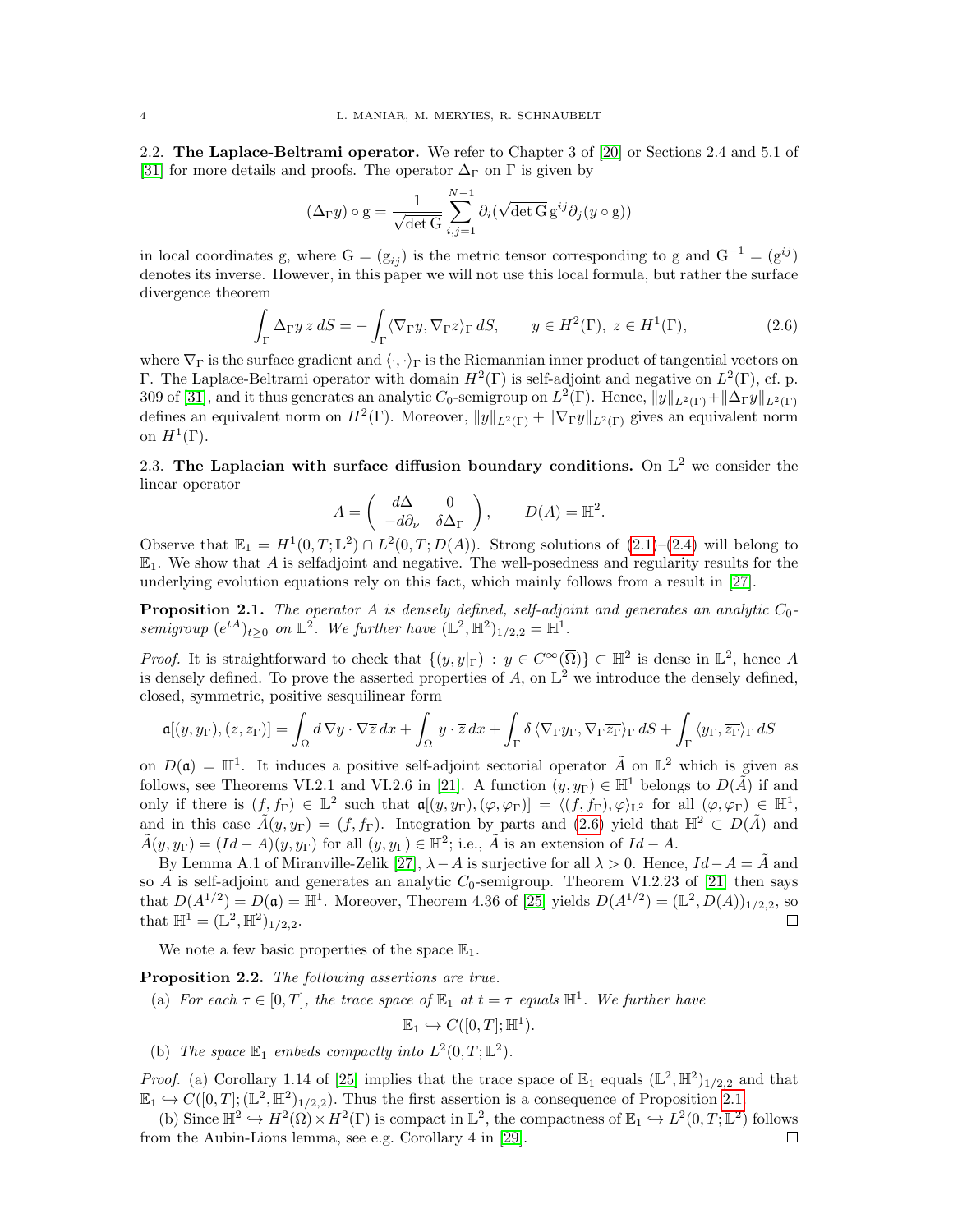<span id="page-4-8"></span>2.4. Existence, uniqueness and regularity of solutions. We are concerned with the following classes of solutions of  $(2.1)$ – $(2.4)$ .

<span id="page-4-1"></span>**Definition 2.3.** Let  $f \in L^2(\Omega_T)$ ,  $g \in L^2(\Gamma_T)$  and  $Y_0 := (y_0, y_{0,\Gamma}) \in \mathbb{L}^2$ .

- (a) A strong solution of  $(2.1)–(2.4)$  $(2.1)–(2.4)$  is a function  $Y := (y, y_\Gamma) \in \mathbb{E}_1$  fulfilling  $(2.1)–(2.4)$  $(2.1)–(2.4)$  in  $L^2(0,T;\mathbb{L}^2)$ .
- (b) A mild solution of  $(2.1)$ – $(2.4)$  is a function  $Y := (y, y_\Gamma) \in C([0, T]; \mathbb{L}^2)$  satisfying

$$
Y(t) = e^{tA}Y_0 + \int_0^t e^{(t-\tau)A} [f(\tau) - a(\tau)y(\tau), g(\tau) - b(\tau)y_\Gamma(\tau)] d\tau \qquad \text{for } t \in [0, T]. \tag{2.7}
$$

(c) A distributional solution of  $(2.1)$ – $(2.4)$  is a function  $Y := (y, y_\Gamma) \in L^2(0,T;\mathbb{L}^2)$  such that for all  $(\varphi, \varphi_{\Gamma}) \in \mathbb{E}_1$  with  $\varphi(T, \cdot) = \varphi_{\Gamma}(T, \cdot) = 0$  we have

$$
\int_{\Omega_T} y(-\partial_t \varphi - d\Delta \varphi + a\varphi) dx dt + \int_{\Gamma_T} y_\Gamma(-\partial_t \varphi_\Gamma - \delta \Delta_\Gamma \varphi_\Gamma + d\partial_\nu \varphi + b\varphi_\Gamma) dS dt
$$
\n
$$
= \int_{\Omega_T} f \varphi dx dt + \int_{\Gamma_T} g \varphi_\Gamma dS dt + \int_{\Omega} y_0 \varphi(0, \cdot) dx + \int_{\Gamma} y_{0, \Gamma} \varphi_\Gamma(0, \cdot) dS. \tag{2.8}
$$

(d) We call  $Y := (y, y_\Gamma) \in L^2(0,T;\mathbb{L}^2)$  a distributional solution of  $(2.1)$ – $(2.4)$  with vanishing final value if Y satisfies [\(2.8\)](#page-4-0) for all  $(\varphi, \varphi_{\Gamma}) \in \mathbb{E}_1$ .

We show below that a strong solution is a mild one and that mild and distributional solutions coincide in our setting. Since our controllability results rely on an observability estimate for a dual problem, we also have to look at the adjoint backward evolution equation

$$
-\partial_t \varphi - d\Delta \varphi + a(t, x)\varphi = f(t, x) \qquad \text{in } \Omega_T,
$$
\n(2.9)

$$
-\partial_t \varphi_{\Gamma} - \delta \Delta_{\Gamma} \varphi_{\Gamma} + d \partial_{\nu} \varphi + b(t, x) \varphi_{\Gamma} = g(t, x) \qquad \text{on } \Gamma_T,
$$
\n(2.10)

<span id="page-4-3"></span><span id="page-4-2"></span><span id="page-4-0"></span>
$$
\varphi_{\Gamma}(t,x) = \varphi|_{\Gamma}(t,x) \qquad \text{on } \Gamma_T, \tag{2.11}
$$

$$
(\varphi(T,\cdot),\varphi_{\Gamma}(T,\cdot))=(\varphi_T,\varphi_{T,\Gamma}) \qquad \text{in } \Omega \times \Gamma, \tag{2.12}
$$

for given  $(\varphi_T, \varphi_{T,\Gamma})$  in  $\mathbb{H}^1$  or in  $\mathbb{L}^2$ ,  $f \in L^2(\Omega_T)$  and  $g \in L^2(\Gamma_T)$ . As in Definition [2.3,](#page-4-1) a strong solution of  $(2.9)$ – $(2.12)$  is a function  $(\varphi, \varphi_{\Gamma}) \in \mathbb{E}_1$  fulfilling  $(2.9)$ – $(2.12)$  in  $L^2(0,T;\mathbb{L}^2)$ , and a mild solution of  $(2.9)$ - $(2.12)$  is a function  $(\varphi, \varphi_{\Gamma}) \in C([0, T]; \mathbb{L}^2)$  satisfying

<span id="page-4-7"></span>
$$
(\varphi(t), \varphi_{\Gamma}(t)) = e^{(T-t)A}(\varphi_T, \varphi_{T,\Gamma}) + \int_t^T e^{(\tau-t)A}[f(\tau) - a(\tau)\varphi(\tau), g(\tau) - \beta(\tau)\varphi_{\Gamma}(\tau)] d\tau \quad \text{for } t \in [0, T].
$$
\n(2.13)

Considering [\(2.1\)](#page-2-1)–[\(2.4\)](#page-2-2) with the data  $\hat{a}(t, x) = a(T - t, x)$ ,  $\hat{b}(t, x) = b(T - t, x)$ ,  $\hat{f}(t, x) = f(T - t, x)$ and  $\hat{g}(t,x) = g(T-t,x)$ , one can pass from statements about  $(2.1)$ – $(2.4)$  to those about  $(2.9)$ – [\(2.12\)](#page-4-3), and vice versa, by means of the transformation  $t' = T - t$ . Hence, the following results on strong and mild solutions have straightforward analogues for the adjoint problem which can easily be proved by this transformation. We omit the details, but establish in Proposition  $2.5(f)$ a 'solution formula' for homogenous backward system which is crucial for our main Theorem [4.2.](#page-15-0)

We start with strong solutions of  $(2.1)$ – $(2.4)$ . Proposition [2.2](#page-3-2) implies that such a solution can only exist if  $y_0 \in \mathbb{H}^1$ ; i.e., the initial data on  $\Omega$  and  $\Gamma$  are related by the trace.

<span id="page-4-6"></span>**Proposition 2.4.** Let  $f \in L^2(\Omega_T)$ ,  $g \in L^2(\Gamma_T)$  and  $Y_0 := (y_0, y_{0,\Gamma}) \in \mathbb{H}^1$ . Then there exists a unique strong solution  $Y := (y, y_\Gamma) \in \mathbb{E}_1$  of  $(2.1)-(2.4)$  $(2.1)-(2.4)$  $(2.1)-(2.4)$ , which is also a mild solution. Given  $R > 0$ , there is a constant  $C = C(R) > 0$  such that for all a and b with  $||a||_{\infty}, ||b||_{\infty} \leq R$  and all data we have

<span id="page-4-4"></span>
$$
||Y||_{\mathbb{E}_1} \le C \left( ||Y_0||_{\mathbb{H}^1} + ||f||_{L^2(\Omega_T)} + ||g||_{L^2(\Gamma_T)} \right). \tag{2.14}
$$

*Proof.* We set  $F = (f, g)$  and  $B(t)(\psi, \psi_{\Gamma}) = (a(t, \cdot)\psi, b(t, \cdot)\psi_{\Gamma})$ . Since A is selfadjoint and negative and  $B(\cdot)$  is uniformly bounded, Theorem 3.1 of [\[28\]](#page-21-21) yields the asserted unique solution Y :=  $(y, y_\Gamma) \in \mathbb{E}_1$  of  $(2.1)$ – $(2.4)$  and the estimate  $(2.14)$ . Using that  $Y \in \mathbb{E}_1$  solves  $(2.1)$ – $(2.4)$ , we compute

<span id="page-4-5"></span>
$$
Y(t) - e^{tA}Y_0 = \int_0^t \partial_s[e^{(t-s)A}Y(s)] ds = \int_0^t e^{(t-s)A}[-B(s)Y(s) + F(s)] ds \tag{2.15}
$$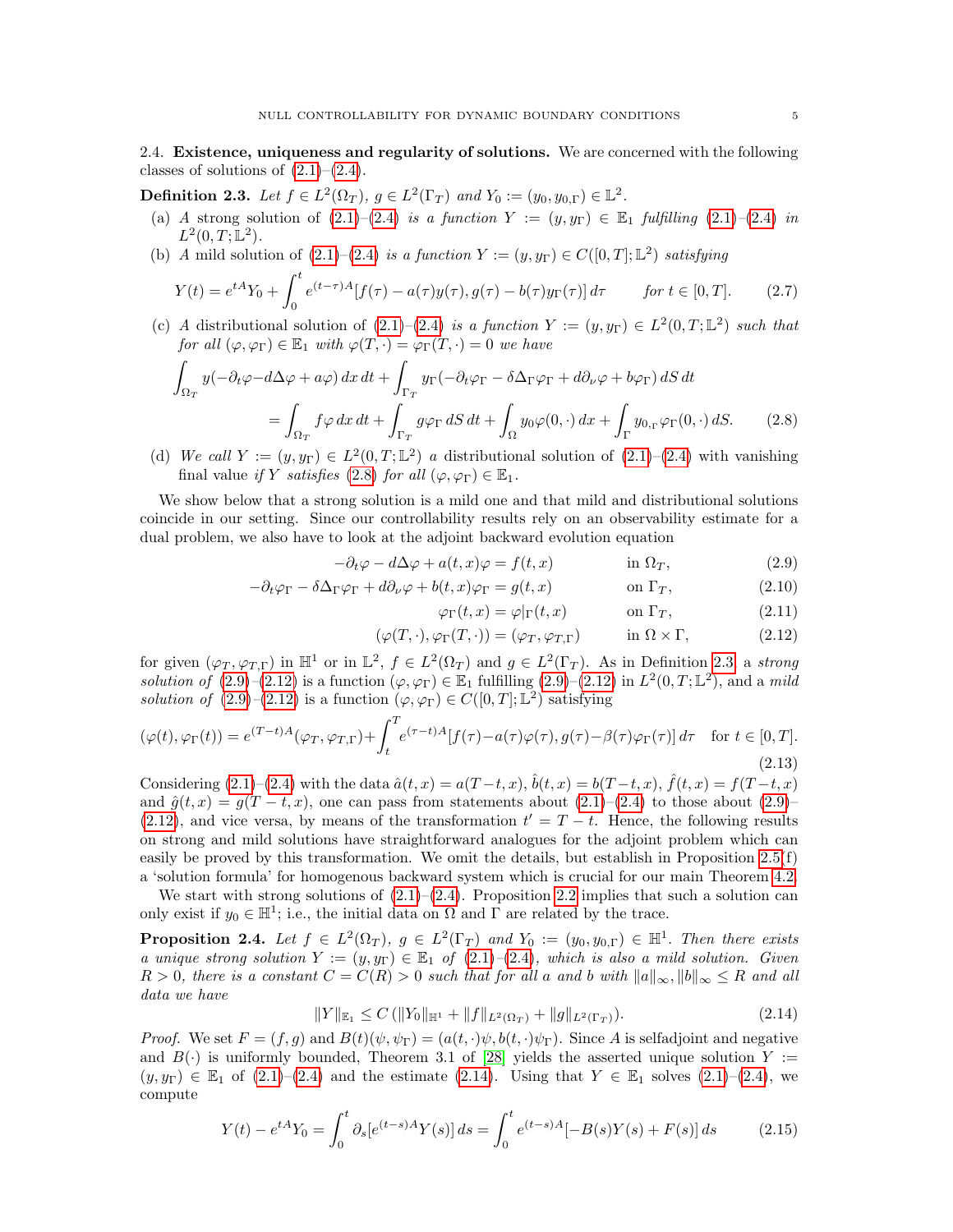so that Y is also a mild solution of  $(2.1)$ – $(2.4)$ . To obtain the asserted uniformity of the constant in [\(2.14\)](#page-4-4), we note that Theorem 3.1 of [\[28\]](#page-21-21) gives bounded linear operators  $S(t, s)$  on  $\mathbb{L}^2$  depending strongly continuously on  $0 \leq s \leq t \leq T$  such that

<span id="page-5-1"></span>
$$
Y(t) = S(t,0)Y_0 + \int_0^t S(t,s)F(s) ds, \qquad t \in [0,T].
$$
\n(2.16)

Taking  $F = 0$  and varying the initial time,  $(2.15)$  yields

<span id="page-5-4"></span>
$$
S(t,\tau)Y_0 = e^{(t-\tau)A}Y_0 - \int_{\tau}^t e^{(t-s)A}B(s)S(s,\tau)Y_0 ds
$$
\n(2.17)

at first for  $Y_0 \in \mathbb{H}^1$  and then for  $Y_0 \in \mathbb{L}^2$  by approximation. From Gronwall's inquality we now deduce that  $||S(t, s)|| \leq C = C(R)$  for all  $0 \leq s \leq t \leq T$ . Due to [\(2.16\)](#page-5-1), the strong solution of  $(2.1)$ – $(2.4)$  thus satisfies

<span id="page-5-2"></span>
$$
||Y(t)||_{\mathbb{L}^2} \le C \left( ||Y_0||_{\mathbb{L}^2} + ||f||_{L^2(\Omega_T)} + ||g||_{L^2(\Gamma_T)} \right) \tag{2.18}
$$

for all  $t \in [0, T]$ . We further write  $\tilde{F} = BY + F$  so that  $\partial_t Y = AY + \tilde{F}$ . The estimates [\(2.14\)](#page-4-4) for  $a = b = 0$  and [\(2.18\)](#page-5-2) finally yield  $C = C(R)$  with

$$
||Y||_{\mathbb{E}_1} \leq C (||Y_0||_{\mathbb{H}^1} + ||\tilde{F}||_{L^2(0,T;\mathbb{L}^2)})
$$
  
\n
$$
\leq C (||Y_0||_{\mathbb{H}^1} + ||f||_{L^2(\Omega_T)} + ||g||_{L^2(\Gamma_T)} + R ||Y||_{L^2(0,T;\mathbb{L}^2)})
$$
  
\n
$$
\leq C (||Y_0||_{\mathbb{H}^1} + ||f||_{L^2(\Omega_T)} + ||g||_{L^2(\Gamma_T)}).
$$

We next consider mild and distributional solutions for initial data in  $\mathbb{L}^2$ .

<span id="page-5-0"></span>**Proposition 2.5.** Let  $f \in L^2(\Omega_T)$ ,  $g \in L^2(\Gamma_T)$  and  $Y_0 := (y_0, y_{0,\Gamma}), (\varphi_T, \varphi_{T,\Gamma}) \in \mathbb{L}^2$ . Then the following assertions are true.

(a) There is a unique mild solution  $Y \in C([0,T]; \mathbb{L}^2)$  of  $(2.1)-(2.4)$  $(2.1)-(2.4)$  $(2.1)-(2.4)$ . The solution map  $(Y_0, f, g) \mapsto Y$  is linear and continuous from  $\mathbb{L}^2 \times L^2(\Omega_T) \times L^2(\Gamma_T)$  to  $C([0, T]; \mathbb{L}^2)$ . Moreover, Y belongs to  $\mathbb{E}_1(\tau, T)$  and solves  $(2.1)$ – $(2.4)$  strongly on  $(\tau, T)$  with initial data  $Y(\tau)$ , for each  $\tau \in (0,T)$ . There are bounded linear operators  $S(t,s)$  on  $\mathbb{L}^2$  depending strongly continuous on  $0 \leq s \leq t \leq T$  such that

<span id="page-5-3"></span>
$$
Y(t) = S(t,0)Y_0 + \int_0^t S(t,s)(f(s),g(s))\,ds, \qquad t \in [0,T].
$$
\n(2.19)

(b) Given  $R > 0$ , there is a constant  $C = C(R) > 0$  such that for all a and b with  $||a||_{\infty}, ||b||_{\infty} \leq$ R and all data the mild solution of y of  $(2.1)$ – $(2.4)$  satisfies

<span id="page-5-5"></span>
$$
||Y||_{C([0,T];\mathbb{L}^2)} \leq C(||Y_0||_{\mathbb{L}^2} + ||f||_{L^2(\Omega_T)} + ||g||_{L^2(\Gamma_T)}).
$$
\n(2.20)

- (c) If  $Y_0 \in \mathbb{H}^1$ , then the mild solution from (a) is the strong one.
- (d) A function Y is a distributional solution of  $(2.1)$ – $(2.4)$  if and only if it is a mild solution.
- (e) A distributional solution of Y [\(2.1\)](#page-2-1)–[\(2.4\)](#page-2-2) with vanishing end value satisfies  $Y(T, \cdot) = 0$ .
- (f) The backward problem  $(2.9)$ – $(2.12)$  with  $f = g = 0$  has the unique mild solution given by  $(\varphi(t), \varphi_{\Gamma}(t)) = S(T, t)^*(\varphi_T, \varphi_{T, \Gamma})$ , where  $S(T, t)^*$  denotes the adjoint of  $S(T, t)$ . It is the unique strong solution if  $(\varphi, \varphi_{\Gamma}) \in \mathbb{H}^{1}$ .

*Proof.* (a)–(c). A straightforward Gronwall estimate shows uniqueness of mild solutions. Theo-rem 3.1 of [\[28\]](#page-21-21) gives the desired operators  $S(t, s)$  satisfying [\(2.19\)](#page-5-3). Above we have seen that these operators also fulfill the integral equation  $(2.17)$ . Inserting  $(2.17)$  into  $(2.19)$  and interchanging integrals, we see that the function given by [\(2.19\)](#page-5-3) is a mild solution. The linearity and continuity of the solution map follows from [\(2.19\)](#page-5-3) and the asserted regularity of Y is shown in Theorem 3.1 of [\[28\]](#page-21-21). Part (b) can be checked as in [\(2.18\)](#page-5-2) above, and (c) is a consequence of Proposition [2.4](#page-4-6) and the uniqueness in assertion (a).

(d) Let  $F \in L^2(0,T;\mathbb{L}^2)$  and  $Y_0 \in \mathbb{H}^1$ . The function v defined by  $v(t) = e^{tA}Y_0 +$  $\int_0^t e^{(t-s)A} F(s) ds$  belongs to  $\mathbb{E}_1$  and satisfies  $\partial_t v = Av + F$  on  $(0,T)$ , due to Proposition [2.4](#page-4-6)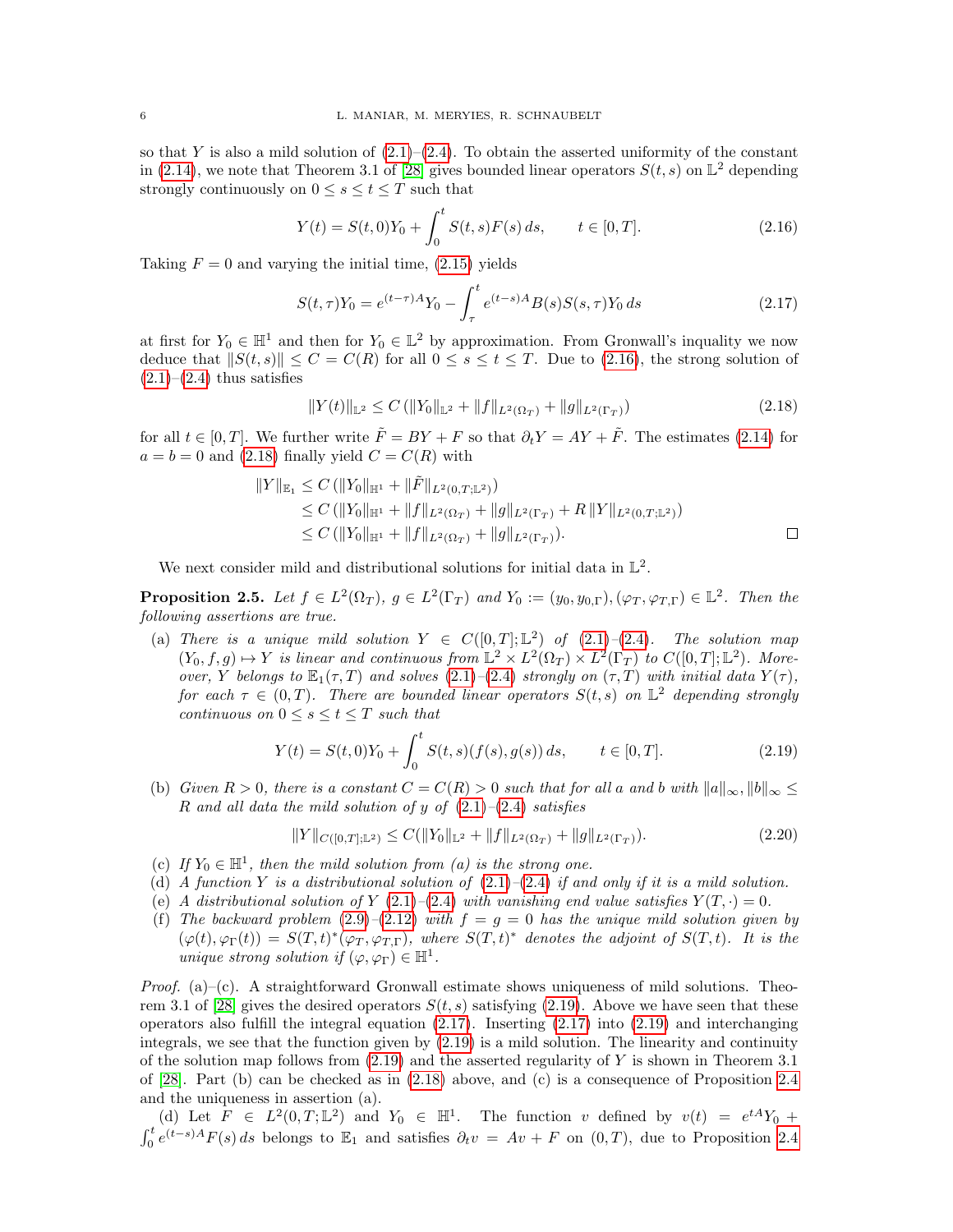with  $a = b = 0$ . Using the self-adjointness of A and integration by parts in time, we thus obtain

$$
\int_0^T \left\langle e^{tA} Y_0 + \int_0^t e^{(t-s)A} F(s) ds, -(\partial_t \varphi(t), \partial_t \varphi_\Gamma(t)) - A(\varphi(t), \varphi_\Gamma(t)) \right\rangle_{\mathbb{L}^2} dt
$$

$$
= \int_0^T \left\langle F(t), \varphi(t) \right\rangle_{\mathbb{L}^2} dt + \left\langle Y_0, (\varphi(0), \varphi_\Gamma(0)) \right\rangle_{\mathbb{L}^2} \tag{2.21}
$$

for all  $(\varphi, \varphi_{\Gamma}) \in \mathbb{E}_1$  with  $\varphi(T) = \varphi_{\Gamma}(T) = 0$ . By approximation, this identity also holds for  $Y_0 \in \mathbb{L}^2$ . Now, let  $Y \in C([0,T];\mathbb{L}^2)$  be the mild solution of  $(2.1)-(2.4)$  $(2.1)-(2.4)$ . With the notation of the proof of Proposition [2.4](#page-4-6) we have

<span id="page-6-0"></span>
$$
Y(t) = e^{tA}Y_0 + \int_0^t e^{(t-s)A} [(f(s), g(s)) - B(s)Y(s)] ds,
$$

and thus  $(2.21)$  with  $F = (f, g)$  implies that

$$
\int_0^T \langle Y(t), -(\partial_t \varphi(t), \partial_t \varphi_{\Gamma}(t)) - A(\varphi(t), \varphi_{\Gamma}(t)) \rangle_{\mathbb{L}^2} dt
$$
  
+ 
$$
\int_0^T \langle \int_0^t e^{(t-s)A} B(s) Y(s) ds, -(\partial_t \varphi(t), \partial_t \varphi_{\Gamma}(t)) - A(\varphi(t), \varphi_{\Gamma}(t)) \rangle_{\mathbb{L}^2} dt
$$
  
= 
$$
\int_0^T \langle F(t), (\varphi(t), \varphi_{\Gamma}(t)) \rangle_{\mathbb{L}^2} dt + \langle Y_0, (\varphi(0), \varphi_{\Gamma}(0)) \rangle_{\mathbb{L}^2}
$$

for each  $(\varphi, \varphi_{\Gamma})$  as above. Another application of [\(2.21\)](#page-6-0) with  $Y_0 = 0$  and  $F = BY$ yields that here the second term on the left-hand side equals  $\int_0^T \langle BY(t),(\varphi(t),\varphi_{\Gamma}(t))\rangle_{\mathbb{L}^2} dt =$  $\int_0^T \langle Y(t), B(\varphi(t), \varphi_{\Gamma}(t)) \rangle_{\mathbb{L}^2} dt$ . Hence, the mild solution Y is a distributional solution.

To prove that a distributional solution is already the mild one, we show uniqueness of distributional solutions. Let  $Y, Z \in L^2(0,T;\mathbb{L}^2)$  be such solutions. We then obtain

$$
\langle Y - Z, -(\partial_t \varphi(t), \partial_t \varphi_{\Gamma}(t)) - A(\varphi(t), \varphi_{\Gamma}(t)) + B(\varphi(t), \varphi_{\Gamma}(t)) \rangle_{L^2(0,T;\mathbb{L}^2)} = 0
$$

for all  $(\varphi, \varphi_{\Gamma}) \in \mathbb{E}_1$  with  $\varphi(T) = \varphi_{\Gamma}(T) = 0$ . The version of Proposition [2.4](#page-4-6) for the backward problem  $(2.9)-(2.12)$  $(2.9)-(2.12)$  says that for every  $(\psi, \psi_{\Gamma}) \in L^2(0,T;\mathbb{L}^2)$  there is a function  $(\varphi, \varphi_{\Gamma}) \in \mathbb{E}_1$ with  $\varphi(T) = \varphi_{\Gamma}(T) = 0$  such that  $(\psi, \psi_{\Gamma}) = -(\partial_t \varphi, \partial_t \varphi_{\Gamma}) - A(\varphi, \varphi_{\Gamma}) + B(\varphi, \varphi_{\Gamma})$ . Therefore  $Y = Z$ , and uniqueness follows.

(e) Let Y be a distributional solution with vanishing end value. Parts (a) and (d) yield  $Y \in$  $\mathbb{E}_1(\tau, T)$  and  $\partial_t Y = AY - BY + (f, g)$  on  $(\tau, T)$ , for all  $\tau \in (0, T)$ . Let  $(\varphi, \varphi_{\Gamma}) \in \mathbb{E}_1$  be supported in  $(0, T]$ . Integrating and using the self-adjointness of A and  $B(t)$ , we then derive

$$
\langle Y(T), (\varphi(T), \varphi_{\Gamma}(T)) \rangle_{\mathbb{L}^{2}} = \int_{0}^{T} (\langle \partial_{t} Y(t), (\varphi(t), \varphi_{\Gamma}(t)) \rangle_{\mathbb{L}^{2}} + \langle Y(t), (\partial_{t} \varphi(t), \partial_{t} \varphi_{\Gamma}(t)) \rangle_{\mathbb{L}^{2}}) dt
$$
  
\n
$$
= \int_{0}^{T} \langle Y(t), (\partial_{t} \varphi(t), \partial_{t} \varphi_{\Gamma}(t)) + A(\varphi(t), \varphi_{\Gamma}(t)) - B(t)(\varphi(t), \varphi_{\Gamma}(t)) \rangle_{\mathbb{L}^{2}} dt
$$
  
\n
$$
+ \int_{0}^{T} \langle (f(t), g(t)), (\varphi(t), \varphi_{\Gamma}(t)) \rangle_{\mathbb{L}^{2}} dt
$$
  
\n
$$
= 0
$$

from [\(2.8\)](#page-4-0). Since every  $(\psi, \psi_{\Gamma}) \in \mathbb{H}^2$  can be represented as  $(\psi, \psi_{\Gamma}) = (\varphi(T), \varphi_{\Gamma}(T))$  with a function  $(\varphi, \varphi_{\Gamma})$  as above and  $\mathbb{H}^2$  is dense in  $\mathbb{L}^2$ , we conclude that  $Y(T) = 0$ .

(f) As explained before Proposition [2.4,](#page-4-6) we can derive from our previous results that the backward problem  $(2.9)$ – $(2.12)$  with  $f = g = 0$  and  $(\varphi_T, \varphi_{T, \Gamma}) \in \mathbb{L}^2$  has a unique mild solution  $(\varphi, \varphi_{\Gamma})$ which is the unique strong solution if  $(\varphi_T, \varphi_{T,\Gamma}) \in \mathbb{H}^1$ . Equation (3.4) in the proof of Theorem 3.1 in [\[28\]](#page-21-21) further gives the formula

$$
S(T,t)Y_0 = e^{(T-t)A}Y_0 - \int_t^T S(T,\tau)B(\tau)e^{(\tau-t)A}Y_0 d\tau
$$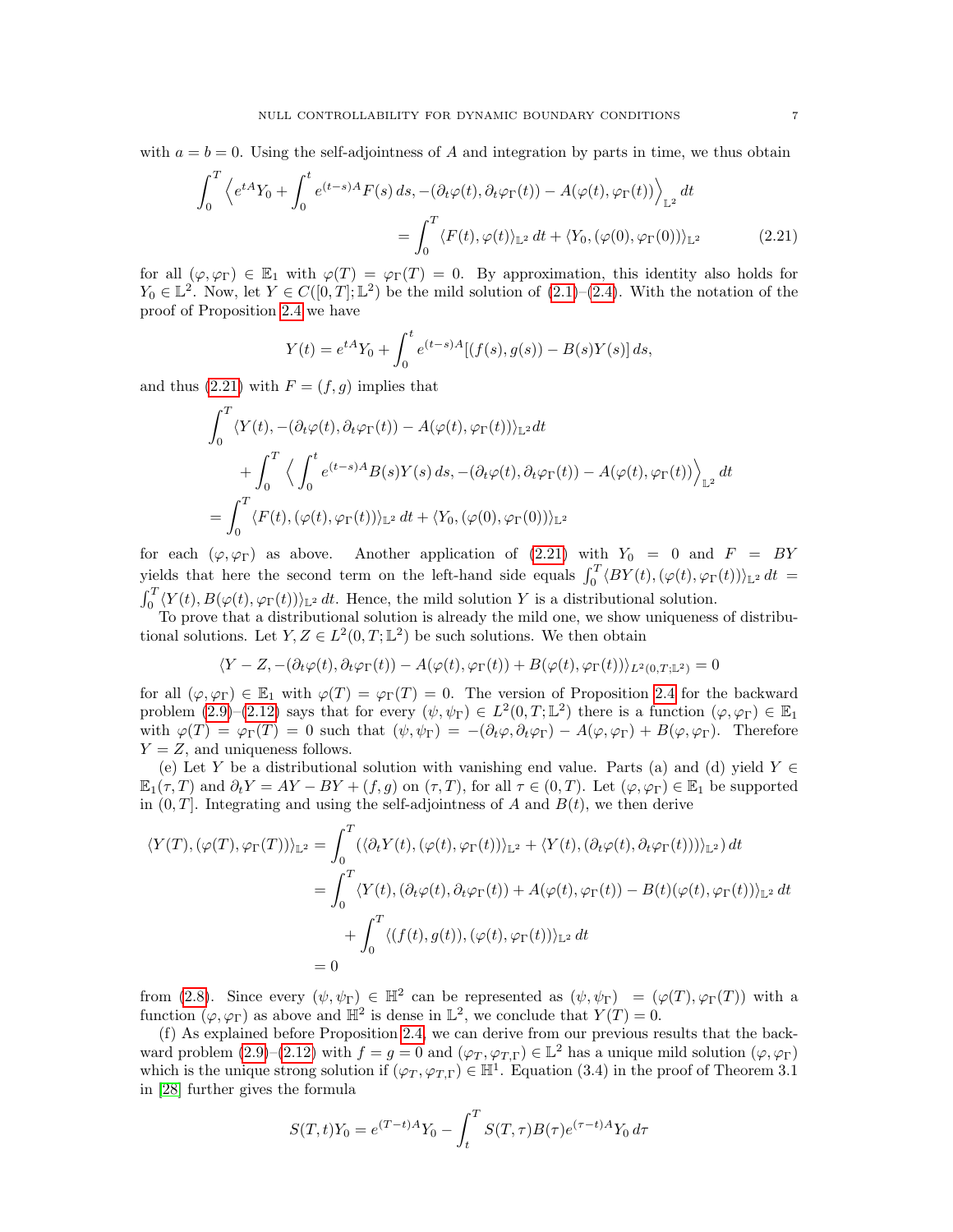in  $\mathbb{L}^2$  for  $t \in [0, T]$ . Taking adjoints and using the self-adjointness of A and  $B(\tau)$ , we derive

$$
S(T,t)^*(\varphi_T,\varphi_{T,\Gamma})=e^{(T-t)A}(\varphi_T,\varphi_{T,\Gamma})-\int_t^T e^{(\tau-t)A}B(\tau)S(T,\tau)^*(\varphi_T,\varphi_{T,\Gamma})\,d\tau
$$

for  $(\varphi_T, \varphi_{T,\Gamma}) \in \mathbb{L}^2$ . In view of [\(2.13\)](#page-4-7), the function  $S(T,\cdot)^*(\varphi_T, \varphi_{T,\Gamma})$  is the mild solution of  $(2.9)$ – $(2.12)$  with  $f = g = 0$ .  $\Box$ 

We note that for strong solutions of  $(1.1)$  with  $v = 0$  one has the dissipiation equality

$$
||Y(T)||_{\mathbb{L}^2}^2 = ||Y_0||_{\mathbb{L}^2}^2 - 2||\nabla y||_{L^2(\Omega_T)}^2 - 2||\nabla_{\Gamma} y_{\Gamma}||_{L^2(\Gamma_T)}^2,
$$

and not only the estimate [\(2.20\)](#page-5-5).

<span id="page-7-1"></span>3. The Carleman estimate. In this section we prove a Carleman estimate for the backward adjoint linear problem  $(2.9)$ – $(2.12)$ , which is the key to null controllability in the linear and semilinear case. The weights appearing in the Carleman estimate are the same as in [\[11\]](#page-20-8) for the case of Dirichlet boundary conditions and in [\[13\]](#page-21-8) for mixed boundary conditions. They are based on the following auxiliary function  $\eta^0$ , see Lemma 1.2 in [\[11\]](#page-20-8) and Lemma 1.1 in [\[13\]](#page-21-8).

<span id="page-7-2"></span>**Lemma 3.1.** Given a nonempty open set  $\omega' \in \Omega$ , there is a function  $\eta^0 \in C^2(\overline{\Omega})$  such that

 $\eta^0 > 0 \text{ in } \Omega, \qquad \eta^0 = 0 \text{ on } \Gamma, \qquad |\nabla \eta^0| > 0 \text{ in } \overline{\Omega \setminus \omega'}.$ 

Since  $|\nabla \eta^0|^2 = |\nabla_{\Gamma} \eta^0|^2 + |\partial_{\nu} \eta^0|^2$  on  $\Gamma$ , the function  $\eta^0$  in the lemma satisfies

<span id="page-7-3"></span>
$$
\nabla_{\Gamma}\eta^{0} = 0, \qquad |\nabla\eta^{0}| = |\partial_{\nu}\eta^{0}|, \qquad \partial_{\nu}\eta^{0} \le -c < 0 \qquad \text{on } \Gamma,
$$
\n(3.1)

for some constant  $c > 0$ .

Given  $\omega' \in \Omega$ , we take  $\lambda, m > 1$  and  $\eta^0$  with respect to  $\omega'$  as in Lemma [3.1.](#page-7-2) Following [\[11\]](#page-20-8), we then define the weight functions  $\alpha$  and  $\xi$  by

$$
\alpha(x,t) = (t(T-t))^{-1} \left( e^{2\lambda m \|\eta^0\|_{\infty}} - e^{\lambda (m\|\eta^0\|_{\infty} + \eta^0(x))} \right),
$$
  

$$
\xi(x,t) = (t(T-t))^{-1} e^{\lambda (m\|\eta^0\|_{\infty} + \eta^0(x))},
$$

for  $x \in \overline{\Omega}$  and  $t \in (0,T)$ . Note that  $\alpha$  and  $\xi$  are  $C^2$  and strictly positive on  $(0,T) \times \overline{\Omega}$  and blow up as  $t \to 0$  and as  $t \to T$ . Moreover, the weights are constant on the boundary  $\Gamma$  so that

<span id="page-7-4"></span>
$$
\nabla_{\Gamma}\alpha = 0 \quad \text{and} \quad \nabla_{\Gamma}\xi = 0 \quad \text{on } \Gamma. \tag{3.2}
$$

We state the Carleman estimate. In the proof we follow the strategy of Lemma 1.3 of [\[11\]](#page-20-8). In our setting several new boundary terms arise from the dynamic boundary condition. To collect and treat them, we have to repeat some steps from [\[11\]](#page-20-8) in modified form.

<span id="page-7-0"></span>**Lemma 3.2.** Let  $T > 0$ ,  $\omega \in \Omega$  be nonempty and open,  $d, \delta > 0$ ,  $a \in L^{\infty}(Q_T)$  and  $b \in L^{\infty}(\Gamma_T)$ . Choose a nonempty open set  $\omega' \in \omega$ . Define  $\eta^0$ ,  $\alpha$  and  $\xi$  as above with respect to  $\omega'$ . Then there are constants  $C > 0$  and  $\lambda_1, s_1 \geq 1$  such that

$$
s^{-1} \int_{\Omega_T} e^{-2s\alpha} \xi^{-1} (|\partial_t \varphi|^2 + |\Delta \varphi|^2) dx dt + s^{-1} \int_{\Gamma_T} e^{-2s\alpha} \xi^{-1} (|\partial_t \varphi_{\Gamma}|^2 + |\Delta_{\Gamma} \varphi_{\Gamma}|^2) dS dt
$$
  
+  $s\lambda^2 \int_{\Omega_T} e^{-2s\alpha} \xi |\nabla \varphi|^2 dx dt + s\lambda \int_{\Gamma_T} e^{-2s\alpha} \xi |\nabla_{\Gamma} \varphi_{\Gamma}|^2 dS dt$   
+  $s^3 \lambda^4 \int_{\Omega_T} e^{-2s\alpha} \xi^3 |\varphi|^2 dx dt + s^3 \lambda^3 \int_{\Gamma_T} e^{-2s\alpha} \xi^3 |\varphi_{\Gamma}|^2 dS dt$   
+  $s\lambda \int_{\Gamma_T} e^{-2s\alpha} \xi |\partial_\nu \varphi|^2 dS dt$   
 $\leq C s^3 \lambda^4 \int_{\omega_T} e^{-2s\alpha} \xi^3 |\varphi|^2 dx dt + C \int_{\Omega_T} e^{-2s\alpha} |\partial_t \varphi + d\Delta \varphi - a\varphi|^2 dx dt$   
+  $C \int_{\Gamma_T} e^{-2s\alpha} |\partial_t \varphi_{\Gamma} + \delta \Delta_{\Gamma} \varphi_{\Gamma} - d\partial_\nu \varphi - b\varphi_{\Gamma}|^2 dS dt$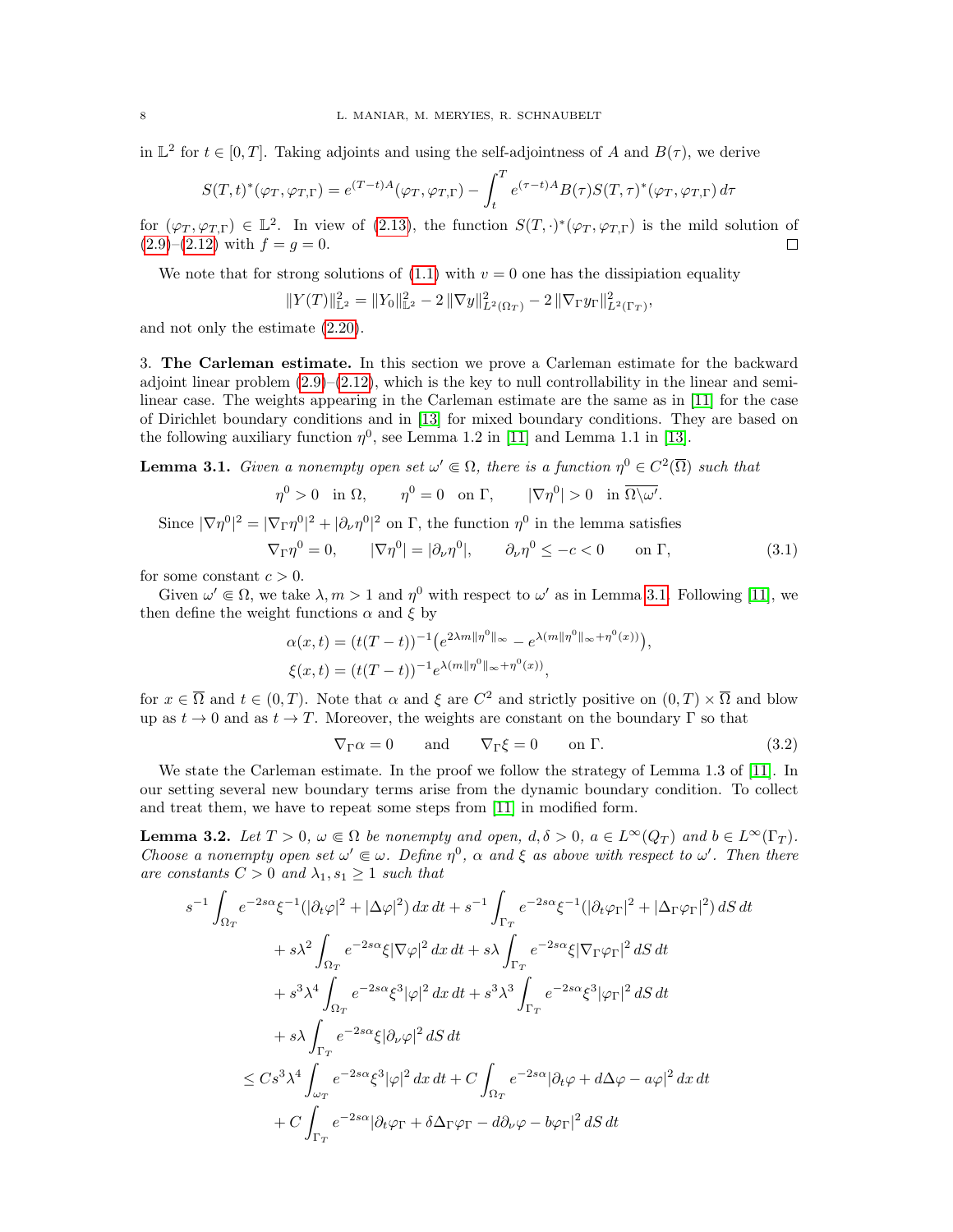for all  $\lambda \geq \lambda_1$ ,  $s \geq s_1$  and  $(\varphi, \varphi_{\Gamma}) \in \mathbb{E}_1$ . Given  $R > 0$ , the constant  $C = C(R)$  can be chosen independently of all a, b with  $||a||_{\infty}$ ,  $||b||_{\infty} \leq R$ .

*Proof.* Rescaling in time, we restrict to the case  $d = 1$ . It can be seen by convolution with mollifiers in space and time that  $C^{\infty}([0,T] \times \overline{\Omega})$  is dense in  $\mathbb{E}_1$ . Since all terms in the asserted inequality are continuous with respect to the  $E_1$ -norm, it suffices to consider smooth functions  $\varphi \in C^{\infty}([0,T] \times \overline{\Omega})$ . For such functions we write  $\varphi$  instead of  $\varphi_{\Gamma}$ . Throughout C denotes a generic constant which does not depend on  $\lambda$ , s, a, b, and  $\varphi$  subject to the assumptions of the lemma.

Step 1. Change of variables. Let  $\varphi \in C^{\infty}([0, T] \times \overline{\Omega})$ ,  $\lambda \geq \lambda_1 \geq 1$  and  $s \geq s_1 \geq 1$  be given. Define

$$
\psi := e^{-s\alpha}\varphi, \qquad f = e^{-s\alpha}(\partial_t\varphi + \Delta\varphi - a\varphi), \qquad g = e^{-s\alpha}(\partial_t\varphi + \delta\Delta_\Gamma\varphi - \partial_\nu\varphi - b\varphi).
$$

Observe that these functions vanish exponentially at  $t = 0$  and  $t = T$ . We determine the problem solved by  $\psi$ . We first expand the spatial derivaties of  $\alpha$  by the chain rule to bring  $\eta^0$  into play, but we do not expand  $\partial_t \alpha$ . We calculate

<span id="page-8-6"></span><span id="page-8-4"></span>
$$
\nabla \alpha = -\nabla \xi = -\lambda \xi \nabla \eta^{0},
$$
\n
$$
\Delta \alpha = -\lambda^{2} \xi |\nabla \eta^{0}|^{2} - \lambda \xi \Delta \eta^{0},
$$
\n
$$
\partial_{t} \psi = e^{-s\alpha} \partial_{t} \varphi - s\psi \partial_{t} \alpha,
$$
\n
$$
\nabla \psi = e^{-s\alpha} \nabla \varphi - s\psi \nabla \alpha = e^{-s\alpha} \nabla \varphi + s\lambda \psi \xi \nabla \eta^{0},
$$
\n
$$
\Delta \psi = e^{-s\alpha} \Delta \varphi + \nabla (e^{-s\alpha}) \cdot \nabla \varphi - s\psi \Delta \alpha - s \nabla \psi \cdot \nabla \alpha
$$
\n
$$
= e^{-s\alpha} \Delta \varphi - 2s \nabla \psi \cdot \nabla \alpha - s^{2} \psi |\nabla \alpha|^{2} - s\psi \Delta \alpha.
$$
\n(3.4)

On  $\Omega_T$  this yields transformed evolution equations

$$
\partial_t \psi + \Delta \psi - a\psi = f - s\psi \left( \partial_t \alpha + \Delta \alpha \right) - 2s \nabla \psi \cdot \nabla \alpha - s^2 \psi |\nabla \alpha|^2 \tag{3.5}
$$
\n
$$
= f - s\psi \partial_t \alpha + s\lambda^2 \psi \xi |\nabla \eta^0|^2 + s\lambda \psi \xi \Delta \eta^0 + 2s\lambda \xi \nabla \psi \cdot \nabla \eta^0 - s^2 \lambda^2 \psi \xi^2 |\nabla \eta^0|^2. \tag{3.5}
$$

Similarly, using [\(3.1\)](#page-7-3) and [\(3.2\)](#page-7-4), on  $\Gamma_T$  we obtain

<span id="page-8-1"></span><span id="page-8-0"></span>
$$
\partial_t \psi + \delta \Delta_\Gamma \psi - \partial_\nu \psi - b\psi = g - s\psi \partial_t \alpha - s\lambda \psi \xi \partial_\nu \eta^0. \tag{3.6}
$$

Extending the corresponding decomposition in  $[11]$ , we rewrite the equations  $(3.5)$  and  $(3.6)$  as

<span id="page-8-3"></span><span id="page-8-2"></span>
$$
M_1\psi + M_2\psi = \tilde{f} \quad \text{in } \Omega_T, \qquad N_1\psi + N_2\psi = \tilde{g} \quad \text{on } \Gamma_T,\tag{3.7}
$$

with the abbreviations

$$
M_1\psi = -2s\lambda^2\psi\xi|\nabla\eta^0|^2 - 2s\lambda\xi\nabla\psi \cdot \nabla\eta^0 + \partial_t\psi = (M_1\psi)_1 + (M_1\psi)_2 + (M_1\psi)_3, M_2\psi = s^2\lambda^2\psi\xi^2|\nabla\eta^0|^2 + \Delta\psi + s\psi\partial_t\alpha = (M_2\psi)_1 + (M_2\psi)_2 + (M_2\psi)_3, N_1\psi = \partial_t\psi + s\lambda\psi\xi\partial_\nu\eta^0 = (N_1\psi)_1 + (N_1\psi)_2, N_2\psi = \delta\Delta_\Gamma\psi + s\psi\partial_t\alpha - \partial_\nu\psi = (N_2\psi)_1 + (N_2\psi)_2 + (N_2\psi)_3, \tilde{f} = f + s\lambda\psi\xi\Delta\eta^0 - s\lambda^2\psi\xi|\nabla\eta^0|^2 + a\psi, \tilde{g} = g + b\psi.
$$

Applying  $\|\cdot\|_{L^2(\Omega_T)}^2$  resp.  $\|\cdot\|_{L^2(\Gamma_T)}^2$  to the equations in [\(3.7\)](#page-8-2) and adding the resulting identities, we obtain

$$
\|\tilde{f}\|_{L^{2}(\Omega_{T})}^{2} + \|\tilde{g}\|_{L^{2}(\Gamma_{T})}^{2} = \|M_{1}\psi\|_{L^{2}(\Omega_{T})}^{2} + \|M_{2}\psi\|_{L^{2}(\Omega_{T})}^{2} + \|N_{1}\psi\|_{L^{2}(\Gamma_{T})}^{2} + \|N_{2}\psi\|_{L^{2}(\Gamma_{T})}^{2}
$$
(3.8)  
+ 2 $\sum_{i,j}$   $\langle (M_{1}\psi)_{i}, (M_{2}\psi)_{j} \rangle_{L^{2}(\Omega_{T})} + 2\sum_{i,j}$   $\langle (N_{1}\psi)_{i}, (N_{2}\psi)_{j} \rangle_{L^{2}(\Gamma_{T})}$ .

Step 2. Estimating the mixed terms in [\(3.8\)](#page-8-3) from below. We often use the following basic pointwise estimates on  $\Omega$ ,

<span id="page-8-5"></span>
$$
e^{2\lambda m \|\eta^0\|_{\infty}} \le e^{2\lambda (m \|\eta^0\|_{\infty} + \eta^0)}, \qquad |\nabla \alpha| \le C\lambda \xi, \qquad |\partial_t \alpha| \le C\xi^2, \qquad |\partial_t \xi| \le C\xi^2. \tag{3.9}
$$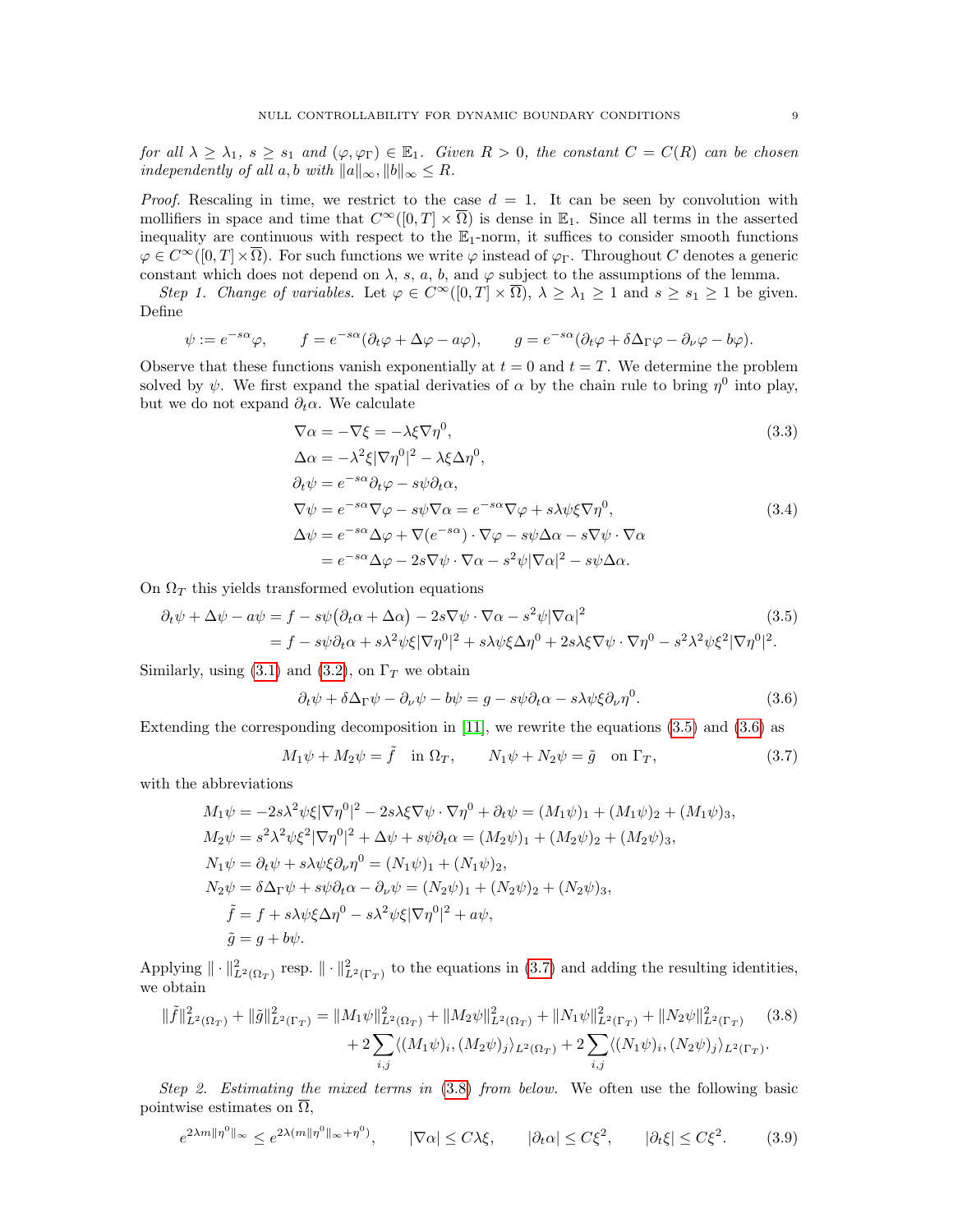Step 2a. We start with the negative term

<span id="page-9-0"></span>
$$
\langle (M_1 \psi)_1, (M_2 \psi)_1 \rangle_{L^2(\Omega_T)} = -2s^3 \lambda^4 \int_{\Omega_T} |\nabla \eta^0|^4 \xi^3 \psi^2 dx dt.
$$

Using integration by parts,  $(3.3)$  and  $(3.1)$ , we further derive

$$
\langle (M_1\psi)_2, (M_2\psi)_1 \rangle_{L^2(\Omega_T)} = -s^3 \lambda^3 \int_{\Omega_T} |\nabla \eta^0|^2 \xi^3 \nabla \eta^0 \cdot \nabla (\psi^2) \, dx \, dt
$$
  
\n
$$
= s^3 \lambda^3 \int_{\Omega_T} \text{div} \left( |\nabla \eta^0|^2 \xi^3 \nabla \eta^0 \right) \psi^2 \, dx \, dt - s^3 \lambda^3 \int_{\Gamma_T} |\nabla \eta^0|^2 \xi^3 \partial_\nu \eta^0 \psi^2 \, dS \, dt
$$
  
\n
$$
= 3s^3 \lambda^4 \int_{\Omega_T} |\nabla \eta^0|^4 \xi^3 \psi^2 \, dx \, dt + s^3 \lambda^3 \int_{\Omega_T} \Delta \eta^0 |\nabla \eta^0|^2 \xi^3 \psi^2 \, dx \, dt
$$
  
\n
$$
+ s^3 \lambda^3 \int_{\Omega_T} (\nabla (|\nabla \eta^0|^2) \cdot \nabla \eta^0) \xi^3 \psi^2 \, dx \, dt - s^3 \lambda^3 \int_{\Gamma_T} |\partial_\nu \eta^0|^2 \xi^3 \partial_\nu \eta^0 \psi^2 \, dS \, dt.
$$

For sufficiently large  $\lambda_1$ , the fact that  $\nabla \eta^0 \neq 0$  on  $\overline{\Omega \setminus \omega'}$  implies

$$
\langle (M_1\psi)_1, (M_2\psi)_1 \rangle_{L^2(\Omega_T)} + \langle (M_1\psi)_2, (M_2\psi)_1 \rangle_{L^2(\Omega_T)} \tag{3.10}
$$
\n
$$
\geq Cs^3 \lambda^4 \int_{\Omega_T} \xi^3 \psi^2 dx dt - Cs^3 \lambda^4 \int_{(0,T)\times\omega'} \xi^3 \psi^2 dx dt - s^3 \lambda^3 \int_{\Gamma_T} |\partial_\nu \eta^0|^2 \xi^3 \partial_\nu \eta^0 \psi^2 dS dt
$$

for some  $C = C(\Omega, \omega)$ . Integrating by parts in time, we continue with

$$
\langle (M_1 \psi)_3, (M_2 \psi)_1 \rangle_{L^2(\Omega_T)} = \frac{1}{2} s^2 \lambda^2 \int_{\Omega_T} |\nabla \eta^0|^2 \xi^2 \partial_t (\psi^2) \, dx \, dt = -s^2 \lambda^2 \int_{\Omega_T} |\nabla \eta^0|^2 \partial_t \xi \xi \psi^2 \, dx \, dt
$$

$$
\geq -Cs^2 \lambda^2 \int_{\Omega_T} \xi^3 \psi^2 \, dx \, dt,
$$

where we employed [\(3.9\)](#page-8-5) and that  $\psi(0) = \psi(T) = 0$ . This term is absorbed by [\(3.10\)](#page-9-0) for large  $\lambda_1$ . Altogether, we have shown

$$
\sum_{i=1,2,3} \langle (M_1 \psi)_i, (M_2 \psi)_1 \rangle_{L^2(\Omega_T)} \n\geq Cs^3 \lambda^4 \int_{\Omega_T} \xi^3 \psi^2 dx dt - Cs^3 \lambda^4 \int_{(0,T)\times\omega'} \xi^3 \psi^2 dx dt - s^3 \lambda^3 \int_{\Gamma_T} |\partial_\nu \eta^0|^2 \xi^3 \partial_\nu \eta^0 \psi^2 dS dt \n\geq Cs^3 \lambda^4 \int_{\Omega_T} \xi^3 \psi^2 dx dt - Cs^3 \lambda^4 \int_{(0,T)\times\omega'} \xi^3 \psi^2 dx dt + Cs^3 \lambda^3 \int_{\Gamma_T} \xi^3 \psi^2 dS dt,
$$

using also [\(3.1\)](#page-7-3). We remark that first and third terms in the last line are the dominant positive terms involving  $\psi^2$ , whereas the second term will lead to a 'control term' on the right hand side of the final estimate.

Step 2b. Integration by parts and [\(3.2\)](#page-7-4) yield

$$
\langle (M_1\psi)_1, (M_2\psi)_2 \rangle_{L^2(\Omega_T)} = -2s\lambda^2 \int_{\Omega_T} |\nabla \eta^0|^2 \xi \psi \Delta \psi \, dx \, dt
$$
  
\n
$$
= 2s\lambda^2 \int_{\Omega_T} \nabla (|\nabla \eta^0|^2 \xi \psi) \cdot \nabla \psi \, dx \, dt - 2s\lambda^2 \int_{\Gamma_T} |\nabla \eta^0|^2 \xi \psi \partial_\nu \psi \, dS \, dt
$$
  
\n
$$
= 2s\lambda^2 \int_{\Omega_T} |\nabla \eta^0|^2 \xi |\nabla \psi|^2 \, dx \, dt + 2s\lambda^2 \int_{\Omega_T} \xi \psi \nabla (|\nabla \eta^0|^2) \cdot \nabla \psi \, dx \, dt
$$
  
\n
$$
+ 2s\lambda^3 \int_{\Omega_T} |\nabla \eta^0|^2 \psi \xi \nabla \eta^0 \cdot \nabla \psi \, dx \, dt - 2s\lambda^2 \int_{\Gamma_T} |\nabla \eta^0|^2 \xi \psi \partial_\nu \psi \, dS \, dt.
$$

As above, the first summand will lead to a term controlling  $|\nabla \psi|^2$ . We now apply Young's inequality to  $(\lambda^2 \xi^{1/2} \psi) (\xi^{1/2} \nabla (\nabla \eta^0)^2) \cdot \nabla \psi)$  and  $(s \lambda \psi \xi) (\nabla \eta^0 \cdot \nabla \psi)$ , respectively, and estimate

$$
\left|2s\lambda^2\int_{\Omega_T}\xi\psi\nabla(|\nabla\eta^0|^2)\cdot\nabla\psi\,dx\,dt\right|\leq Cs\lambda^4\int_{\Omega_T}\xi\psi^2\,dx\,dt+Cs\int_{\Omega_T}\xi|\nabla\psi|^2\,dx\,dt,
$$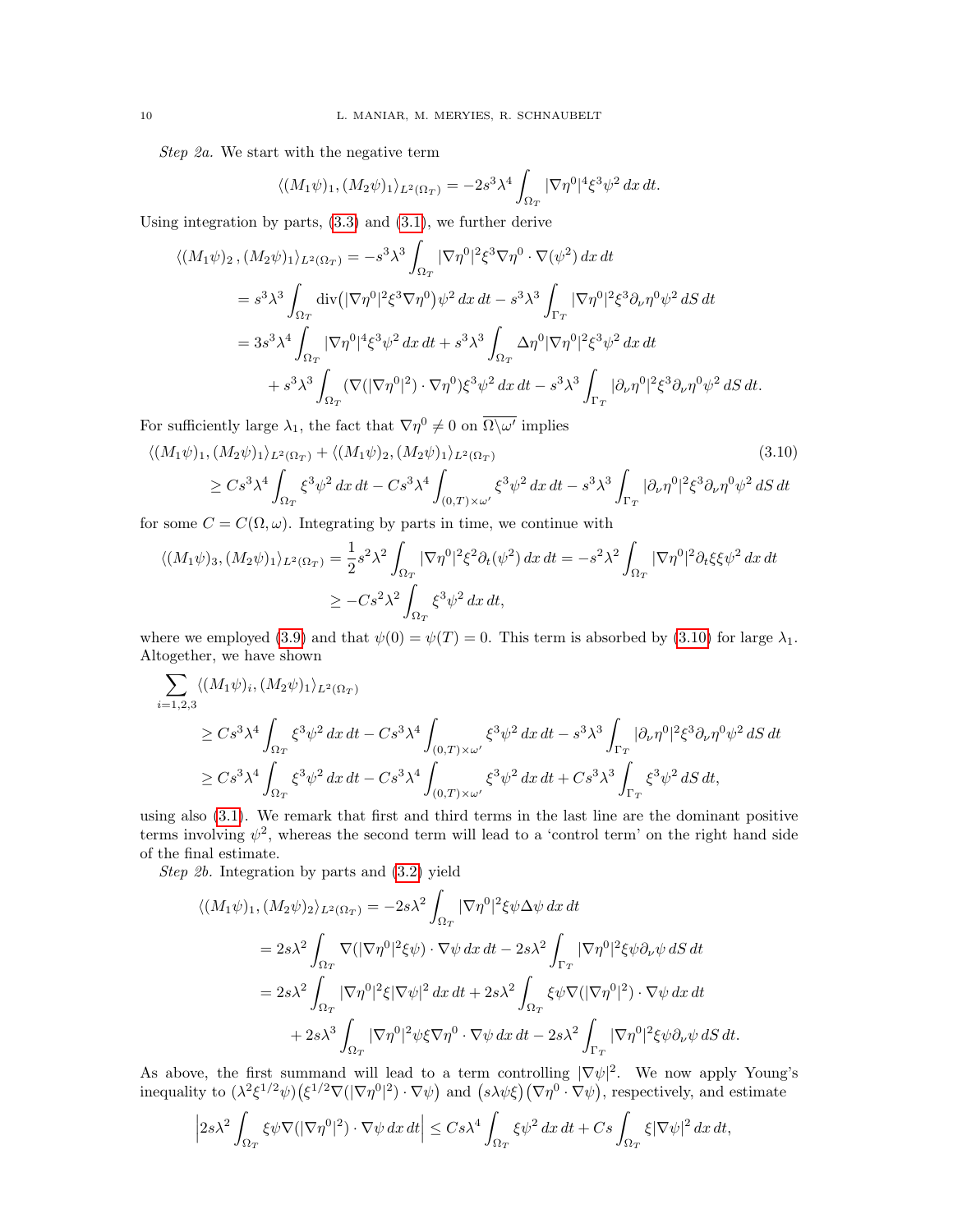$$
\left|2s\lambda^3\int_{\Omega_T}|\nabla\eta^0|^2\psi\xi\nabla\eta^0\cdot\nabla\psi\,dx\,dt\right|\leq Cs^2\lambda^4\int_{\Omega_T}\xi^2\psi^2\,dx\,dt+ C\lambda^2\int_{\Omega_T}|\nabla\psi|^2\,dx\,dt.
$$

It follows

$$
\langle (M_1\psi)_1, (M_2\psi)_2 \rangle_{L^2(\Omega_T)} \ge 2s\lambda^2 \int_{\Omega_T} |\nabla \eta^0|^2 \xi |\nabla \psi|^2 dx dt - Cs^2 \lambda^4 \int_{\Omega_T} \xi^2 \psi^2 dx dt
$$
  

$$
- C \int \int_{\Omega_T} (s\xi + \lambda^2) |\nabla \psi|^2 dx dt - 2s\lambda^2 \int_{\Gamma_T} |\nabla \eta^0|^2 \xi \psi \partial_\nu \psi dS dt.
$$

The next summand is given by

$$
\langle (M_1 \psi)_2, (M_2 \psi)_2 \rangle_{L^2(\Omega_T)} = -2s\lambda \int_{\Omega_T} (\nabla \eta^0 \cdot \nabla \psi) \xi \Delta \psi \, dx \, dt
$$
  
\n
$$
= -2s\lambda \int_{\Gamma_T} \nabla \eta^0 \cdot \nabla \psi \partial_\nu \psi \xi \, dS \, dt + 2s\lambda \int_{\Omega_T} \nabla ((\nabla \eta^0 \cdot \nabla \psi) \xi) \cdot \nabla \psi \, dx \, dt
$$
  
\n
$$
= -2s\lambda \int_{\Gamma_T} \nabla \eta^0 \cdot \nabla \psi \partial_\nu \psi \xi \, dS \, dt + 2s\lambda \int_{\Omega_T} \xi (\nabla^2 \eta^0 \nabla \psi) \cdot \nabla \psi \, dx \, dt \qquad (3.11)
$$
  
\n
$$
+ 2s\lambda^2 \int_{\Omega_T} \xi |\nabla \eta^0 \cdot \nabla \psi|^2 \, dx \, dt + s\lambda \int_{\Omega_T} \nabla \eta^0 \cdot \nabla |\nabla \psi|^2 \xi \, dx \, dt
$$

due to integration by parts and  $(3.3)$ . In the sum  $(3.11)$ , the third term is nonnegative, and the second one can be bounded by

<span id="page-10-1"></span><span id="page-10-0"></span>
$$
2s\lambda \int_{\Omega_T} \xi (\nabla^2 \eta^0 \nabla \psi) \cdot \nabla \psi \, dx \, dt \ge -Cs\lambda \int_{\Omega_T} \xi |\nabla \psi|^2 \, dx \, dt. \tag{3.12}
$$

For the last term in [\(3.11\)](#page-10-0), integration by parts and [\(3.3\)](#page-8-4) yield

$$
s\lambda \int_{\Omega_T} \nabla \eta^0 \cdot \nabla |\nabla \psi|^2 \xi \, dx \, dt = s\lambda \int_{\Gamma_T} \partial_\nu \eta^0 |\nabla \psi|^2 \xi \, dS \, dt - s\lambda \int_{\Omega_T} \text{div}(\xi \nabla \eta^0) |\nabla \psi|^2 \, dx \, dt
$$
  
=  $s\lambda \int_{\Gamma_T} \partial_\nu \eta^0 |\nabla \psi|^2 \xi \, dS \, dt - s\lambda^2 \int_{\Omega_T} \xi |\nabla \eta^0|^2 |\nabla \psi|^2 \, dx \, dt - s\lambda \int_{\Omega_T} \xi \cdot \Delta \eta^0 |\nabla \psi|^2 \, dx \, dt.$ 

The last term in the above line can be estimated as in [\(3.12\)](#page-10-1). We then infer

$$
\langle (M_1\psi)_2, (M_2\psi)_2 \rangle_{L^2(\Omega_T)} \ge -2s\lambda \int_{\Gamma_T} \nabla \eta^0 \cdot \nabla \psi \partial_\nu \psi \xi \, dS \, dt - Cs\lambda \int_{\Omega_T} \xi |\nabla \psi|^2 \, dx \, dt
$$

$$
+ s\lambda \int_{\Gamma_T} \partial_\nu \eta^0 |\nabla \psi|^2 \xi \, dS \, dt - s\lambda^2 \int_{\Omega_T} \xi |\nabla \eta^0|^2 |\nabla \psi|^2 \, dx \, dt.
$$

Because  $\nabla \psi$  vanishes at  $t = 0$  and  $t = T$  in view of [\(3.4\)](#page-8-6), we obtain

<span id="page-10-2"></span>
$$
\langle (M_1 \psi)_3, (M_2 \psi)_2 \rangle_{L^2(\Omega_T)} = \int_{\Omega_T} \partial_t \psi \Delta \psi \, dx \, dt = \int_{\Gamma_T} \partial_t \psi \partial_\nu \psi \, dS \, dt. \tag{3.13}
$$

We summarize the inequalities of this step and invoke again that  $\nabla \eta^0 \neq 0$  on  $\overline{\Omega \setminus \omega'}$ . Using also [\(3.1\)](#page-7-3), we arrive at

$$
\sum_{i=1,2,3} \langle (M_1 \psi)_i, (M_2 \psi)_2 \rangle_{L^2(\Omega_T)} \ge s\lambda^2 \int_{\Omega_T} |\nabla \eta^0|^2 \xi |\nabla \psi|^2 dx dt - Cs^2 \lambda^4 \int_{\Omega_T} \xi^2 \psi^2 dx dt
$$
  

$$
- C \int_{\Omega_T} (s\xi + \lambda^2) |\nabla \psi|^2 dx dt - 2s\lambda^2 \int_{\Gamma_T} |\nabla \eta^0|^2 \xi \psi \partial_\nu \psi dS dt
$$
  

$$
- 2s\lambda \int_{\Gamma_T} \nabla \eta^0 \cdot \nabla \psi \partial_\nu \psi \xi dS dt - Cs\lambda \int_{\Omega_T} \xi |\nabla \psi|^2 dx dt
$$
  

$$
+ s\lambda \int_{\Gamma_T} \partial_\nu \eta^0 |\nabla \psi|^2 \xi dS dt + \int_{\Gamma_T} \partial_t \psi \partial_\nu \psi dS dt
$$
  

$$
\ge Cs\lambda^2 \int_{\Omega_T} \xi |\nabla \psi|^2 dx dt - Cs\lambda^2 \int_{(0,T)\times \omega'} \xi |\nabla \psi|^2 dx dt - Cs^2 \lambda^4 \int_{\Omega_T} \xi^2 \psi^2 dx dt
$$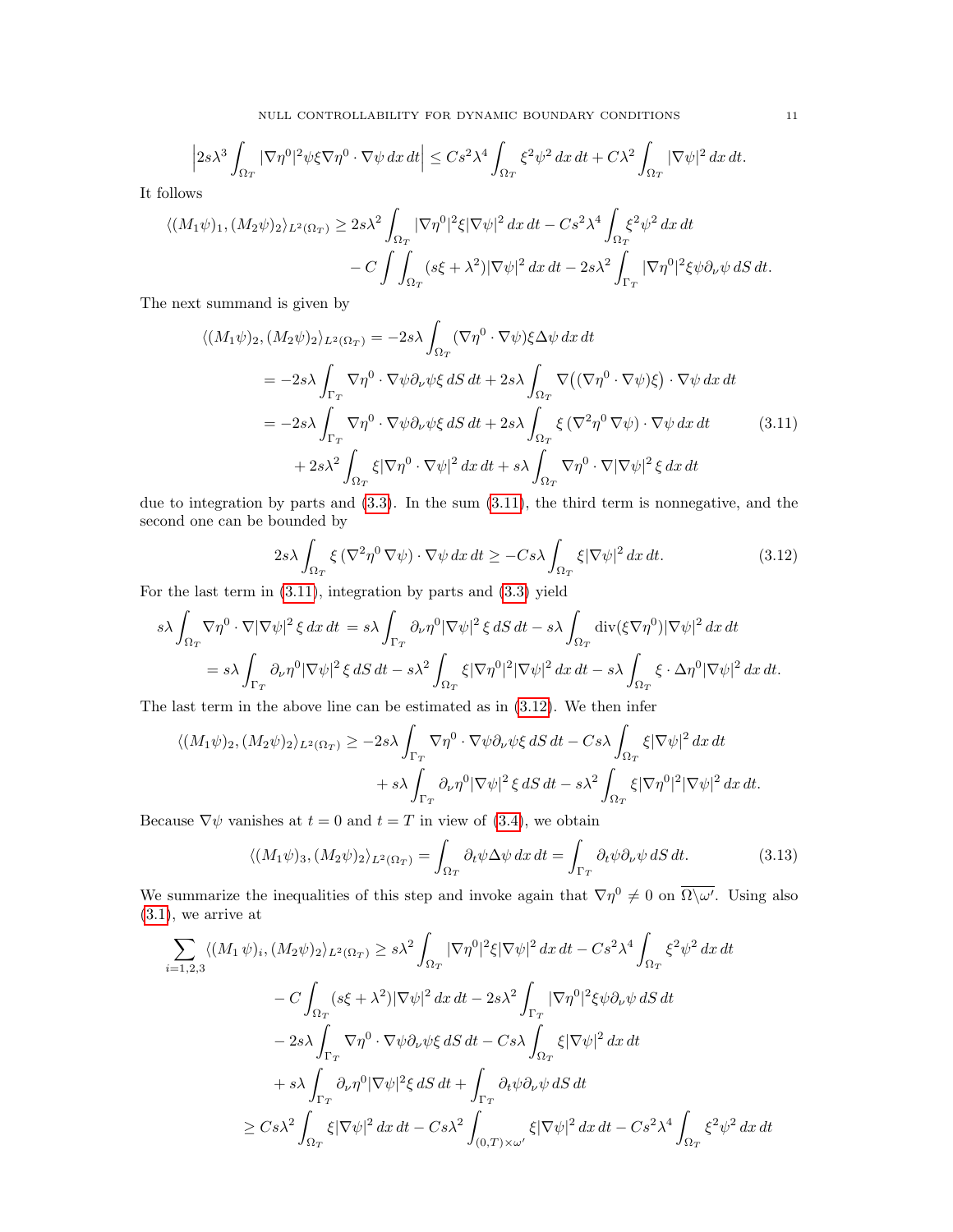12 L. MANIAR, M. MERYIES, R. SCHNAUBELT

$$
- 2s\lambda^2 \int_{\Gamma_T} (\partial_\nu \eta^0)^2 \xi \psi \partial_\nu \psi \, dS \, dt - 2s\lambda \int_{\Gamma_T} \partial_\nu \eta^0 (\partial_\nu \psi)^2 \xi \, dS \, dt
$$

$$
+ s\lambda \int_{\Gamma_T} \partial_\nu \eta^0 |\nabla \psi|^2 \xi \, dS \, dt + \int_{\Gamma_T} \partial_t \psi \partial_\nu \psi \, dS \, dt,
$$

increasing  $\lambda_1$  and  $s_1$  if necessary.

Step 2c. Employing  $(3.9)$ , we estimate

$$
\langle (M_1\psi)_1, (M_2\psi)_3 \rangle_{L^2(\Omega_T)} = -2s^2\lambda^2 \int_{\Omega_T} |\nabla \eta^0|^2 \partial_t \alpha \xi \psi^2 dx dt \geq -Cs^2\lambda^2 \int_{\Omega_T} \xi^3 \psi^2 dx dt.
$$

This term will be absorbed by  $(3.10)$  for large  $\lambda$ . Integration by parts,  $(3.3)$  and  $(3.9)$  next imply

$$
\langle (M_1 \psi)_2, (M_2 \psi)_3 \rangle_{L^2(\Omega_T)} = -s^2 \lambda \int_{\Omega_T} \partial_t \alpha \xi \nabla \eta^0 \cdot \nabla (\psi^2) \, dx \, dt
$$
  
\n
$$
= -s^2 \lambda \int_{\Gamma_T} \partial_t \alpha \xi \partial_\nu \eta^0 \psi^2 \, dS \, dt + s^2 \lambda \int_{\Omega_T} \text{div}(\partial_t \alpha \xi \nabla \eta^0) \psi^2 \, dx \, dt
$$
  
\n
$$
= -s^2 \lambda \int_{\Gamma_T} \partial_t \alpha \xi \partial_\nu \eta^0 \psi^2 \, dS \, dt + s^2 \lambda \int_{\Omega_T} \nabla(\partial_t \alpha) \cdot \nabla \eta^0 \xi \psi^2 \, dx \, dt
$$
  
\n
$$
+ s^2 \lambda \int_{\Omega_T} \partial_t \alpha \nabla \xi \cdot \nabla \eta^0 \psi^2 \, dx \, dt + s^2 \lambda \int_{\Omega_T} \partial_t \alpha \xi \Delta \eta^0 \psi^2 \, dx \, dt
$$
  
\n
$$
\geq -Cs^2 \lambda \int_{\Gamma_T} \xi^3 \psi^2 \, dS \, dt - Cs^2 \lambda^2 \int_{\Omega_T} \xi^3 \psi^2 \, dx \, dt.
$$

Integrating by parts with respect to time, we can derive

<span id="page-11-0"></span>
$$
\langle (M_1 \psi)_3, (M_2 \psi)_3 \rangle_{L^2(\Omega_T)} = \frac{s}{2} \int_{\Omega_T} \partial_t \alpha \partial_t (\psi^2) \, dx \, dt = -\frac{s}{2} \int_{\Omega_T} \partial_t^2 \alpha \psi^2 \, dx \, dt \tag{3.14}
$$
\n
$$
\geq -Cs \int_{\Omega_T} \xi^3 \psi^2 \, dx \, dt,
$$

since  $\psi$  vanishes at the endpoints and  $|\partial_t^2 \alpha| \leq C \xi^3$ . We conclude from the above inequalities that

$$
\sum_{i=1,2,3} \langle (M_1 \psi)_i, (M_2 \psi)_3 \rangle_{L^2(\Omega_T)} \geq -Cs^2\lambda^2 \int_{\Omega_T} \xi^3 \psi^2 dx dt - Cs^2\lambda \int_{\Gamma_T} \xi^3 \psi^2 dS dt.
$$

Step 2d. We now consider the boundary terms  $N_1$  and  $N_2$ , employing the surface divergence theorem [\(2.6\)](#page-3-0) several times. We first compute

$$
\langle (N_1 \psi)_1, (N_2 \psi)_1 \rangle_{L^2(\Gamma_T)} = \int_{\Gamma_T} \delta \partial_t \psi \Delta_{\Gamma} \psi \, dS \, dt = -\frac{\delta}{2} \int_{\Gamma_T} \partial_t |\nabla_{\Gamma} \psi|^2 \, dS \, dt = 0
$$

by means of  $\psi(0) = \psi(T) = 0$ . Moreover, [\(3.2\)](#page-7-4) yields

$$
\langle (N_1 \psi)_2, (N_2 \psi)_1 \rangle_{L^2(\Gamma_T)} = \delta s \lambda \int_{\Gamma_T} \partial_\nu \eta^0 \xi \Delta_\Gamma \psi \psi \, dS \, dt = -\delta s \lambda \int_{\Gamma_T} \langle \nabla_\Gamma (\partial_\nu \eta^0 \xi \psi), \nabla_\Gamma \psi \rangle_\Gamma \, dS \, dt
$$

$$
= -\delta s \lambda \int_{\Gamma_T} \xi \psi \langle \nabla_\Gamma \partial_\nu \eta^0, \nabla_\Gamma \psi \rangle_\Gamma \, dS \, dt - \delta s \lambda \int_{\Gamma_T} \partial_\nu \eta^0 \xi |\nabla_\Gamma \psi|^2 \, dS \, dt.
$$

The next two terms are estimated by

$$
\langle (N_1\psi)_1, (N_2\psi)_2 \rangle_{L^2(\Gamma_T)} = \frac{s}{2} \int_{\Gamma_T} \partial_t \alpha \partial_t (\psi^2) dS dt \ge -Cs \int_{\Gamma_T} \xi^3 \psi^2 dS dt,
$$
  

$$
\langle (N_1\psi)_2, (N_2\psi)_2 \rangle_{L^2(\Gamma_T)} = s^2 \lambda \int_{\Gamma_T} \partial_\nu \eta^0 \partial_t \alpha \xi \psi^2 dS dt \ge -Cs^2 \lambda \int_{\Gamma_T} \xi^3 \psi^2 dS dt,
$$

where we proceed as in  $(3.14)$  and use  $(3.9)$ , respectively. Finally, the summand

$$
\langle (N_1 \psi)_1, (N_2 \psi)_3 \rangle_{L^2(\Gamma_T)} = - \int_{\Gamma_T} \partial_t \psi \partial_\nu \psi \, dS \, dt
$$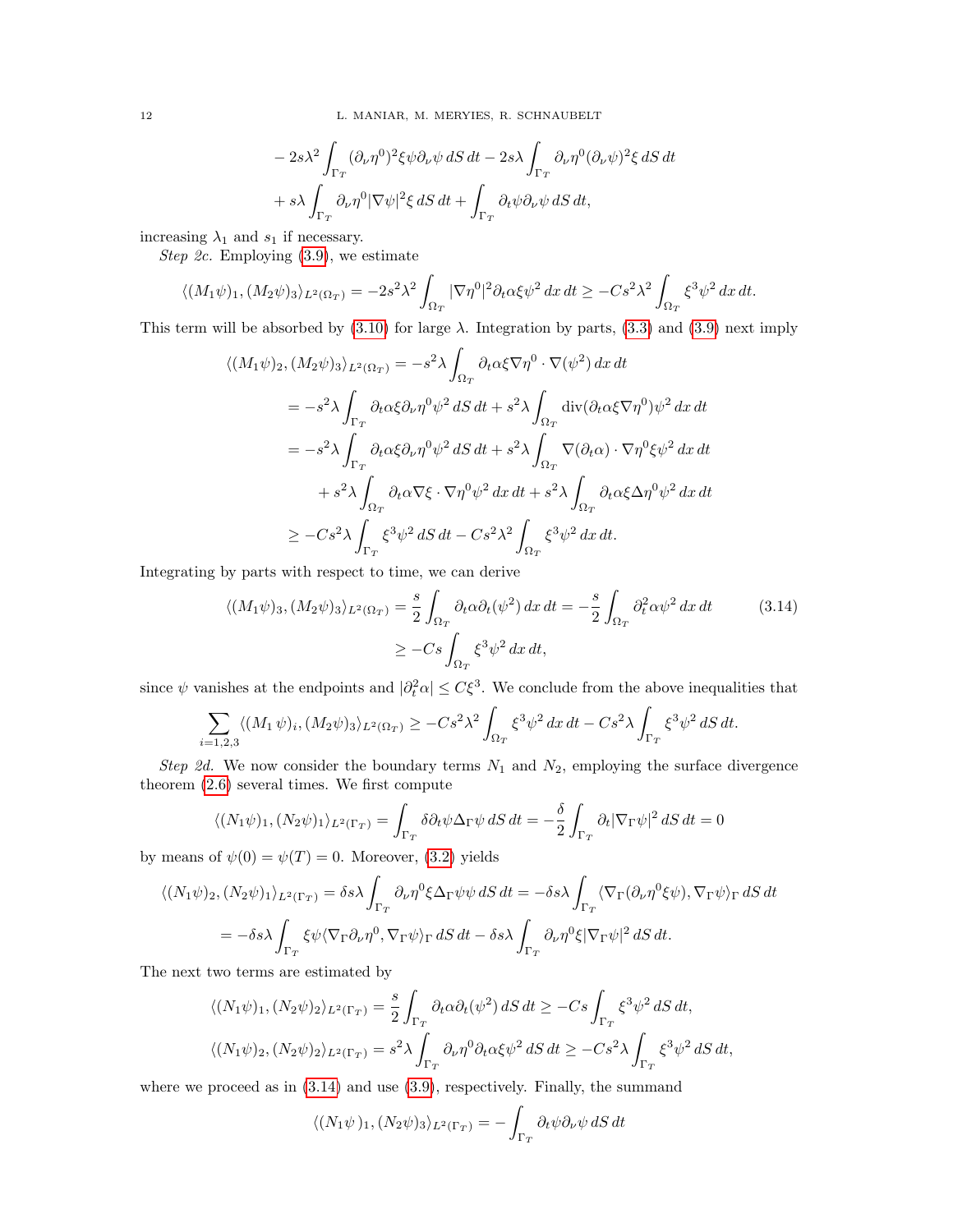cancels with the one from [\(3.13\)](#page-10-2), and

$$
\langle (N_1 \psi)_2, (N_2 \psi)_3 \rangle_{L^2(\Gamma_T)} = -s\lambda \int_{\Gamma_T} \xi \partial_\nu \eta^0 \partial_\nu \psi \psi \, dS \, dt.
$$

Step 3. The transformed estimate. We collect the final inequalities in Steps 2a–2d. Increasing  $\lambda_1$  and  $s_1$  if needed to absorb lower order terms, we arrive at

$$
\sum_{i,j} \langle (M_1 \psi)_i, (M_2 \psi)_j \rangle_{L^2(\Omega_T)} + \sum_{i,j} \langle (N_1 \psi)_i, (N_2 \psi)_j \rangle_{L^2(\Gamma_T)} \n\geq Cs^3 \lambda^4 \int_{\Omega_T} \xi^3 \psi^2 dx dt - Cs^3 \lambda^4 \int_{(0,T) \times \omega'} \xi^3 \psi^2 dx dt \n+ Cs^3 \lambda^3 \int_{\Gamma_T} \xi^3 \psi^2 dS dt + Cs \lambda^2 \int_{\Omega_T} \xi |\nabla \psi|^2 dx dt \n- Cs \lambda^2 \int_{(0,T) \times \omega'} \xi |\nabla \psi|^2 dx dt - 2s \lambda^2 \int_{\Gamma_T} (\partial_\nu \eta^0)^2 \xi \psi \partial_\nu \psi dS dt \n- 2s \lambda \int_{\Gamma_T} \partial_\nu \eta^0 (\partial_\nu \psi)^2 \xi dS dt + s \lambda \int_{\Gamma_T} \partial_\nu \eta^0 |\nabla \psi|^2 \xi dS dt \n- \delta s \lambda \int_{\Gamma_T} \xi \psi \langle \nabla_{\Gamma} \partial_\nu \eta^0, \nabla_{\Gamma} \psi \rangle_{\Gamma} dS dt - \delta s \lambda \int_{\Gamma_T} \partial_\nu \eta^0 \xi |\nabla_{\Gamma} \psi|^2 dS dt \n- s \lambda \int_{\Gamma_T} \xi \partial_\nu \eta^0 \partial_\nu \psi \psi dS dt.
$$

We combine this estimate with [\(3.8\)](#page-8-3). The expressions for  $\tilde{f}$  and  $\tilde{g}$  lead to additional lower order terms which can be absorbed to the left-hand side for large  $\lambda_1$  and  $s_1$ . Using also  $|\nabla \psi|^2$  $|\nabla_{\Gamma}\psi|^2 + |\partial_{\nu}\psi|^2$  and [\(3.1\)](#page-7-3), we deduce

$$
||M_{1}\psi||_{L^{2}(\Omega_{T})}^{2} + ||M_{2}\psi||_{L^{2}(\Omega_{T})}^{2} + ||N_{1}\psi||_{L^{2}(\Gamma_{T})}^{2} + ||N_{2}\psi||_{L^{2}(\Gamma_{T})}^{2} + s^{3}\lambda^{4} \int_{\Omega_{T}} \xi^{3}\psi^{2} dx dt
$$
  
+  $s\lambda^{2} \int_{\Omega_{T}} \xi |\nabla \psi|^{2} dx dt + s^{3}\lambda^{3} \int_{\Gamma_{T}} \xi^{3}\psi^{2} dS dt + s\lambda \int_{\Gamma_{T}} \xi |\nabla_{\Gamma}\psi|^{2} dS dt + s\lambda \int_{\Gamma_{T}} \xi (\partial_{\nu}\psi)^{2} dS dt$   
 $\leq C \int_{\Omega_{T}} e^{-2s\alpha} |\partial_{t}\varphi + \Delta\varphi - a\varphi|^{2} dx dt + C \int_{\Gamma_{T}} e^{-2s\alpha} |\partial_{t}\varphi + \delta\Delta_{\Gamma}\varphi_{\Gamma} - \partial_{\nu}\varphi - b\varphi|^{2} dS dt$   
+  $Cs^{3}\lambda^{4} \int_{(0,T)\times\omega'} \xi^{3}\psi^{2} dx dt + Cs\lambda^{2} \int_{(0,T)\times\omega'} \xi |\nabla \psi|^{2} dx dt$   
+  $Cs\lambda^{2} \int_{\Gamma_{T}} (\partial_{\nu}\eta^{0})^{2}\xi |\psi| |\partial_{\nu}\psi| dS dt + Cs\lambda \int_{\Gamma_{T}} \xi |\partial_{\nu}\eta^{0}| |\nabla_{\Gamma}\psi|^{2} dS dt$   
+  $Cs\lambda \int_{\Gamma_{T}} \xi \psi |\nabla_{\Gamma}\partial_{\nu}\eta^{0}| |\nabla_{\Gamma}\psi| dS dt + Cs\lambda \int_{\Gamma_{T}} \xi |\partial_{\nu}\eta^{0}| |\partial_{\nu}\psi| |\psi| dS dt.$  (3.15)

We denote the four latter boundary integrals on the right-hand side of  $(3.15)$  by  $I_1, \ldots, I_4$ . Young's inequality allows to estimate  $I_1$  by

<span id="page-12-1"></span><span id="page-12-0"></span>
$$
I_1 = Cs \int_{\Gamma_T} |\lambda^{3/2} \xi^{1/2} \psi| |\lambda^{1/2} \xi^{1/2} \partial_\nu \psi| dS dt
$$
  
\n
$$
\leq C \left( s^2 \lambda^3 \int_{\Gamma_T} \xi^3 \psi^2 dS dt + \lambda \int_{\Gamma_T} \xi (\partial_\nu \psi)^2 dS dt \right).
$$
 (3.16)

Increasing  $s_1$  if necessary, we can then control  $(3.16)$  by the left-hand side of  $(3.15)$ . The fourth boundary integral  $I_4$  is treated analogously. For the integral  $I_3$ , we have

<span id="page-12-2"></span>
$$
I_3 \le C \left( \int_{\Gamma_T} \xi |\nabla_{\Gamma} \psi|^2 \, dS \, dt + s^2 \lambda^2 \int_{\Gamma_T} \xi \psi^2 \, dS \, dt \right). \tag{3.17}
$$

Increasing again  $s_1$  and  $\lambda_1$  if necessary, [\(3.17\)](#page-12-2) can be absorbed by the left-hand side of [\(3.15\)](#page-12-0).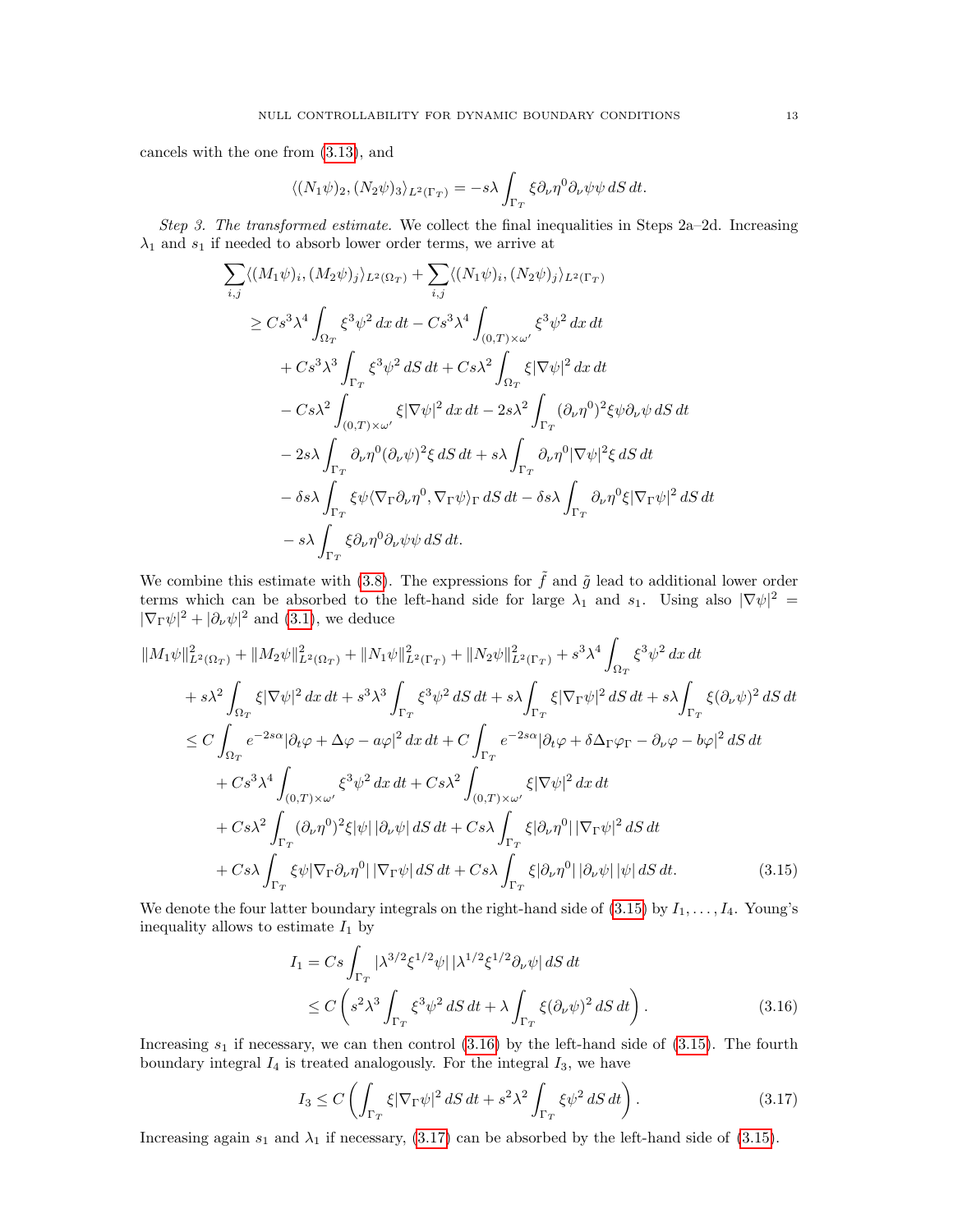For the last integral  $I_2$ , we use the identity [\(2.6\)](#page-3-0) and that  $\xi(t, \cdot)$  is constant on Γ. We then obtain

<span id="page-13-1"></span><span id="page-13-0"></span>
$$
I_2 \leq Cs\lambda \int_0^T \int_{\Gamma} \xi |\nabla_{\Gamma}\psi|^2 dS dt
$$
  
\n
$$
\leq C \int_0^T \int_{\Gamma} \left( s^{-1/2} \xi^{-1/2} |\Delta_{\Gamma}\psi| \right) \left( s^{3/2} \lambda \xi^{3/2} |\psi| \right) dS dt
$$
  
\n
$$
\leq s^{-1} \int_{\Gamma_T} \xi^{-1} |\Delta_{\Gamma}\psi|^2 dS dt + Cs^3 \lambda^2 \int_{\Gamma_T} \xi^3 \psi^2 dS dt.
$$
 (3.18)

The second summand in  $(3.18)$  can be absorbed by the left-hand side of  $(3.15)$  choosing a sufficiently large  $\lambda_1$ . Altogether, we thus arrive at

$$
\|M_{1}\psi\|_{L^{2}(\Omega_{T})}^{2} + \|M_{2}\psi\|_{L^{2}(\Omega_{T})}^{2} + \|N_{1}\psi\|_{L^{2}(\Gamma_{T})}^{2} + \|N_{2}\psi\|_{L^{2}(\Gamma_{T})}^{2} + s^{3}\lambda^{4} \int_{\Omega_{T}} \xi^{3}\psi^{2} dx dt + s\lambda^{2} \int_{\Omega_{T}} \xi |\nabla \psi|^{2} dx dt + s^{3}\lambda^{3} \int_{\Gamma_{T}} \xi^{3}\psi^{2} dS dt + s\lambda \int_{\Gamma_{T}} \xi |\nabla_{\Gamma}\psi|^{2} dS dt + s\lambda \int_{\Gamma_{T}} \xi (\partial_{\nu}\psi)^{2} dS dt \n\leq C \int_{\Omega_{T}} e^{-2s\alpha} |\partial_{t}\varphi + \Delta \varphi - a\varphi|^{2} dx dt + C \int_{\Gamma_{T}} e^{-2s\alpha} |\partial_{t}\varphi + \delta \Delta_{\Gamma}\varphi - d\partial_{\nu}\varphi - b\varphi|^{2} dS dt + Cs^{3}\lambda^{4} \int_{\omega_{T}'} \xi^{3}\psi^{2} dx dt + Cs\lambda^{2} \int_{\omega_{T}'} \xi |\nabla \psi|^{2} dx dt + s^{-1} \int_{\Gamma_{T}} \xi^{-1} |\Delta_{\Gamma}\psi|^{2} dS dt.
$$
 (3.19)

To put the last summand in [\(3.19\)](#page-13-1) to the left, we observe that  $\delta \Delta_{\Gamma} \psi = N_2 \psi - s \psi \partial_t \alpha + \partial_{\nu} \psi$ . Combined with [\(3.9\)](#page-8-5), this identity yields

$$
I := s^{-1} \int_{\Gamma_T} \xi^{-1} |\Delta_{\Gamma} \psi|^2 \, dS \, dt \le \frac{1}{2} \| N_2 \psi \|_{L^2(\Gamma_T)}^2 + Cs \int_{\Gamma_T} \xi^3 \psi^2 \, dS \, dt + C \int_{\Gamma_T} \xi (\partial_\nu \psi)^2 \, dS \, dt. \tag{3.20}
$$

for sufficiently large  $s_1$ . We can now choose sufficiently large  $\lambda_1$  and  $s_1$  so that [\(3.19\)](#page-13-1) becomes

$$
\|M_1\psi\|_{L^2(\Omega_T)}^2 + \|M_2\psi\|_{L^2(\Omega_T)}^2 + \|N_1\psi\|_{L^2(\Gamma_T)}^2 + \|N_2\psi\|_{L^2(\Gamma_T)}^2 + s^3\lambda^4 \int_{\Omega_T} \xi^3\psi^2 dx dt + s\lambda^2 \int_{\Omega_T} \xi |\nabla\psi|^2 dx dt + s^3\lambda^3 \int_{\Gamma_T} \xi^3\psi^2 dS dt + s\lambda \int_{\Gamma_T} \xi (\partial_\nu \psi)^2 dS dt + s\lambda \int_{\Gamma_T} \xi |\nabla_\Gamma \psi|^2 dS dt \n\leq C \int_{\Omega_T} e^{-2s\alpha} |\partial_t \varphi + \Delta \varphi - a\varphi|^2 dx dt + C \int_{\Gamma_T} e^{-2s\alpha} |\partial_t \varphi + \delta \Delta_\Gamma \varphi - \partial_\nu \varphi - b\varphi|^2 dS dt + Cs^3\lambda^4 \int_{\omega_T'} \xi^3\psi^2 dx dt + Cs\lambda^2 \int_{\omega_T'} \xi |\nabla \psi|^2 dx dt.
$$
\n(3.21)

Step 4. Inverting the transformation. The inequality [\(3.20\)](#page-13-2) allows to replace in [\(3.21\)](#page-13-3) the summand  $||N_2\psi||^2_{L^2(\Gamma_T)}$  by the term I times a constant, where we increase  $\lambda_1$  and  $s_1$  if necessary to absorb the lower order terms in [\(3.20\)](#page-13-2). Similarly, from  $\partial_t \psi = N_1 \psi - s \lambda \psi \xi \partial_\nu \eta^0$ , we deduce that

<span id="page-13-4"></span><span id="page-13-3"></span><span id="page-13-2"></span>
$$
I' := s^{-1} \int_{\Gamma_T} \xi^{-1} |\partial_t \psi|^2 \, dS \, dt \le C \|N_1 \psi\|_{L^2(\Gamma_T)}^2 + Cs\lambda^2 \int_{\Gamma_T} \xi \psi^2 \, dS \, dt,
$$

and hence also  $I'$  can be put on the left hand side of  $(3.21)$ . In a similar way one handles the corresponding terms on  $\Omega_T$ , see (1.58) and (1.59) in [\[11\]](#page-20-8). We thus infer

$$
s^{-1} \int_{\Omega_T} \xi^{-1} (|\partial_t \psi|^2 + |\Delta \psi|^2) \, dx \, dt + s^{-1} \int_{\Gamma_T} \xi^{-1} (|\partial_t \psi|^2 + |\Delta_\Gamma \psi|^2) \, dS \, dt \tag{3.22}
$$
\n
$$
+ s^3 \lambda^4 \int_{\Omega_T} \xi^3 \psi^2 \, dx \, dt + s \lambda^2 \int_{\Omega_T} \xi |\nabla \psi|^2 \, dx \, dt
$$
\n
$$
+ s^3 \lambda^3 \int_{\Gamma_T} \xi^3 \psi^2 \, dS \, dt + s \lambda \int_{\Gamma_T} \xi (\partial_\nu \psi)^2 \, dS \, dt + s \lambda \int_{\Gamma_T} \xi |\nabla_\Gamma \psi|^2 \, dS \, dt
$$
\n
$$
\leq C \int_{\Omega_T} e^{-2s\alpha} |\partial_t \varphi + \Delta \varphi - a\varphi|^2 \, dx \, dt + C \int_{\Gamma_T} e^{-2s\alpha} |\partial_t \varphi + \delta \Delta_\Gamma \varphi - \partial_\nu \varphi - b\varphi|^2 \, dS \, dt
$$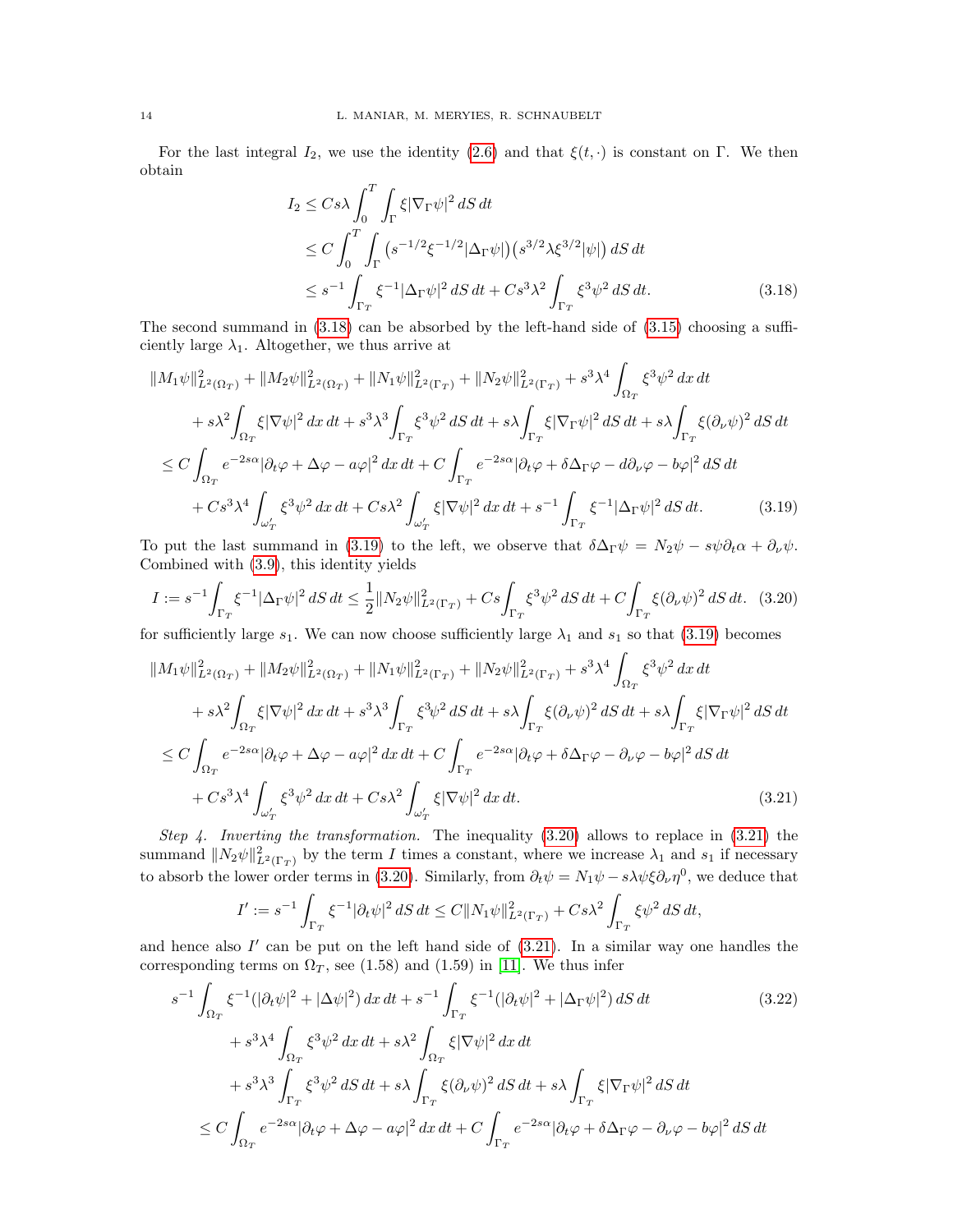NULL CONTROLLABILITY FOR DYNAMIC BOUNDARY CONDITIONS 15

$$
+ Cs^{3} \lambda^{4} \int_{\omega_{T}} \xi^{3} \psi^{2} dx dt + Cs\lambda^{2} \int_{\omega'_{T}} \xi |\nabla \psi|^{2} dx dt,
$$

also using  $\omega' \subset \omega$ . As on p.1409 of [\[11\]](#page-20-8), one can now absorb the gradient term on the right-hand side by the integral on  $\omega_T$  and the left-hand side.

It remains to insert  $\psi = e^{-s\alpha}\varphi$  into [\(3.22\)](#page-13-4). The terms involving derivatives of  $\psi$  then lead to various lower order terms which can be controlled by the other terms in [\(3.22\)](#page-13-4). For summands on  $\Omega_T$  this is done in Step 3 of the proof of Lemma 1.3 in [\[11\]](#page-20-8). Since the new terms on the boundary can be treated in the same way, we omit the details. One thus obtains the asserted Carleman estimate for the original function  $\varphi$ . □

<span id="page-14-0"></span>Remark 3.3. Up to inequality [\(3.15\)](#page-12-0), the arguments in the above proof remain valid also for  $\delta = 0$ . However, in our proof the assumption  $\delta > 0$  is essential to put the third and fourth boundary integral  $I_3$  and  $I_4$  on the right-hand side of  $(3.15)$  to the left.

<span id="page-14-2"></span>4. Null controllability. In this section we apply the Carleman estimate to show null controlla-bility for [\(1.1\)](#page-0-0) and its generalizations. Throughout we fix  $T > 0$ ,  $\omega \in \Omega$ ,  $d, \delta > 0$ ,  $a \in L^{\infty}(Q_T)$ and  $b \in L^{\infty}(\Gamma_T)$ . We assume that  $s_1$  and  $\lambda_1$  are sufficiently large to apply Lemma [3.2](#page-7-0) for this data.

4.1. Interior control for linear equations. We show the null controllability of the linear inhomogeneous system

$$
\partial_t y - d\Delta y + a(t, x)y = v(t, x)\mathbb{1}_{\omega} + f(t, x) \quad \text{in } \Omega_T,\tag{4.1}
$$

$$
\partial_t y_\Gamma - \delta \Delta_\Gamma y + d \partial_\nu y + b(t, x) y_\Gamma = g(t, x) \qquad \text{on } \Gamma_T,
$$
\n(4.2)

<span id="page-14-3"></span>
$$
y_{\Gamma}(t,x) = y|_{\Gamma}(t,x) \qquad \text{on } \Gamma_T, \tag{4.3}
$$

$$
(y, y_{\Gamma})|_{t=0} = (y_0, y_{0,\Gamma}) \quad \text{in } \Omega \times \Gamma,
$$
\n(4.4)

by a standard duality argument. To this end, we first derive an observability estimate for the homogeneous backward system

$$
-\partial_t \varphi - d\Delta \varphi + a(t, x)\varphi = 0 \qquad \text{in } \Omega_T,
$$
\n(4.5)

$$
-\partial_t \varphi_{\Gamma} - \delta \Delta_{\Gamma} \varphi_{\Gamma} + d \partial_{\nu} \varphi + b(t, x) \varphi_{\Gamma} = 0 \qquad \text{on } \Gamma_T,
$$
 (4.6)

<span id="page-14-6"></span><span id="page-14-5"></span><span id="page-14-4"></span>
$$
\varphi_{\Gamma}(t,x) = \varphi|_{\Gamma}(t,x) \qquad \text{on } \Gamma_T, \tag{4.7}
$$

$$
(\varphi(T,\cdot),\varphi_{\Gamma}(T,\cdot))=(\varphi_T,\varphi_{T,\Gamma}) \qquad \text{in } \Omega \times \Gamma,
$$
\n(4.8)

from the Carleman estimate. In addition, we can easily infer the final state observability of the system  $(4.1)$ – $(4.4)$  with  $f = q = v = 0$ , which is of independent interest.

<span id="page-14-1"></span>**Proposition 4.1.** There is a constant  $C > 0$  such that for all  $(\varphi_T, \varphi_{T, \Gamma}) \in \mathbb{L}^2$  the mild solution  $(\varphi, \varphi_{\Gamma})$  of the backward problem  $(4.5)$ – $(4.8)$  satisfies

<span id="page-14-7"></span>
$$
\|\varphi(0,\cdot)\|^2 + \|\varphi_{\Gamma}(0,\cdot)\|^2 \le C \int_{\omega_T} |\varphi|^2 \, dx \, dt. \tag{4.9}
$$

Moreover, for  $(y_0, y_{0,\Gamma}) \in \mathbb{L}^2$  the mild solution  $(y, y_{\Gamma})$  of the forward problem  $(4.1)$ – $(4.4)$  with  $f = g = v = 0$  satisfies

$$
||y(T, \cdot)||^2 + ||y_\Gamma(T, \cdot)||^2 \le C \int_{\omega_T} |y|^2 dx dt.
$$
 (4.10)

Given  $R > 0$ , the constants  $C = C(R)$  can be chosen independently of all a, b with  $||a||_{\infty}, ||b||_{\infty} \leq R$ .

Proof. We argue as in Section 1.2 of [\[11\]](#page-20-8). Recall from Subsection [2.4](#page-4-8) that the backward problem  $(4.5)-(4.8)$  $(4.5)-(4.8)$  $(4.5)-(4.8)$  possesses a unique mild solution  $(\varphi, \varphi_{\Gamma}) \in C([0, T]; \mathbb{L}^2)$  which depends continuously in  $\mathbb{L}^2$  on  $(\varphi_T, \varphi_{T,\Gamma})$ . By density we can thus restrict ourselves to final values  $(\varphi_T, \varphi_{T,\Gamma}) \in \mathbb{H}^1$ , so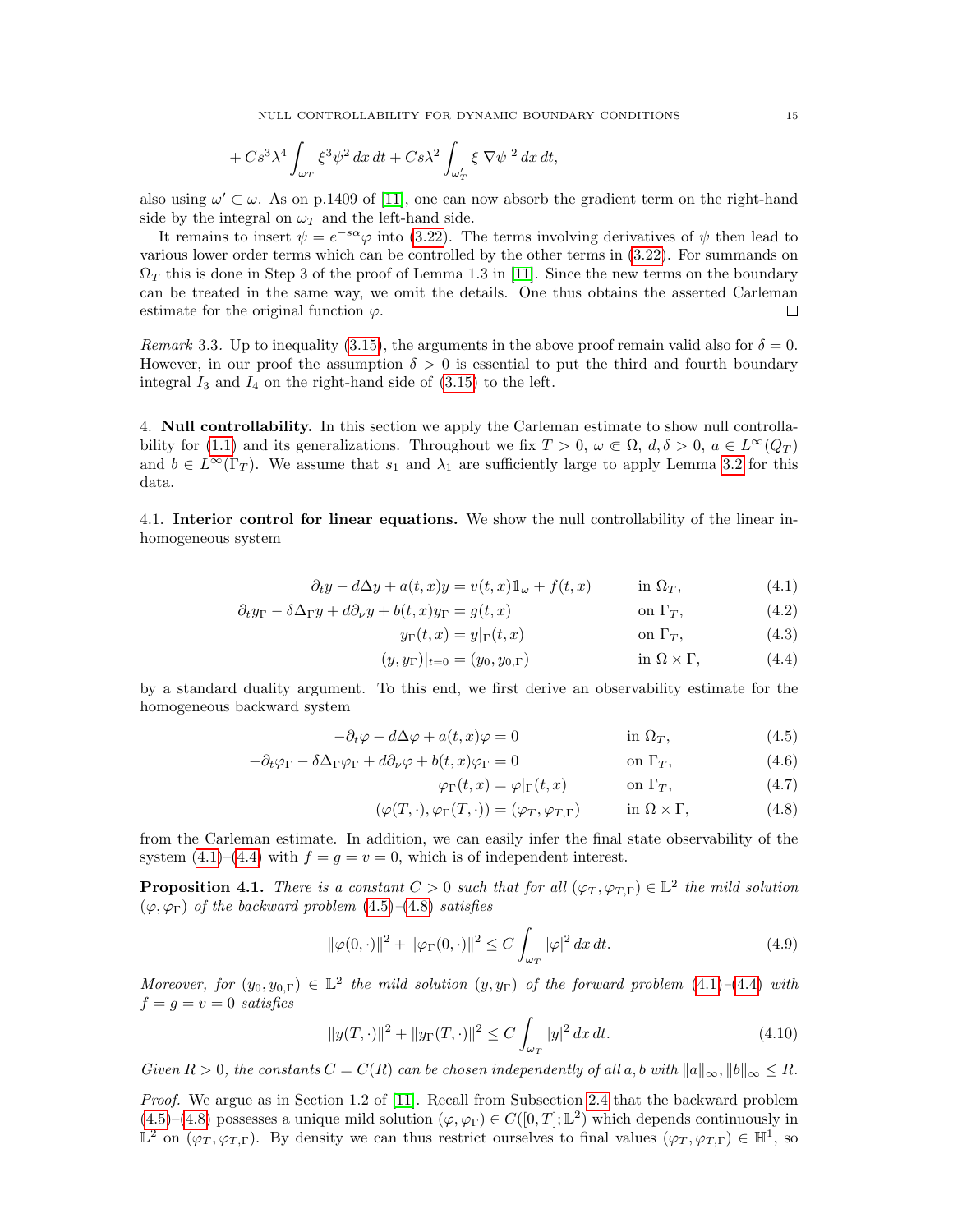that  $(\varphi_T, \varphi_{T,\Gamma}) \in \mathbb{E}_1$  is a strong solution due to the backward version of Proposition [2.5.](#page-5-0) For fixed  $\lambda = \lambda_1$  and  $s = s_1$ , the Carleman estimate from Lemma [3.2](#page-7-0) thus implies

$$
\iint_{(T/4,3T/4)\times\Omega} |\varphi|^2 \, dx \, dt + \iint_{(T/4,3T/4)\times\Gamma} |\varphi_{\Gamma}|^2 \, dS \, dt \le C \int_{\omega_T} |\varphi|^2 \, dx \, dt.
$$

On the other hand, the backward version of  $(2.20)$  on the time interval  $[0, t]$  yields  $\|\varphi(0, \cdot)\|^2 +$  $\|\varphi_{\Gamma}(0,\cdot)\|^2 \leq C \|\varphi(t,\cdot)\|^2 + \|\varphi_{\Gamma}(t,\cdot)\|^2$  for all  $t \in (0,T)$ . Integrating this inequality over  $(T/4,3T/4)$ , we infer

$$
\|\varphi(0,\cdot)\|^2 + \|\varphi_{\Gamma}(0,\cdot)\|^2 \le C \int_{T/4}^{3T/4} (\|\varphi(t,\cdot)\|^2 + \|\varphi_{\Gamma}(t,\cdot)\|^2) dt,
$$

which yields inequality  $(4.9)$ . The second assertion then follows by a simple transformation as explained in Subsection [2.4.](#page-4-8)  $\Box$ 

We now establish the null controllability of the linear system, where we allow for inhomogeneities with exponential decay at  $t = 0$  and  $t = T$ . To this end, we introduce the weighted  $L^2$ -spaces

$$
Z_{\Omega} = \{ f \in L^{2}(\Omega_{T}) : e^{s\alpha} \xi^{-3/2} f \in L^{2}(\Omega_{T}) \}, \qquad \langle f_{1}, f_{2} \rangle_{Z_{\Omega}} = \int_{\Omega_{T}} f_{1} f_{2} e^{2s\alpha} \xi^{-3} dx dt,
$$
  

$$
Z_{\Gamma} = \{ g \in L^{2}(\Gamma_{T}) : e^{s\alpha} \xi^{-3/2} g \in L^{2}(\Gamma_{T}) \}, \qquad \langle g_{1}, g_{2} \rangle_{Z_{\Gamma}} = \int_{\Gamma_{T}} g_{1} g_{2} e^{2s\alpha} \xi^{-3} dS dt.
$$

In Proposition [4.3](#page-16-0) we weaken the assumptions on f and g, requiring decay only at  $t = T$ .

<span id="page-15-0"></span>**Theorem 4.2.** For all data  $Y_0 := (y_0, y_{0,\Gamma}) \in \mathbb{L}^2$ ,  $f \in Z_{\Omega}$  and  $g \in Z_{\Gamma}$ , there is a control  $v \in L^2(\omega_T)$  such that the mild solution  $(y, y_\Gamma)$  of  $(4.1)$ - $(4.4)$  satisfies  $y(T, \cdot) = y_\Gamma(T, \cdot) = 0$ .

Proof. By a duality argument, the assertion will follow from the observability estimate of the previous proposition. To this aim, we define the bounded linear operator  $\mathcal{T}: L^2(\omega_T) \to \mathbb{L}^2$  by

$$
\mathcal{T}v = \int_0^T S(T,\tau)(-\mathbb{1}_{\omega}v(\tau),0)\,d\tau,
$$

where the solution operators  $S(T, \tau)$  are given by Proposition [2.5.](#page-5-0) Using that  $Z_{\Omega} \times Z_{\Gamma} \hookrightarrow L^2(\Omega_T) \times$  $L^2(\Gamma_T)$ , we also introduce the bounded linear operator  $S: \mathbb{L}^2 \times Z_\Omega \times Z_\Gamma \to \mathbb{L}^2$  by

$$
\mathcal{S}(Y_0,f,g) = S(T,0)Y_0 + \int_0^T S(T,\tau)(f(\tau),g(\tau)) d\tau.
$$

Due to Proposition [2.5\(](#page-5-0)a), the function  $\mathcal{S}(Y_0, f, g) - \mathcal{T} v$  is the final value  $(y(T), y_\Gamma(T))$  of the mild solution  $(y, y_\Gamma)$  to the inhomogeneous system [\(4.1\)](#page-14-3)–[\(4.4\)](#page-14-4). Note that the adjoint  $\mathcal{T}^* : \mathbb{L}^2 \to L^2(\omega_T)$ is given by

$$
\mathcal{T}^*(\varphi_T,\varphi_{T,\Gamma})=-1\!\!1_\omega\varphi,
$$

where  $(\varphi, \varphi_{\Gamma}) = S(T, \cdot)^*(\varphi_T, \varphi_{T, \Gamma})$  is the mild solution of the homogeneous backward problem  $(4.5)-(4.8)$  $(4.5)-(4.8)$  $(4.5)-(4.8)$  with final value  $(\varphi_T, \varphi_{T,\Gamma})$ , see Proposition [2.5\(](#page-5-0)f). Taking the weights into account, one determines the adjoint  $S^* : \mathbb{L}^2 \to \mathbb{L}^2 \times Z_{\Omega} \times Z_{\Gamma}$  as

$$
\mathcal{S}^*(\varphi_T, \varphi_{T,\Gamma}) = ((\varphi(0), \varphi_{\Gamma}(0)), e^{-2s\alpha} \xi^3 \varphi, e^{-2s\alpha} \xi^3 \varphi|_{\Gamma}).
$$

Recall from Subsection [2.4](#page-4-8) that  $(\varphi, \varphi_{\Gamma}) \in \mathbb{E}_1$  is a strong solution of the backward problem if  $(\varphi_T, \varphi_{T,\Gamma}) \in \mathbb{H}^1$ . The observability estimate from Proposition [4.1](#page-14-1) and the Carleman estimate from Lemma [3.2](#page-7-0) now imply that

$$
\begin{aligned} \|\mathcal{S}^*(\varphi_T, \varphi_{T,\Gamma})\|_{\mathbb{L}^2 \times Z_{\Omega} \times Z_{\Gamma}}^2 &= \|\varphi(0, \cdot)\|^2 + \|\varphi_{\Gamma}(0, \cdot)\|^2 + \int_{\Omega_T} e^{-2s\alpha} \xi^3 \varphi^2 \, dx \, dt + \int_{\Gamma_T} e^{-2s\alpha} \xi^3 \varphi^2 \, dS \, dt \\ &\leq C \int_{\omega_T} |\varphi|^2 \, dx \, dt = C \|\mathcal{T}^*(\varphi_T, \varphi_{T,\Gamma})\|_{L^2(\omega_T)}, \end{aligned}
$$

at first for  $(\varphi_T, \varphi_{T,\Gamma}) \in \mathbb{H}^1$ , but then for  $(\varphi_T, \varphi_{T,\Gamma}) \in \mathbb{L}^2$  by approximation. Theorem IV.2.2 of [\[35\]](#page-21-22) thus shows that the range of  $\mathcal T$  contains that of  $\mathcal S$ ; i.e., for all  $Y_0 \in \mathbb L^2$ ,  $f \in Z_\Omega$  and  $g \in Z_\Gamma$  there is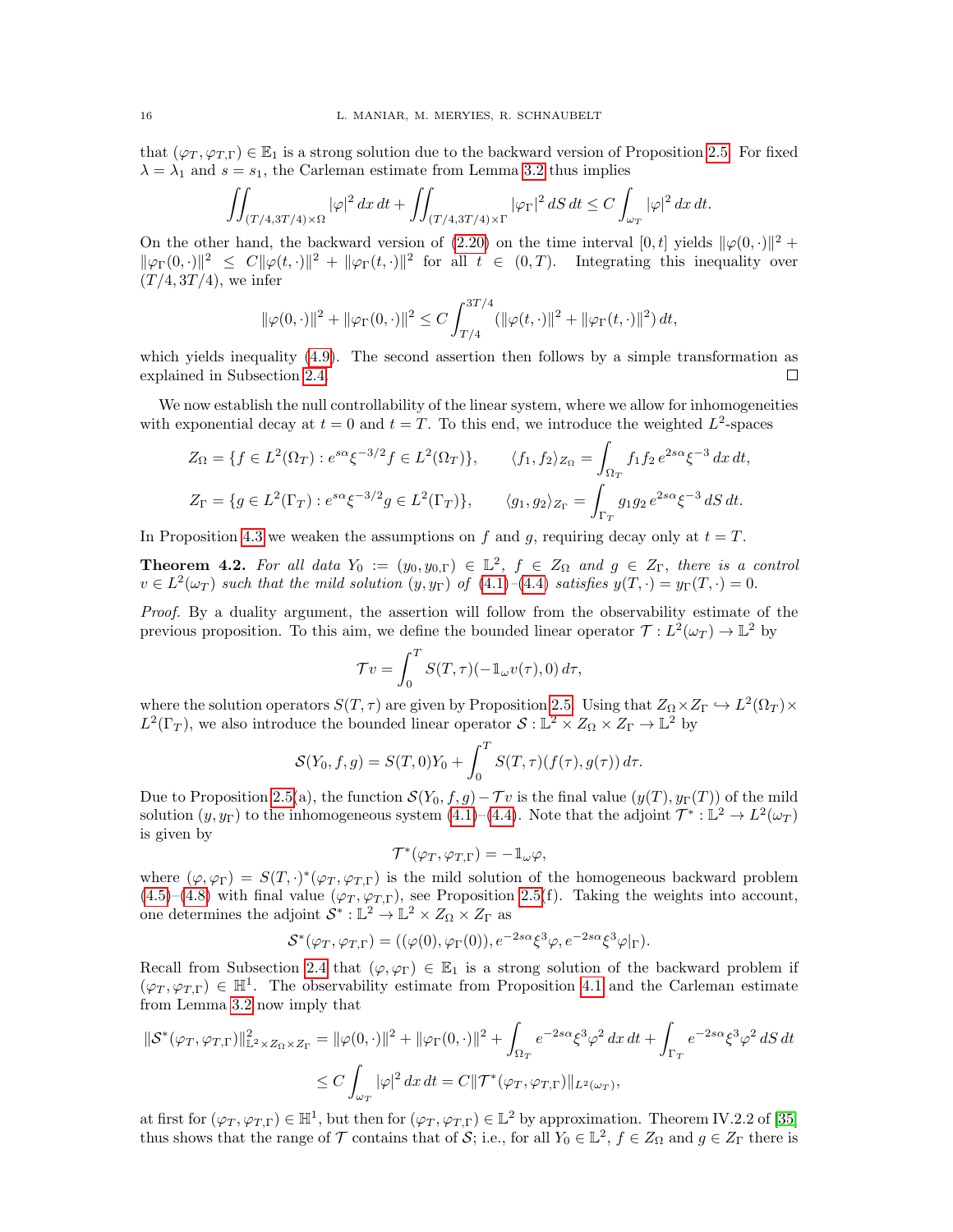a control  $v \in L^2(\omega_T)$  such that  $\mathcal{S}(Y_0, f, g) = \mathcal{T}v$ . Therefore,  $(y(T), y_\Gamma(T)) = \mathcal{S}(Y_0, f, g) - \mathcal{T}v = 0$ , as asserted.  $\Box$ 

The proof of null controllability in the semilinear case is based on a fixed point argument involving a continuous operator mapping the initial value to a null control of the inhomogeneous linear problem. To obtain such a operator, we have to single out a special control. As in Theorem 2.1 of [\[19\]](#page-21-9) we choose a control having a minimal norm. We prefer to state this more technical point in a proposition below, separated from Theorem [4.2.](#page-15-0)

To that purpose, for given  $a \in L^{\infty}(\Omega_T)$  and  $b \in L^{\infty}(\Gamma_T)$  we define the backward parabolic operator

$$
L^* = \begin{pmatrix} -\partial_t - d\Delta + a & 0 \\ d\partial_\nu & -\partial_t - \delta\Delta_\Gamma + b \end{pmatrix} : \ \mathbb{E}_1 \to L^2(0, T; \mathbb{L}^2).
$$

As in [\[19\]](#page-21-9) we consider the weights

$$
\tilde{\alpha}(t,x) = \frac{t}{T} \alpha(t,x), \quad \tilde{\xi}(t,x) = \frac{t}{T} \xi(t,x), \qquad t \in (0,T), \quad x \in \overline{\Omega},
$$

which only blow up at  $t = T$ . We introduce the weighted spaces

$$
\tilde{X} := \{ Y \in L^2(0, T; \mathbb{L}^2) : e^{s\tilde{\alpha}} Y \in L^2(0, T; \mathbb{L}^2) \}, \n\tilde{Z}_{\Omega} := \{ f \in L^2(\Omega_T) : e^{s\tilde{\alpha}} \tilde{\xi}^{-3/2} f \in L^2(\Omega_T) \}, \n\tilde{Z}_{\Gamma} := \{ g \in L^2(\Gamma_T) : e^{s\tilde{\alpha}} \tilde{\xi}^{-3/2} g \in L^2(\Gamma_T) \},
$$

endowed with the corresponding scalar products as above. Observe that the weights force decay only at  $t = T$ . We further define the functional J by

$$
J: \tilde{X} \times L^2(\omega_T) \to \mathbb{R}, \qquad J(Y, v) := \frac{1}{2} \int_0^T \|e^{s\tilde{\alpha}(t, \cdot)} Y(t, \cdot)\|_{\mathbb{L}^2}^2 dt + \frac{1}{2} \int_{\omega_T} v^2 dx dt.
$$

The general strategy of the following proof is the same as in [\[19\]](#page-21-9), even though we have not been able to obtain the Lagrange multiplier as in  $(2.5)-(2.6)$  of [\[19\]](#page-21-9). Hence our arguments differ in certain important points from [\[19\]](#page-21-9), and we thus give all the details.

<span id="page-16-0"></span>**Proposition 4.3.** Let  $Y_0 := (y_0, y_{0,\Gamma}) \in \mathbb{L}^2$ ,  $f \in \tilde{Z}_{\Omega}$  and  $g \in \tilde{Z}_{\Gamma}$ . Then the functional J has a unique minimizer  $(Y := (y, y_{\Gamma}), v) \in \tilde{X} \times L^2(\omega_T)$  on the set

$$
M = \{(Y, v) \in \tilde{X} \times L^2(\omega_T) : (Y, v) \text{ is a distributional solution of } (4.1) - (4.4) \text{ with } Y(T, \cdot) = 0\}.
$$

There is a constant  $C > 0$  such that for all  $Y_0 \in \mathbb{L}^2$ ,  $f \in \tilde{Z}_{\Omega}$  and  $g \in \tilde{Z}_{\Gamma}$  we have

<span id="page-16-1"></span>
$$
||Y||_{\tilde{X}} + ||v||_{L^{2}(\omega_{T})} \leq C(||Y_{0}||_{\mathbb{L}^{2}} + ||f||_{\tilde{Z}_{\Omega}} + ||g||_{\tilde{Z}_{\Gamma}}).
$$
\n(4.11)

Given  $R > 0$ , the constant  $C = C(R)$  can be chosen independently of all a, b with  $||a||_{\infty}, ||b||_{\infty} \leq R$ .

*Proof.* Since M is a closed convex subset of  $X \times L^2(\omega_T)$  and  $J^{1/2}$  is an equivalent norm of  $\tilde{X} \times L^2(\omega_T)$ , the functional J has a unique minimizer for given  $Y_0$ , f and g if we can show that the set M is nonempty. We will construct a function  $(Y_*, v_*) \in M$  as a weak limit of minimizers of regularized problems.

Step 1. We first take  $f \in \tilde{Z}_{\Omega}$  and  $g \in \tilde{Z}_{\Gamma}$  supported in  $(0,T]$ . Hence,  $f \in Z_{\Omega}$  and  $g \in Z_{\Gamma}$ . For each  $\varepsilon \in (0, 1]$ , we introduce a new weight

$$
\rho_{\varepsilon}(t,x) = e^{s\tilde{\alpha}(t,x)\frac{T-t}{T-t+\varepsilon}}, \qquad t \in (0,T), \quad x \in \overline{\Omega}
$$

which is bounded and strictly positive on  $[0, T] \times \overline{\Omega}$ . We define the corresponding functional  $J_{\varepsilon}: L^2(0,T;\mathbb{L}^2)\times L^2(\omega_T)\to \mathbb{R}$  by

$$
J_{\varepsilon}(Y,v) := \frac{1}{2} \int_0^T \|\rho_{\varepsilon}(t,\cdot)Y(t,\cdot)\|_{\mathbb{L}^2}^2 dt + \frac{1}{2} \int_{\omega_T} v^2 dx dt.
$$

We further consider the map  $G: L^2(0,T;\mathbb{L}^2) \times L^2(\omega_T) \to \mathbb{E}_1^*$  given by

$$
G(Y, v)[(\varphi, \varphi_{\Gamma})] = \langle Y, L^*(\varphi, \varphi_{\Gamma}) \rangle_{L^2(0,T;\mathbb{L}^2)} - \langle Y_0, (\varphi(0), \varphi_{\Gamma}(0)) \rangle_{\mathbb{L}^2} - \langle f, (\varphi, \varphi_{\Gamma}) \rangle_{L^2(\Omega_T)} - \langle g, (\varphi, \varphi_{\Gamma}) \rangle_{L^2(\Gamma_T)} - \langle v, (\varphi, \varphi_{\Gamma}) \rangle_{L^2(\omega_T)}
$$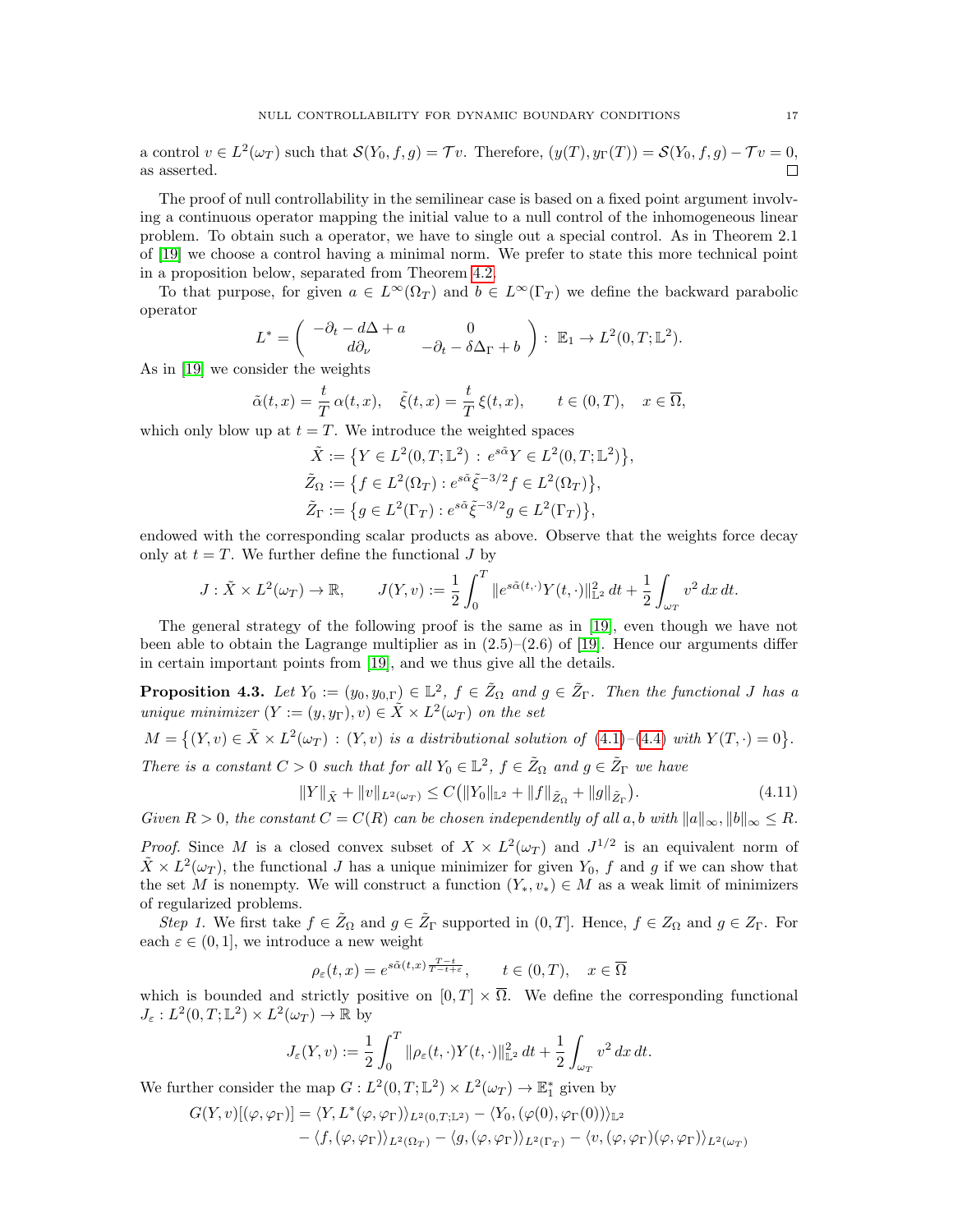for  $(\varphi, \varphi_{\Gamma}) \in \mathbb{E}_1$ . We point out that  $(Y, v) \in L^2(0, T; \mathbb{L}^2) \times L^2(\omega_T)$  is a distributional solution of  $(4.1)$ – $(4.4)$  with  $Y(T, \cdot) = 0$  if and only if  $G(Y, v) = 0$ . Observe that  $J_{\varepsilon}^{1/2}$  defines an equivalent norm on  $L^2(0,T;\mathbb{L}^2) \times L^2(\omega_T)$  and that ker  $G = \{(Y,v) \in L^2(0,T;\mathbb{L}^2) \times L^2(\omega_T) \,:\, G(Y,v) = 0\}$  is a closed convex subset of  $L^2(0,T;\mathbb{L}^2) \times L^2(\omega_T)$ . This subset is nonempty by Theorem [4.2,](#page-15-0) since  $f \in Z_{\Omega}$  and  $g \in Z_{\Gamma}$ . Hence,  $J_{\varepsilon}$  has a unique minimizer  $(Y_{\varepsilon}, v_{\varepsilon})$  on ker G for every  $\varepsilon \in (0, 1]$ .

Step 2. We show that the functions  $(\rho_{\varepsilon} Y_{\varepsilon}, v_{\varepsilon})$  are uniformly bounded in  $L^2(0,T;\mathbb{L}^2) \times L^2(\omega_T)$ for  $\varepsilon \in (0,1]$ . To this end, we note that each functional  $J_{\varepsilon}$  is continuously differentiable and its derivative at  $(Y, v)$  is given by

$$
J'_\varepsilon(Y,v)[Z,u] = \langle \rho_\varepsilon^2 Y,Z\rangle_{L^2(0,T;\mathbb{L}^2)} + \langle v,u\rangle_{L^2(\omega_T)}, \qquad (Z,u) \in L^2(0,T;\mathbb{L}^2) \times L^2(\omega_T).
$$

The map G is affine and continuous. Its derivative is the linear operator  $G': L^2(0,T;\mathbb{L}^2) \times$  $L^2(\omega_T) \to \mathbb{E}_1^*$  acting as

$$
G'(Y,v)[(\varphi,\varphi_{\Gamma})] = \langle Y, L^*(\varphi,\varphi_{\Gamma}) \rangle_{L^2(0,T;\mathbb{L}^2)} - \langle v, (\varphi,\varphi_{\Gamma}) \rangle_{L^2(\omega_T)}
$$

for  $(Y, v) \in L^2(0, T; \mathbb{L}^2) \times L^2(\omega_T)$  and  $(\varphi, \varphi_{\Gamma}) \in \mathbb{E}_1$ . For all  $(Z, u) \in \ker G'$  and  $\sigma \in \mathbb{R}$  we have  $J_{\varepsilon}(y_{\varepsilon}, v_{\varepsilon}) \leq J_{\varepsilon}((Y_{\varepsilon}, v_{\varepsilon}) + \sigma(z, u)),$  since  $(Y_{\varepsilon}, v_{\varepsilon})$  is the minimizer on ker G. At the minimum  $\sigma = 0$ , we derive that  $J'_{\varepsilon}(Y_{\varepsilon}, v_{\varepsilon})[Z, u] = 0$  for all  $(Z, u) \in \text{ker } G'$ . Therefore

$$
(\rho_{\varepsilon}^2 Y_{\varepsilon}, v_{\varepsilon}) \in (\ker G')^{\perp} = \overline{\text{range}(G')^*}.
$$

The adjoint  $(G')^* : \mathbb{E}_1 \to L^2(0,T;\mathbb{L}^2) \times L^2(\omega_T)$  is given by  $(G')^*(\varphi,\varphi_{\Gamma}) = (L^*(\varphi,\varphi_{\Gamma}),-\mathbb{1}_{\omega}\varphi)$ . Thus there exists a sequence  $(\Phi_n)_n := ((\varphi_n, \varphi_{n,\Gamma}))_n$  in  $\mathbb{E}_1$  such that

$$
L^*\Phi_n \to \rho_\varepsilon^2 Y_\varepsilon
$$
 in  $L^2(0,T;\mathbb{L}^2)$  and  $-\mathbb{1}_{\omega}\varphi_n \to v_\varepsilon$  in  $L^2(\omega_T)$ ,

as  $n \to \infty$ . Since  $(Y_{\varepsilon}, v_{\varepsilon})$  is a distributional solution of  $(4.1)$ – $(4.4)$  with  $Y_{\varepsilon}(T, \cdot) = 0$ , we obtain

$$
\|\rho_{\varepsilon}Y_{\varepsilon}\|_{L^{2}(0,T;\mathbb{L}^{2})}^{2} + \|v_{\varepsilon}\|_{L^{2}(\omega_{T})}^{2} = \langle Y_{\varepsilon}, \rho_{\varepsilon}^{2}Y_{\varepsilon} \rangle_{L^{2}(0,T;\mathbb{L}^{2})} + \langle v_{\varepsilon}, v_{\varepsilon} \rangle_{L^{2}(\omega_{T})}
$$
\n
$$
= \lim_{n \to \infty} (\langle Y_{\varepsilon}, L^{*}\Phi_{n} \rangle_{L^{2}(0,T;\mathbb{L}^{2})} - \langle v_{\varepsilon}, \varphi_{n} \rangle_{L^{2}(\omega_{T})})
$$
\n
$$
= \lim_{n \to \infty} (\langle Y_{0}, \Phi_{n}(0) \rangle_{\mathbb{L}^{2}} + \langle f, \varphi_{n} \rangle_{L^{2}(\Omega_{T})} + \langle g, \varphi_{n}, \Gamma \rangle_{L^{2}(\Gamma_{T})})
$$
\n
$$
\leq \limsup_{n \to \infty} (\|\Phi_{n}(0)\|_{\mathbb{L}^{2}} + \|e^{-s\tilde{\alpha}}\tilde{\xi}^{3/2}\Phi_{n}\|_{L^{2}(0,T;\mathbb{L}^{2})}) (\|Y_{0}\|_{\mathbb{L}^{2}} + \|f\|_{\tilde{Z}_{\Omega}} + \|g\|_{\tilde{Z}_{\Gamma}}).
$$
\n(4.12)

The backward version of estimate  $(2.20)$  on  $[0, t]$  yields

<span id="page-17-1"></span><span id="page-17-0"></span>
$$
\|\Phi_n(\tau)\|_{\mathbb{L}^2}^2 \le C \big( \|\Phi_n(t)\|_{\mathbb{L}^2}^2 + \|L^* \Phi_n\|_{L^2(\tau, t; \mathbb{L}^2)}^2 \big) \tag{4.13}
$$

for all  $0 \leq \tau \leq t \leq T$ , where C is uniform in a and b. We take  $\tau = 0$  and integrate over  $t \in (T/4, 3T/4)$  in [\(4.13\)](#page-17-0). The Carleman estimate then implies

$$
\begin{split}\n\|\Phi_n(0)\|_{\mathbb{L}^2}^2 &\leq C \int_{T/4}^{3T/4} \|\Phi_n(t)\|_{\mathbb{L}^2}^2 \, dt + C \|L^* \Phi_n\|_{L^2(0,3T/4;\mathbb{L}^2)}^2 \\
&\leq C \|e^{-s\alpha} \xi^{3/2} \Phi_n\|_{L^2(T/4,3T/4;\mathbb{L}^2)}^2 + C \|e^{-s\tilde{\alpha}} L^* \Phi_n\|_{L^2(0,3T/4;\mathbb{L}^2)}^2 \\
&\leq C \|e^{-s\alpha} \xi^{3/2} \Phi_n\|_{L^2(0,T;\mathbb{L}^2)}^2 + C \|e^{-s\tilde{\alpha}} L^* \Phi_n\|_{L^2(0,T;\mathbb{L}^2)}^2 \\
&\leq C \|e^{-s\alpha} \xi^{3/2} \varphi_n\|_{L^2(\omega_T)}^2 + C \|e^{-s\alpha} L^* \Phi_n\|_{L^2(0,T;\mathbb{L}^2)}^2 + C \|e^{-s\tilde{\alpha}} L^* \Phi_n\|_{L^2(0,T;\mathbb{L}^2)}^2 \\
&\leq C \int_{\omega_T} |\varphi_n|^2 \, dx \, dt + C \|e^{-s\tilde{\alpha}} L^* \Phi_n\|_{L^2(0,T;\mathbb{L}^2)}^2, \\
\|\Phi_n(0)\|^2 &\leq C \|e^{-\|p\|}^2 \qquad \|C\|_2 \|V\|^2\n\end{split}
$$

 $\limsup_{n\to\infty} \|\Phi_n(0)\|_{\mathbb{L}^2}^2 \leq C \|v_{\varepsilon}\|_{L^2(\omega_T)}^2 + C \| \rho_{\varepsilon} Y_{\varepsilon}\|_{L^2(0,T;\mathbb{L}^2)}^2,$ 

using also that  $e^{-s\tilde{\alpha}}\rho_{\varepsilon} \leq 1$ . If we let  $\tau \in (0, T/4)$  and  $t = \tau + T/4$  in [\(4.13\)](#page-17-0), we further derive

$$
\begin{split} \|e^{-s\tilde{\alpha}}\tilde{\xi}^{3/2}\Phi_n\|_{L^2(0,T/4;\mathbb{L}^2)}^2 &\leq C \|\Phi_n\|_{L^2(0,T/4;\mathbb{L}^2)}^2 \\ &\leq C \|\Phi_n\|_{L^2(T/4,T/2;\mathbb{L}^2)}^2 + C \, \|L^*\Phi_n\|_{L^2(0,T/2;\mathbb{L}^2)}^2 \\ &\leq C \, \|e^{-s\alpha}\xi^{3/2}\Phi_n\|_{L^2(T/4,T/2;\mathbb{L}^2)}^2 + C \, \|e^{-s\tilde{\alpha}}L^*\Phi_n\|_{L^2(0,T/2;\mathbb{L}^2)}^2, \\ \|e^{-s\tilde{\alpha}}\tilde{\xi}^{3/2}\Phi_n\|_{L^2(0,T;\mathbb{L}^2)}^2 &\leq C \, \|e^{-s\alpha}\xi^{3/2}\Phi_n\|_{L^2(0,T;\mathbb{L}^2)}^2 + C \, \|e^{-s\tilde{\alpha}}L^*\Phi_n\|_{L^2(0,T;\mathbb{L}^2)}^2. \end{split}
$$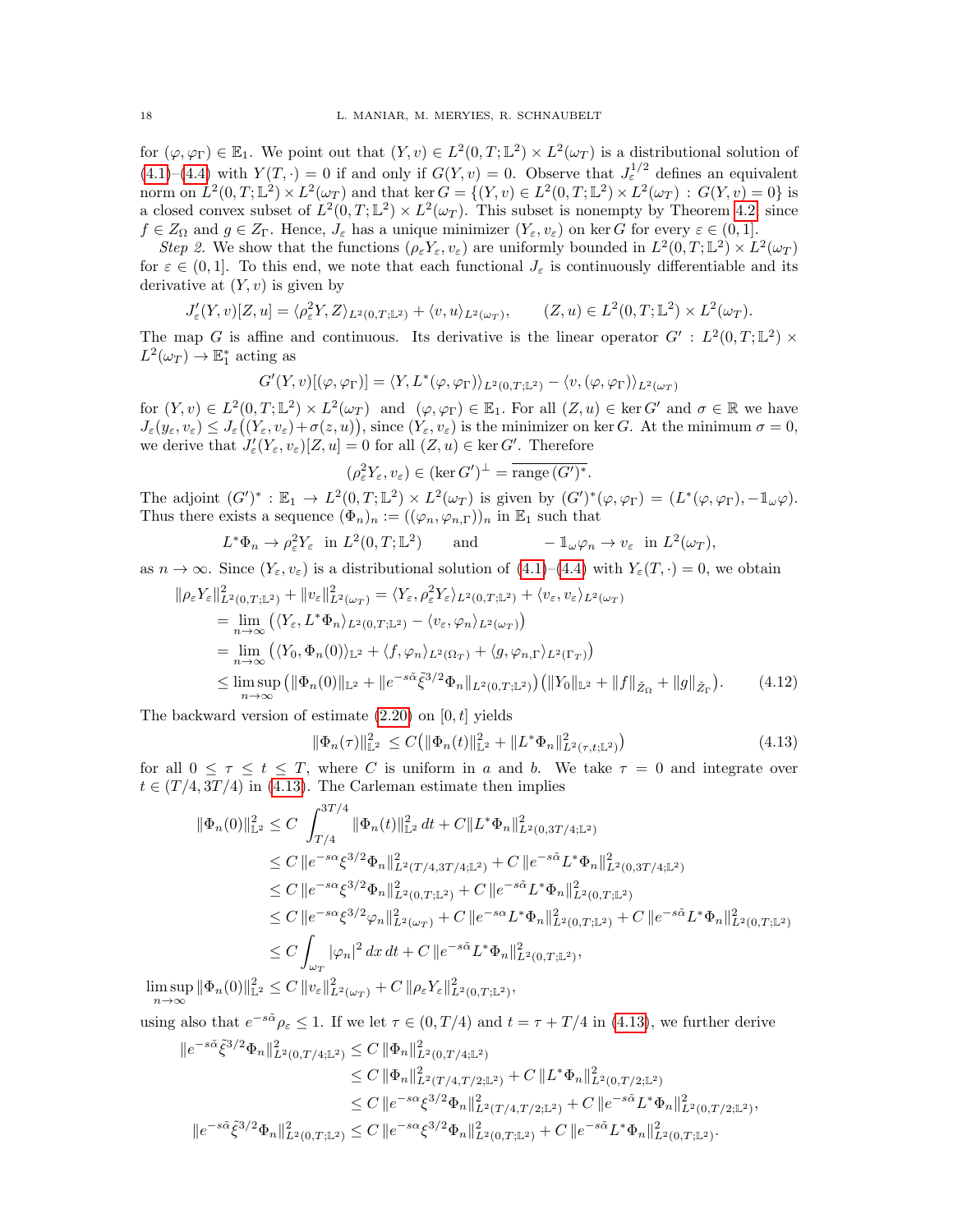As above, the Carleman estimate now yields

$$
\limsup_{n \to \infty} \|e^{-s\tilde{\alpha}}\tilde{\xi}^{3/2}\Phi_n\|_{L^2(0,T;\mathbb{L}^2)}^2 \leq C \limsup_{n \to \infty} (\|\varphi_n\|_{L^2(\omega_T)}^2 + \|e^{-s\tilde{\alpha}}L^*\Phi_n\|_{L^2(0,T;\mathbb{L}^2)}^2)
$$
  

$$
\leq C \|v_{\varepsilon}\|_{L^2(\omega_T)}^2 + C \|\rho_{\varepsilon}Y_{\varepsilon}\|_{L^2(0,T;\mathbb{L}^2)}^2.
$$

Dividing [\(4.12\)](#page-17-1) by  $\|\rho_{\varepsilon}Y_{\varepsilon}\|_{L^{2}(0,T;\mathbb{L}^{2})} + \|v_{\varepsilon}\|_{L^{2}(\omega_{T})}$ , we arrive at

<span id="page-18-1"></span>
$$
||Y_{\varepsilon}||_{L^{2}(0,T;\mathbb{L}^{2})} \leq ||\rho_{\varepsilon}Y_{\varepsilon}||_{L^{2}(0,T;\mathbb{L}^{2})} + ||v_{\varepsilon}||_{L^{2}(\omega_{T})} \leq C(||Y_{0}||_{\mathbb{L}^{2}} + ||f||_{\tilde{Z}_{\Omega}} + ||g||_{\tilde{Z}_{\Gamma}}),
$$
(4.14)

where the constant C is uniform in a, b, and  $\varepsilon$ .

Step 3. As a consequence of [\(4.14\)](#page-18-1) we find  $(y_*, v_*) \in \tilde{X} \times L^2(\omega_T)$  such that, up to subsequences,  $(Y_{\varepsilon}, v_{\varepsilon})$  tends to  $(Y_*, v_*)$  weakly in  $L^2(0,T;\mathbb{L}^2) \times L^2(\omega_T)$  and  $\rho_{\varepsilon} Y_{\varepsilon}$  converge to some Z weakly in  $L^2(0,T;\mathbb{L}^2)$  as  $\varepsilon \to 0$ . Note that  $\rho_{\varepsilon}$  tends pointwise to  $e^{s\tilde{\alpha}}$  and  $0 \leq \rho_{\varepsilon} \leq e^{s\tilde{\alpha}}$ . If  $\psi \in L^2(0,T;\mathbb{L}^2)$ is supported in  $(0,T)$ , the functions  $\rho_{\varepsilon}\psi$  thus converge to  $e^{s\tilde{\alpha}}\psi$  in  $L^2(0,T;\mathbb{L}^2)$  by dominated convergence. It follows that  $Z = e^{s\tilde{\alpha}}Y_*$  and hence  $Y_* \in \tilde{X}$ . The limit  $(Y_*, v_*) \in \tilde{X} \times L^2(\omega_T)$  is still a distributional solution of  $(4.1)–(4.4)$  $(4.1)–(4.4)$  with  $Y_*(T, \cdot) = 0$ , i.e.,  $(Y_*, v_*) \in M$ .

Therefore, J has a unique minimizer  $(Y, v) \in M$  on the nonempty subset M. Using the weak convergence and  $(4.14)$ , we derive the estimate  $(4.11)$  for  $(Y, v)$  by

$$
||Y||_{\tilde{X}} + ||v||_{L^{2}(\omega_{T})} \leq CJ(Y, v)^{1/2} \leq CJ(Y_{*}, v_{*})^{1/2} \leq C(||e^{s\tilde{\alpha}}Y_{*}||_{L^{2}(0,T;\mathbb{L}^{2})} + ||v_{*}||_{L^{2}(\omega_{T})})
$$
  
\n
$$
\leq C \liminf_{\varepsilon \to 0} (||\rho_{\varepsilon}Y_{\varepsilon}||_{L^{2}(0,T;\mathbb{L}^{2})} + ||v_{\varepsilon}||_{L^{2}(\omega_{T})})
$$
  
\n
$$
\leq C(||Y_{0}||_{\mathbb{L}^{2}} + ||f||_{\tilde{Z}_{\Omega}} + ||g||_{\tilde{Z}_{\Gamma}}).
$$
\n(4.15)

Step 4. Finally, let  $f \in \tilde{Z}_{\Omega}$  and  $g \in \tilde{Z}_{\Gamma}$  be the given inhomogeneities. Consider the solution set M with respect to f and g. Choose  $f_n \in \tilde{Z}_{\Omega}$  and  $g_n \in \tilde{Z}_{\Gamma}$  with compact support in  $(0,T]$  such that  $f_n \to f$  in  $\tilde{Z}_{\Omega}$  and  $g_n \to g$  in  $\tilde{Z}_{\Gamma}$  as  $n \to \infty$ . Let  $(Y_n, v_n)$  be the corresponding minimizers of J obtained in Step 3 (where  $M = M_n$  is defined for  $f_n$  and  $g_n$ ). Since these functions satisfy [\(4.11\)](#page-16-1), we find a subsequence such that  $(Y_{n_j}, v_{n_j})$  tends to some  $(Y_*, v_*)$  weakly in  $\tilde{X} \times L^2(\omega_T)$ as  $j \to \infty$ . The limit  $(Y_*, v_*)$  is a distributional solution of  $(4.1)–(4.4)$  $(4.1)–(4.4)$  with  $Y_*(T, \cdot) = 0$  so that  $(Y_*, v_*) \in M$ . This implies as before that J has a unique minimizer  $(Y, v)$  on M. The estimate  $(4.11)$  for  $(Y, v)$  can be shown as in  $(4.15)$ .  $\Box$ 

4.2. Interior control for semilinear equations. We now study the inhomogeneous semilinear problem

$$
\partial_t y - d\Delta y + F(y) = v \mathbb{1}_{\omega} + f(t, x) \quad \text{in } \Omega_T,
$$
\n(4.16)

$$
\partial_t y_{\Gamma} - \delta \Delta_{\Gamma} y_{\Gamma} + d \partial_{\nu} y + G(y_{\Gamma}) = g(t, x) \qquad \text{on } \Gamma_T,
$$
\n(4.17)

<span id="page-18-4"></span><span id="page-18-3"></span><span id="page-18-2"></span>
$$
y_{\Gamma}(t,x) = y|_{\Gamma}(t,x) \qquad \text{on } \Gamma_T, \tag{4.18}
$$

$$
(y(0,\cdot), y_{\Gamma}(0,\cdot) = (y_0, y_{0,\Gamma}) \quad \text{in } \Omega \times \Gamma. \tag{4.19}
$$

<span id="page-18-0"></span>**Theorem 4.4.** Assume  $F, G \in C^1(\mathbb{R})$  satisfy

$$
F(0) = G(0) = 0 \quad and \quad |F(\xi)| + |G(\xi)| \le C(1 + |\xi|) \quad for \ \xi \in \mathbb{R}.
$$

Then for all data  $Y_0 := (y_0, y_{0,\Gamma}) \in \mathbb{H}^1$ ,  $f \in \tilde{Z}_{\Omega}$  and  $g \in \tilde{Z}_{\Gamma}$  there is a control  $v \in L^2(\omega_T)$  such that [\(4.16\)](#page-18-3)–[\(4.19\)](#page-18-4) has a unique strong solution  $(y, y_{\Gamma}) \in \mathbb{E}_1 \cap \tilde{X}$  with  $y(T, \cdot) = y_{\Gamma}(T, \cdot) = 0$ .

Proof. The result is proved by Schauder's fixed point theorem. Based on Proposition [4.3,](#page-16-0) we can follow the arguments given in Theorem 3.1 of [\[19\]](#page-21-9).

We write  $F(\xi) = \tilde{F}(\xi)\xi$  and  $G(\xi) = \tilde{G}(\xi)\xi$  for bounded functions  $\tilde{F}$  and  $\tilde{G}$ . Fix data  $Y_0 :=$  $(y_0, y_{0,\Gamma}) \in \mathbb{H}^1$ ,  $f \in \tilde{Z}_{\Omega}$  and  $g \in \tilde{Z}_{\Gamma}$ . Take  $Y := (y, y_{\Gamma}) \in L^2(0,T; \mathbb{L}^2)$ . Proposition [4.3](#page-16-0) then yields a unique minimizer  $(Z_*, v_*) =: \Phi(Y)$  of J among all distributional solutions in  $\tilde{X} \times L^2(\omega_T)$  of the linearized system

$$
\partial_t z - d\Delta z + \tilde{F}(y(t, x))z = v 1\mathbb{I}_{\omega} + f(t, x) \quad \text{in } \Omega_T,
$$

$$
\partial_t z_\Gamma - \delta \Delta_\Gamma z_\Gamma + d \partial_\nu z + \tilde{G}(y_\Gamma(t, x)) z = g(t, x) \qquad \text{on } \Gamma_T,
$$
\n(4.20)

<span id="page-18-5"></span>
$$
y_{\Gamma}(t,x) = y|_{\Gamma}(t,x) \qquad \text{on } \Gamma_T, \tag{4.21}
$$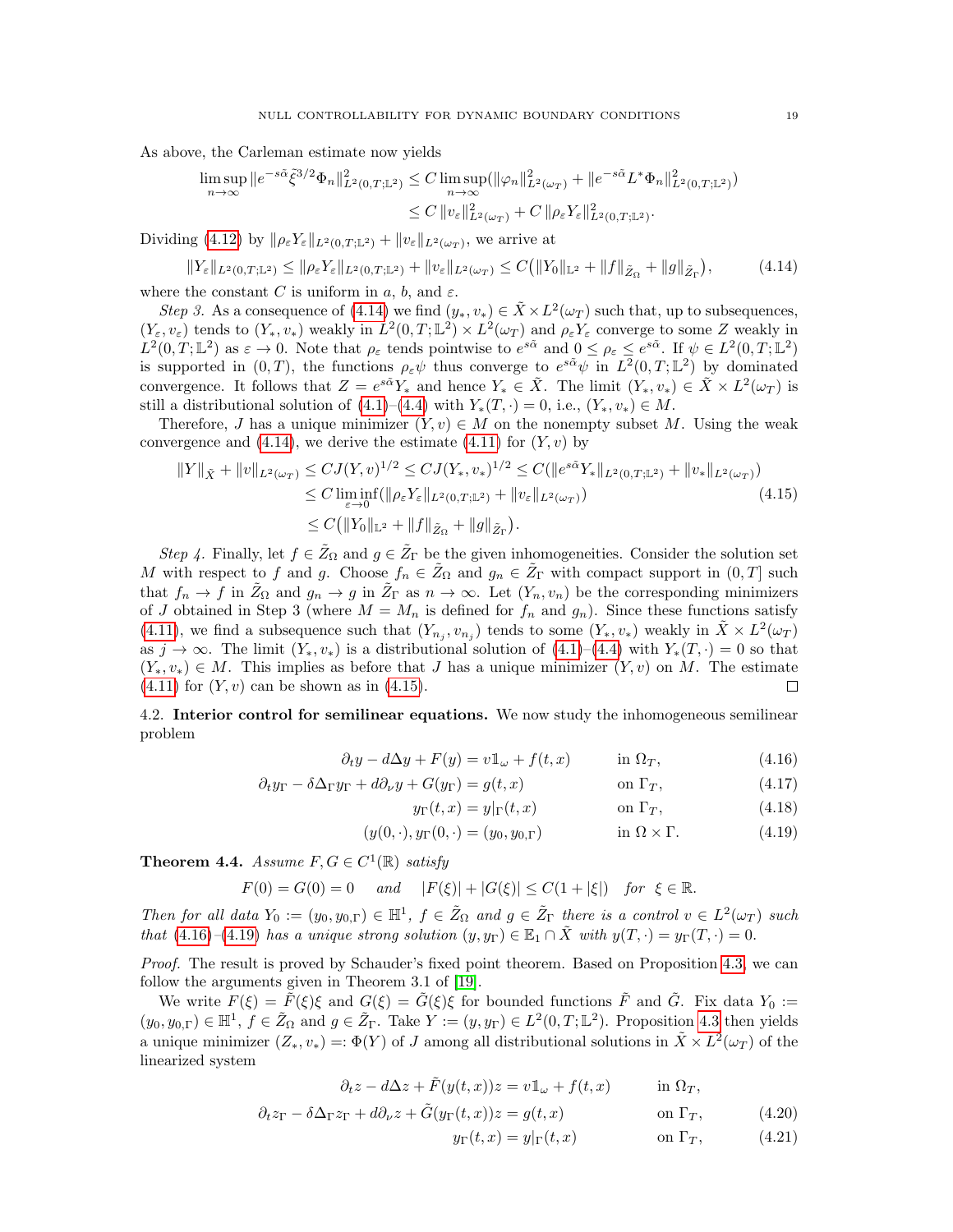$$
z(T, \cdot) = z_{\Gamma}(T, \cdot) = 0, \quad (z(0, \cdot), z_{\Gamma}(0, \cdot)) = Y_0 \quad \text{in } \overline{\Omega}.
$$

We have thus defined a map  $\Phi: L^2(0,T;\mathbb{L}^2) \to \tilde{X} \times L^2(\omega_T)$ . We write  $Z_* = \Phi_1(Y)$  for the first component of  $\Phi(Y)$ . We consider  $\Phi_1$  as an operator  $\Phi_1: L^2(0,T;\mathbb{L}^2) \to L^2(0,T;\mathbb{L}^2)$ .

Since  $\tilde{F}, \tilde{G}$  are bounded, the estimate [\(4.11\)](#page-16-1) in Proposition [4.3](#page-16-0) shows that  $\Phi_1$  maps all  $Y \in$  $L^2(0,T;\mathbb{L}^2)$  into a ball in  $L^2(0,T;\mathbb{L}^2)$ . Moreover, Proposition [2.5](#page-5-0) says that  $\Phi_1(Y)$  is even a strong solution of [\(4.20\)](#page-18-5). Proposition [2.4](#page-4-6) and [\(4.11\)](#page-16-1) thus yield

$$
\|\Phi_1(Y)\|_{\mathbb{E}_1} \le C \left( \|Y_0\|_{\mathbb{H}^1} + \|v\|_{L^2(\omega_T)} + \|f\|_{L^2(\Omega_T)} + \|g\|_{L^2(\Gamma_T)} \right)
$$
  

$$
\le C (\|Y_0\|_{\mathbb{H}^1} + \|f\|_{\tilde{Z}_{\Omega}} + \|g\|_{\tilde{Z}_{\Gamma}}),
$$

where C does not depend on Y. Since  $\mathbb{E}_1$  is compactly embedded into  $L^2(0,T;\mathbb{L}^2)$  by Proposi-tion [2.2,](#page-3-2) we conclude that  $\Phi_1$  is compact.

Employing Proposition [4.3,](#page-16-0) one can prove that  $\Phi_1$  is continuous as in Theorem 3.1 of [\[19\]](#page-21-9) by a contradiction argument. Schauder's fixed point theorem thus gives a function  $\hat{Y} \in L^2(0,T;\mathbb{L}^2)$ satisfying  $\hat{Y} = \Phi_1(\hat{Y}) \in \mathbb{E}_1$ . Hence, there is a control  $\hat{v} \in L^2(\omega_T)$  such that [\(4.20\)](#page-18-5) holds with  $Z = \hat{Y} \in \tilde{X}$  and  $v = \hat{v}$ , as asserted.  $\Box$ 

4.3. Boundary control. We look at the boundary control problem

$$
\partial_t y - d\Delta y + F(y) = 0 \qquad \text{in } \Omega_T,\tag{4.22}
$$

$$
\partial_t y_{\Gamma} - \delta \Delta_{\Gamma} y_{\Gamma} + d \partial_{\nu} y + G(y_{\Gamma}) = \mathbb{1}_{\Gamma_0} v(t, x) \qquad \text{on } \Gamma_T,
$$
\n(4.23)

<span id="page-19-2"></span><span id="page-19-1"></span>
$$
y_{\Gamma}(t,x) = y|_{\Gamma}(t,x) \qquad \text{on } \Gamma_T, \tag{4.24}
$$

$$
(y(0, \cdot), y_{\Gamma}(0, \cdot) = (y_0, y_{0,\Gamma}) \quad \text{in } \Omega \times \Gamma \tag{4.25}
$$

where  $\Gamma_0 \subseteq \Gamma$  is relatively open and non-empty. For simplicity we do not include inhomogeneities and potential terms. (One would need more regularity as above for them.) As in [\[4,](#page-20-4) [13\]](#page-21-8) one can obtain null controllability at the boundary by means of an interior control on an enlarged domain  $\Omega$ . Dynamical boundary conditions require however more regularity than Dirichlet or Neumann control. We deal with this problem employing local regularity results, but cannot obtain quite the same level of regularity as before. We use the standard  $L^p$ -based fractional Sobolev spaces in this result and take more regular initial functions.

<span id="page-19-0"></span>**Theorem 4.5.** Let F and G satisfy the conditions of Theorem [4.4](#page-18-0) and  $Y_0 := (y_0, y_{0,\Gamma}) \in \mathbb{H}^2$  with  $Y_0 \in W_p^{2-2/p}(\Omega)$  for some  $p > (N+2)/2$ . Then there is a control  $v \in L^2((0,T);L^2_{loc}(\Gamma_1))$  for a relatively open subset  $\Gamma_1 \subset \Gamma_0$  such that the problem [\(4.22\)](#page-19-1)–[\(4.25\)](#page-19-2) has a solution  $(y, y_\Gamma)$  satisfying  $y(T, \cdot) = y_{\Gamma}(T, \cdot) = 0$ . (We extend v by 0 to  $\Gamma_0$ .) This solution is contained in  $H^1(0,T; L^2(\Omega)) \cap$  $L^2(0,T;H^2(\Omega))$  and has a trace in  $H^1(0,T;L^2(\Gamma')) \cap L^2(0,T;H^2(\Gamma'))$  for  $\Gamma' = (\Gamma \setminus \overline{\Gamma_1}) \cup \Gamma''$  and  $\mathit{any}\ \Gamma'' \Subset \Gamma_1.$ 

*Proof.* As in [\[4,](#page-20-4) [13\]](#page-21-8), we find a larger domain  $\tilde{\Omega} \supset \Omega$  with  $\partial \tilde{\Omega} \in C^2$  such that  $\Gamma_1 := \partial \Omega \setminus \partial \tilde{\Omega} \subset \Gamma_0$ and the boundary of  $\Gamma_1$  within  $\Gamma_0$  has surface measure 0. Fix a function  $Z_0 \in \mathbb{H}^2(\tilde{\Omega})$  such that  $Z_0 \in W_p^{2-2/p}(\tilde{\Omega})$  and  $Z_0 = Y_0$  on  $\Omega$ . Take any domain  $\omega \in \tilde{\Omega} \setminus \overline{\Omega}$ . The interior null controllability result Theorem [4.4](#page-18-0) gives a control  $u \in L^2(\omega_T)$  such that the solution  $(z, z_\Gamma) \in \mathbb{E}_1(\tilde{\Omega})$  of

$$
\partial_t z - d\Delta z + F(z) = \mathbb{1}_{\omega} u(t, x), \qquad t \ge 0, \ x \in \tilde{\Omega},
$$

$$
\partial_t z_{\Gamma} - \delta \Delta_{\Gamma} z_{\Gamma} + d\partial_{\nu} z + G(z_{\Gamma}) = 0, \qquad t \ge 0, \ x \in \partial \tilde{\Omega},
$$

$$
z_{\Gamma}(t, x) = z|_{\Gamma}(t, x), \qquad t \ge 0, \ x \in \partial \tilde{\Omega},
$$

$$
(z(0, \cdot), z_{\Gamma}(0, \cdot)) = Z_0, \qquad x \in \Omega,
$$

$$
(2\pi)^{-1} u = \sum_{\Gamma \in \tilde{\Omega}} \langle x, \Gamma \rangle u = \sum_{\Gamma \in \tilde{\Omega}} \langle x, \Gamma \rangle u = \sum_{\Gamma \in \tilde{\Omega}} \langle x, \Gamma \rangle u = \sum_{\Gamma \in \tilde{\Omega}} \langle x, \Gamma \rangle u = \sum_{\Gamma \in \tilde{\Omega}} \langle x, \Gamma \rangle u = \sum_{\Gamma \in \tilde{\Omega}} \langle x, \Gamma \rangle u = \sum_{\Gamma \in \tilde{\Omega}} \langle x, \Gamma \rangle u = \sum_{\Gamma \in \tilde{\Omega}} \langle x, \Gamma \rangle u = \sum_{\Gamma \in \tilde{\Omega}} \langle x, \Gamma \rangle u = \sum_{\Gamma \in \tilde{\Omega}} \langle x, \Gamma \rangle u = \sum_{\Gamma \in \tilde{\Omega}} \langle x, \Gamma \rangle u = \sum_{\Gamma \in \tilde{\Omega}} \langle x, \Gamma \rangle u = \sum_{\Gamma \in \tilde{\Omega}} \langle x, \Gamma \rangle u = \sum_{\Gamma \in \tilde{\Omega}} \langle x, \Gamma \rangle u = \sum_{\Gamma \in \tilde{\Omega}} \langle x, \Gamma \rangle u = \sum_{\Gamma \in \tilde{\Omega}} \langle x, \Gamma \rangle u = \sum_{\Gamma \in \tilde{\Omega}} \langle x, \Gamma \rangle u = \sum_{\Gamma \in \tilde{\Omega}} \langle x, \Gamma \rangle u = \sum_{\Gamma \in \tilde{\Omega}} \langle x, \Gamma \rangle u = \sum_{\Gamma \in \tilde{\Omega}} \langle x, \Gamma \rangle u = \sum_{\Gamma \in \tilde{\Omega}} \langle x, \Gamma \rangle u = \sum_{\Gamma \in \tilde{\Omega}} \langle x, \Gamma \rangle u = \sum_{\Gamma \in \tilde{\Omega}} \langle x, \Gamma \rangle u = \sum_{\Gamma \in \tilde
$$

satisfies  $z(T, \cdot) = z_{\Gamma}(T, \cdot) = 0$  on the closure of  $\tilde{\Omega}$ . Take an open set  $V \in \tilde{\Omega} \setminus \overline{\omega}$  which intersects  $\Gamma_1$  and has a smooth boundary. (Note that we cannot obtain  $\Gamma_1 \subset V$  here.) On V the function z satisfies the semilinear heat equation

<span id="page-19-3"></span>
$$
\partial_t z - d\Delta z + F(z) = 0, \qquad 0 \le t \le T, \ x \in V,
$$
  
\n
$$
z(0, \cdot) = z_0, \qquad x \in V.
$$
\n(4.27)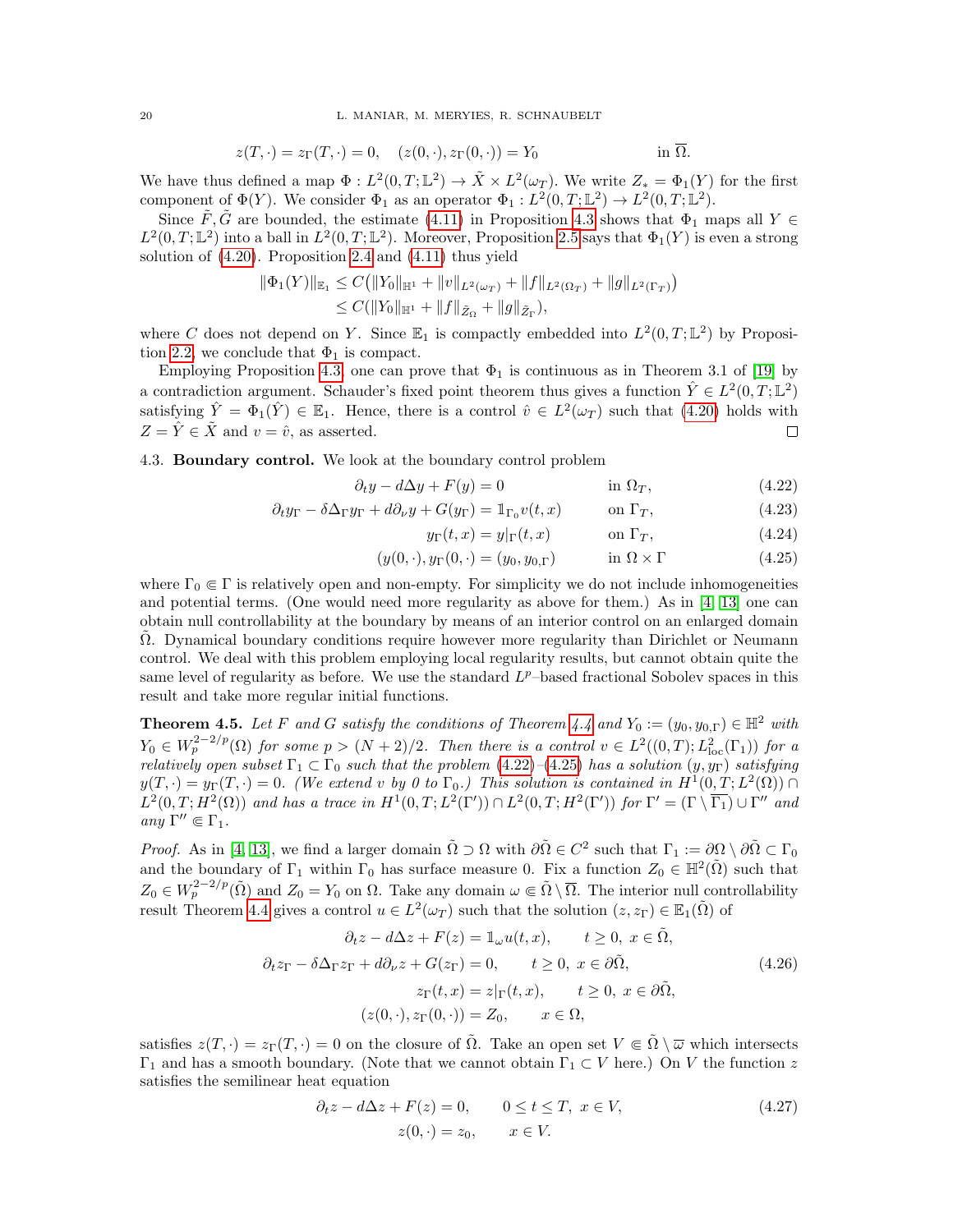By Proposition [2.2](#page-3-2) and Sobolev's embedding, the restriction of z belongs to  $C([0,T];H^1(V))$  and hence in  $C([0,T]; L^{p_1}(V))$  for  $p_1 = 2N/(N-2)$  for  $N \geq 3$  and for all  $p_1 \in [1,\infty)$  if  $N = 2$ . Therefore the nonlinearity  $F(z)$  also belongs to  $C([0,T]; L^{p_1}(V))$ . Take any  $V_1 \subseteq V$ . From local parabolic regularity theory we deduce that  $z \in L^{p_1}(0,T;W_{p_1}^2(V_1)) \cap W_{p_1}^1(0,T;L^{p_1}(V_1))$  and hence  $z \in C([0, T]; W_{p_1}^{2-2/p_1}(V_1))$ . (See estimate (IV.10.12) and Lemma II.3.4 in [\[23\]](#page-21-23).) Sobolev's embedding then yields that z is contained in  $C([0, T]; L^{p_2}(V_1))$  with

<span id="page-20-11"></span>
$$
p_2 = \frac{Np_1}{N+2-2p_1} \quad \text{if } p_1 < \frac{N+2}{2},
$$

 $p_2 = \infty$  if  $p_1 > (N+2)/2$  and any  $p_2 < \infty$  if  $p_1 = (N+2)/2$ . We can iterate this procedure, and after finitely many steps we obtain that z is bounded on  $[0, T] \times V'$  for some  $V' \in V$  which is arbitrarily close to V and has a smooth boundary.

In a next step we differentiate  $(4.27)$  with respect to  $x_j$  and obtain

$$
\partial_t \partial_j z - d\Delta \partial_j z = -F'(z)\partial_j z, \qquad 0 \le t \le T, \ x \in V',
$$
  

$$
\nabla z(0, \cdot) = \nabla z_0, \qquad x \in V',
$$
 (4.28)

where the left hand side of the differential equation is understood in  $H^{-1}(V')$ , at first. Take  $V'' \in V'$  with a smooth boundary and a function  $\chi \in C_c^{\infty}(V')$  which is equal to 1 on  $V''$ . Then  $\chi \partial_i z$  satisfies [\(4.28\)](#page-20-11) with zero Dirichlet boundary conditions and an additional inhomogeneity in  $L^2((0,T)\times V')$ . This problem has a solution  $w \in H^1(0,T; L^2(V')) \cap L^2(0,T; H^2(V') \cap H_0^1(V'))$  by standard parabolic theory. As in Proposition [2.5](#page-5-0) one sees that  $w = \chi \partial_i z$  and hence z is contained in  $H^1(0,T;H^1(V'')) \cap L^2(0,T;H^3(V''))$ . In particular, the trace of z on  $V'' \cap \Gamma_1$  is an element of  $H^1(0,T;H^{1/2}(V'' \cap \Gamma_1)) \cap L^2(0,T;H^{5/2}(V'' \cap \Gamma_1))$ . Varying V, we infer that the trace  $z_{|\Gamma_1}$  exists in  $H^1(0,T; H^{1/2}_{loc}(\Gamma_1)) \cap L^2(0,T; H^{5/2}_{loc}(\Gamma_1))$ . We then define the control

$$
v := (\partial_t z|_{\Gamma_1} - \delta \Delta_{\Gamma} z|_{\Gamma_1} + d\partial \nu z|_{\Gamma_1} + G(z|_{\Gamma_1}))
$$

in  $L^2(0,T; L^2_{loc}(\Gamma_1))$  and extend it by 0 to  $\Gamma_0$ . Observe that the trace of z on  $\Gamma_2 := \Gamma \setminus \overline{\Gamma_1}$  belongs to  $H^1(0,T; L^2(\Gamma_2)) \cap L^2(0,T; H^2(\Gamma_2))$ . Let y be the restriction of z to  $\Omega$ . Then y is contained in  $H^1(0,T; L^2(\Omega)) \cap L^2(0,T; H^2(\Omega))$  and has a trace in  $H^1(0,T; L^2(\Gamma')) \cap L^2(0,T; H^2(\Gamma'))$  where  $\Gamma' = \Gamma_2 \cup \Gamma''$  for any  $\Gamma'' \in \Gamma_1$ . By construction y satisfies  $(4.22)-(4.25)$  $(4.22)-(4.25)$  and  $y(T, \cdot) = y_\Gamma(T, \cdot) = 0$ on  $\Omega \times \Gamma$ .  $\Box$ 

## **REFERENCES**

- <span id="page-20-9"></span>[1] F. Alabau-Boussouira, P. Cannarsa and G. Fragnelli, Carleman estimates for degenerate parabolic operators with applications to null controllability, J. Evol. Equ.,  $6$  (2006), 161-204.
- <span id="page-20-10"></span>[2] I. Bejenaru, J. I. Díaz and I. I. Vrabie, An abstract approximate controllability result and applications to elliptic and parabolic systems with dynamic boundary conditions, Electron. J. Differential Equations, (2001), 19 pp.
- <span id="page-20-0"></span>[3] D. Bothe, J. Prüss and G. Simonett, Well-posedness of a two-phase flow with soluble surfactant, In: Nonlinear Elliptic and Parabolic Problems. Progress in Nonlinear Differential Equations and Their Applications, 64, Birkhäuser, Basel (2005), 37-62.
- <span id="page-20-4"></span>[4] D. Chae, O.Yu. Imanuvilov and S.M. Kim, Exact controllability for semilinear parabolic equations with Neumann boundary conditions, J. Dynam. Control Systems, 2 (1996), 449–483.
- <span id="page-20-1"></span>[5] R. Denk, J. Prüss and R. Zacher, Maximal  $L_p$ –regularity of parabolic problems with boundary dynamics of relaxation type, J. Funct. Anal., 255 (2008), 3149–3187.
- <span id="page-20-5"></span>[6] A. Doubova, E. Fernández-Cara, M. González-Burgos and E. Zuazua, On the controllability of parabolic systems with a nonlinear term involving the state and the gradient, SIAM J. Control Optim., 41 (2002), 798–819.
- <span id="page-20-2"></span>[7] A.F.M. ter Elst, M. Meyries and J. Rehberg, Parabolic equations with dynamical boundary conditions and source terms on interfaces, Ann. Mat. Pura Appl. (4), 193 (2014), 1295–1318.
- <span id="page-20-3"></span>[8] A. Favini, J.A. Goldstein, G.R. Goldstein and S. Romanelli, The heat equation with generalized Wentzell boundary condition, J. Evol. Equ.,  $2$  (2002), 1-19.
- <span id="page-20-6"></span>[9] E. Fernández-Cara, M. González-Burgos, S. Guerrero and J.-P. Puel, Null controllability of the heat equation with Fourier boundary conditions: The linear case, ESAIM Control Optim. Calc. Var., 12 (2006), 442-465.
- <span id="page-20-7"></span>[10] E. Fernández-Cara, M. González-Burgos, S. Guerrero and J.-P. Puel, Exact controllability to the trajectories of the heat equation with Fourier boundary conditions: The semilinear case, ESAIM Control Optim. Calc. Var.,  $12$  (2006), 466-483.
- <span id="page-20-8"></span>[11] E. Fernández-Cara and S. Guerrero, Global Carleman inequalities for parabolic systems and applications to  $controllability, SIAM J. Control Optim., 45 (2006), 1395–1446.$